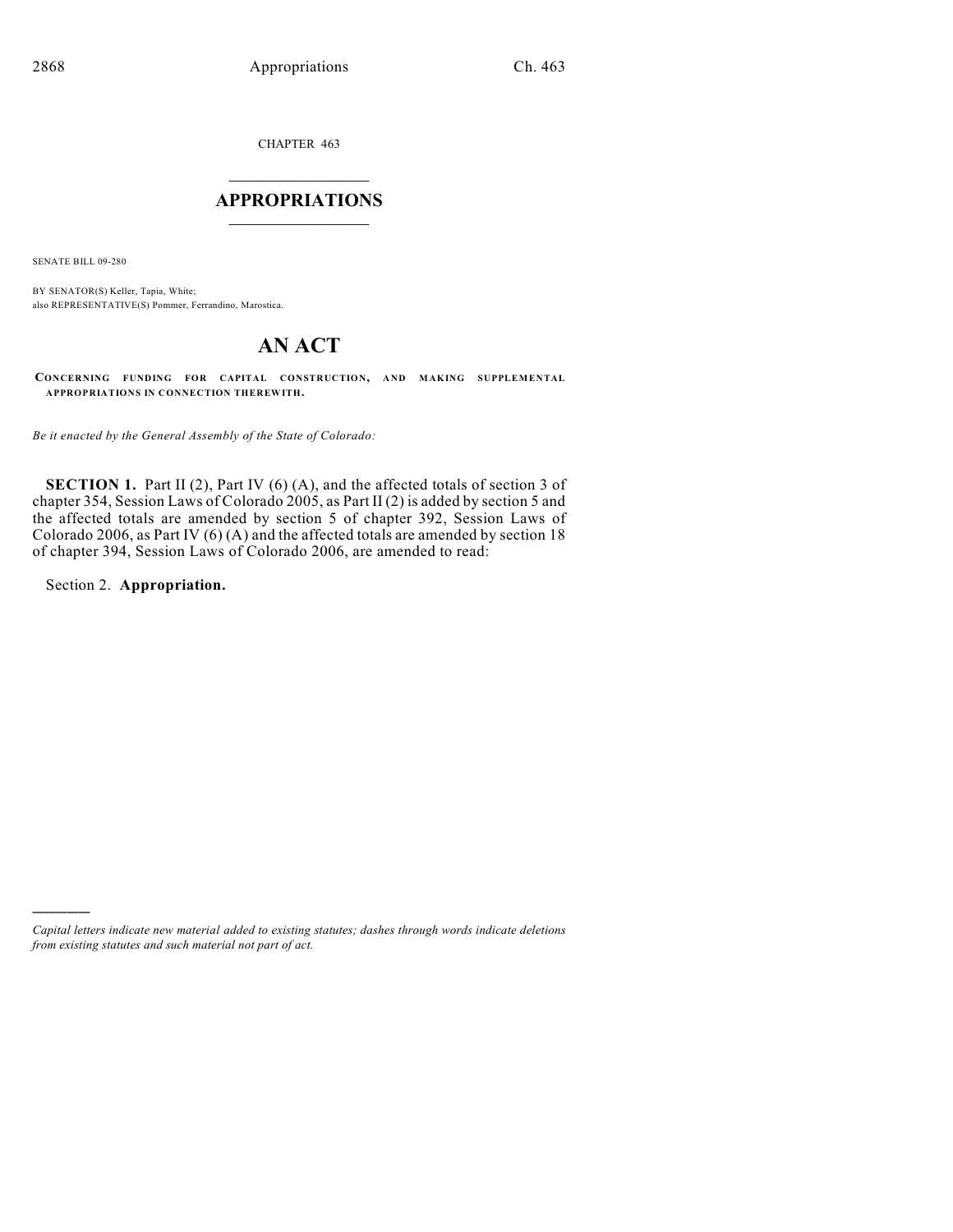|          |              | APPROPRIATION FROM |              |                       |                |  |  |  |
|----------|--------------|--------------------|--------------|-----------------------|----------------|--|--|--|
| ITEM &   | <b>TOTAL</b> | CAPITAL.           | CASH         | <b>REAPPROPRIATED</b> | <b>FEDERAL</b> |  |  |  |
| SUBTOTAL |              | CONSTRUCTION       | <b>FUNDS</b> | <b>FUNDS</b>          | <b>FUNDS</b>   |  |  |  |
|          |              | <b>FUND</b>        |              |                       |                |  |  |  |
|          |              |                    |              |                       |                |  |  |  |

## **PART II DEPARTMENT OF CORRECTIONS**

# **(2) CAPITAL CONSTRUCTION** Ft. Lyon Acquisition and Conversion Phase I and Phase II Projects  $\frac{122,222}{2}$  122,222 63,080 63,080 4,975,752 4,916,610 **TOTALS PART II (CORRECTIONS)** \$4,975,752 \$3,434,752 \$441,000 \$1,100,000 \$1,100,000 \$4,916,610 \$3,375,610

## **PART IV DEPARTMENT OF HIGHER EDUCATION**

### **(6) UNIVERSITY OF COLORADO AT BOULDER**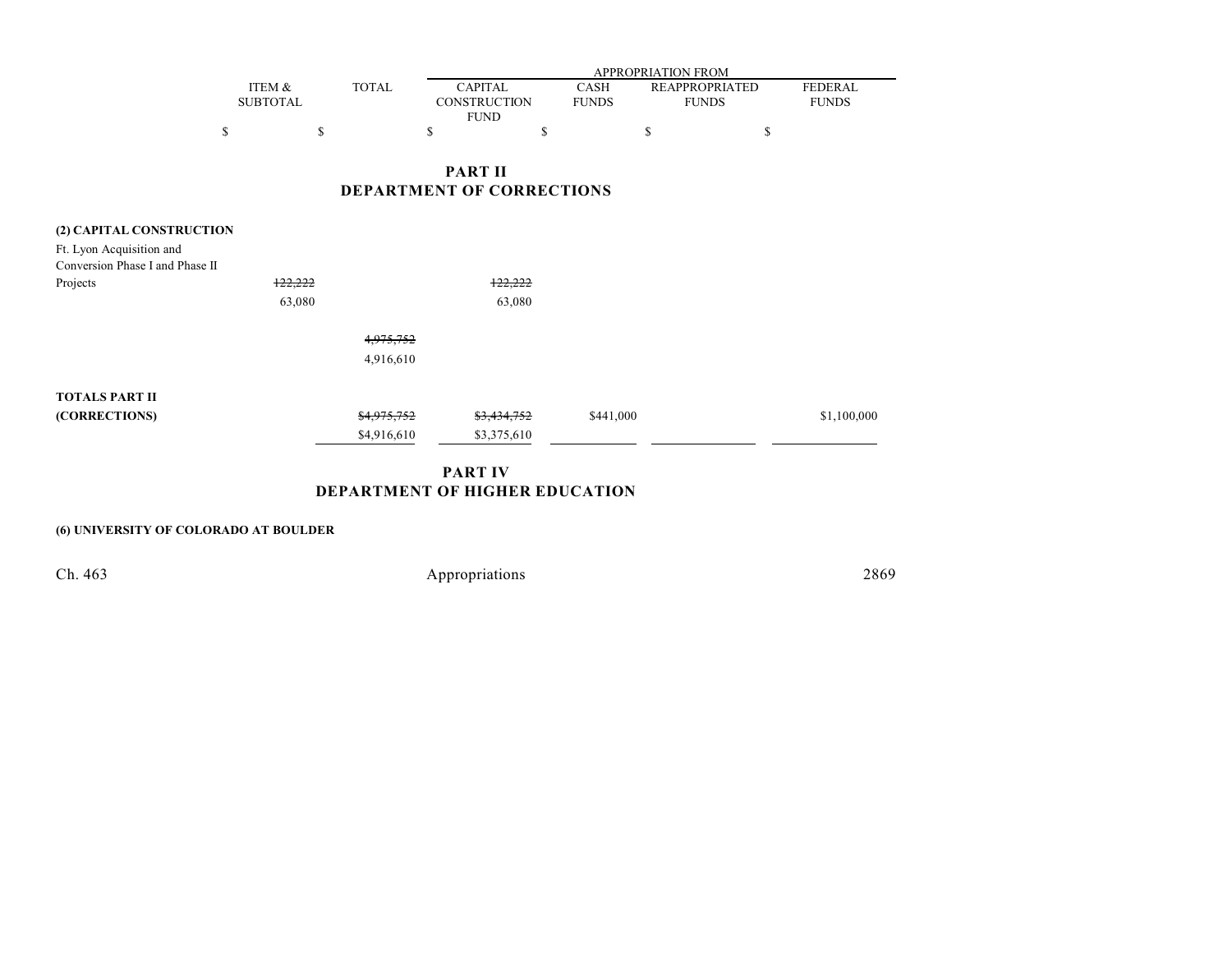|                                 |                 |              | APPROPRIATION FROM  |              |                       |                |  |
|---------------------------------|-----------------|--------------|---------------------|--------------|-----------------------|----------------|--|
|                                 | ITEM &          | <b>TOTAL</b> | <b>CAPITAL</b>      | CASH         | <b>REAPPROPRIATED</b> | <b>FEDERAL</b> |  |
|                                 | <b>SUBTOTAL</b> |              | <b>CONSTRUCTION</b> | <b>FUNDS</b> | <b>FUNDS</b>          | <b>FUNDS</b>   |  |
|                                 |                 |              | <b>FUND</b>         |              |                       |                |  |
| \$                              | \$              |              | \$                  | \$           | \$                    | \$             |  |
|                                 |                 |              |                     |              |                       |                |  |
| (A) Controlled Maintenance      |                 |              |                     |              |                       |                |  |
| Campus Steam Line Upgrades      | 361,961         |              | 361,961             |              |                       |                |  |
| Steam Tunnel Structural Repairs | 359,755         |              | 359,755             |              |                       |                |  |
| Upgrade Fire Sprinklers and     |                 |              |                     |              |                       |                |  |
| Alarms, Various Buildings       | 914,654         |              | 914,654             |              |                       |                |  |
| Storm/Sanitary Sewer Cross      |                 |              |                     |              |                       |                |  |
| Connection                      | 158,734         |              | 158,734             |              |                       |                |  |
|                                 | 30,038          |              | 30,038              |              |                       |                |  |
| Theater Building, Roof          |                 |              |                     |              |                       |                |  |
| Structural Repairs              | 563,000         |              | 563,000             |              |                       |                |  |
| Main Campus West Half, Storm    |                 |              |                     |              |                       |                |  |
| Sewer Drainage Upgrade          | 584,011         |              | 584,011             |              |                       |                |  |
| Code and Life Safety Upgrades,  |                 |              |                     |              |                       |                |  |
| Various Buildings               | 186,765         |              | 186,765             |              |                       |                |  |
| Steam Tunnel Structural Repairs | 289,663         |              | 289,663             |              |                       |                |  |
|                                 | 3,418,543       |              |                     |              |                       |                |  |
|                                 | 3,289,847       |              |                     |              |                       |                |  |

55,503,852

55,375,156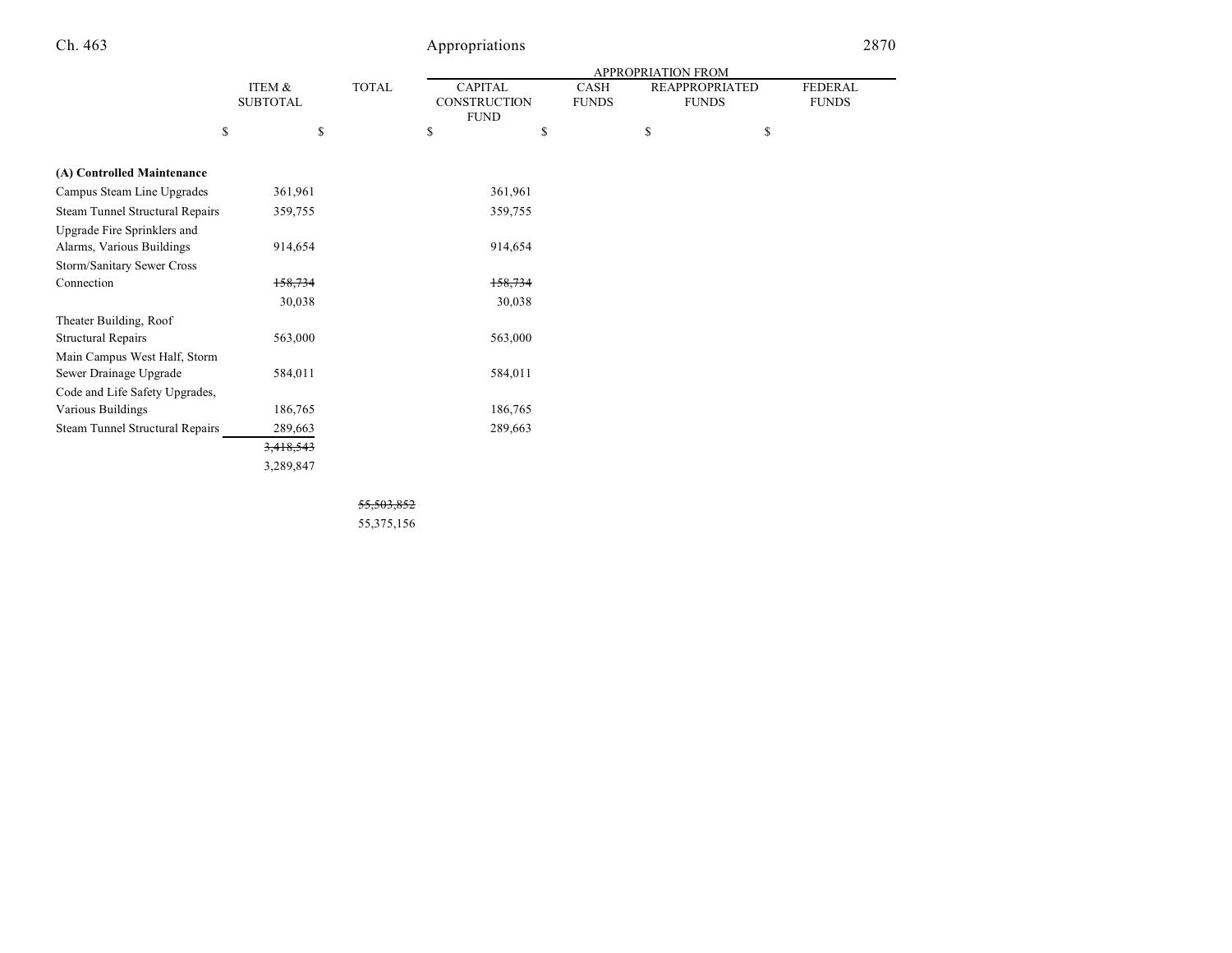| <b>TOTALS PART IV</b>  |               |                         |             |                            |              |
|------------------------|---------------|-------------------------|-------------|----------------------------|--------------|
| (HIGHER EDUCATION)     | \$249,727,031 | \$52,840,989            |             | \$196,556,042              | \$330,000    |
|                        | \$249,598,335 | \$52,712,293            |             |                            |              |
| <b>GRAND TOTALS</b>    |               |                         |             |                            |              |
| (CAPITAL CONSTRUCTION) | \$349,647,738 | <del>\$79,147,165</del> | \$1,550,000 | \$258,087,707 <sup>a</sup> | \$10,862,866 |
|                        | \$349,459,900 | \$78,959,327            |             |                            |              |

<sup>a</sup> Of this amount, \$803,242 contains a (T) notation and \$595,000 is from the Highway Users Tax Fund pursuant to Section 43-4-201 (3) (a), C.R.S.

**SECTION 2.** Part IV (7) (A), Part V (2) (A), Part VIII, Part X (2), (3), and the affected totals of section 3 of chapter 394, Session Laws of Colorado 2006, as amended by section 4 of chapter 464 and as the affected totals are further amended by section 18 of chapter 466, Session Laws of Colorado 2007, as Part VIII (2), Part X (3), and the affected totals are amended by section 5 of chapter 473, Session Laws of Colorado 2008, are amended to read:

## Section 3. **Capital Construction Appropriation.**

## **PART IV DEPARTMENT OF HIGHER EDUCATION**

#### **(7) COLORADO STATE UNIVERSITY AT PUEBLO**

| (A) Controlled Maintenance |                |         |
|----------------------------|----------------|---------|
| Campus Structural Analysis | 386,100        | 386,100 |
|                            | 188.518        | 188,518 |
|                            | $10.121$ $550$ |         |

12,431,550 12,233,968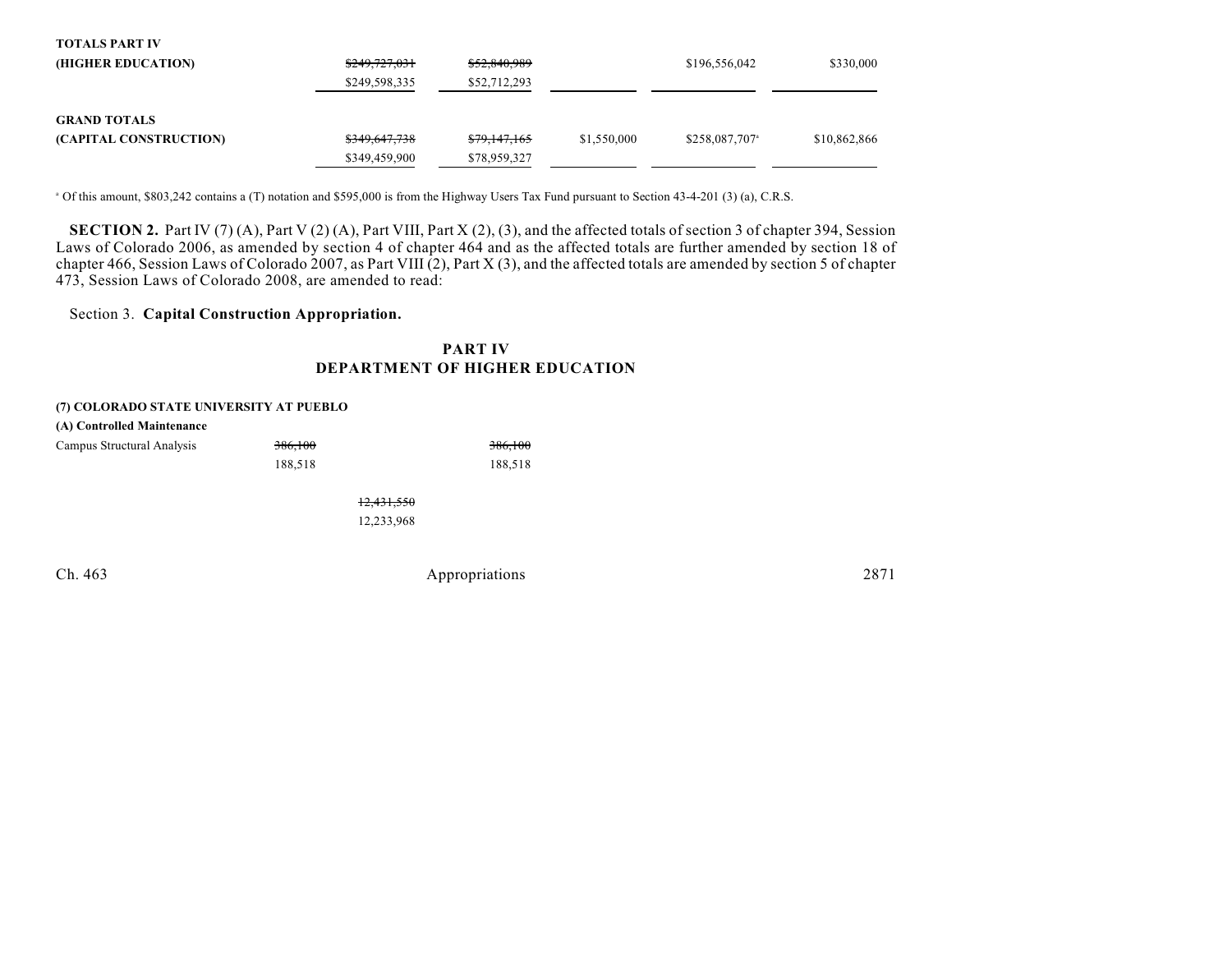|                   |             |  | APPROPRIATION FROM |              |                       |                |  |  |  |
|-------------------|-------------|--|--------------------|--------------|-----------------------|----------------|--|--|--|
| <b>ITEM &amp;</b> | TOTAL       |  | <b>CAPITAL</b>     | CASH         | <b>REAPPROPRIATED</b> | <b>FEDERAL</b> |  |  |  |
| <b>SUBTOTAL</b>   |             |  | CONSTRUCTION       | <b>FUNDS</b> | <b>FUNDS</b>          | <b>FUNDS</b>   |  |  |  |
|                   | <b>FUND</b> |  |                    |              |                       |                |  |  |  |
|                   |             |  |                    |              |                       |                |  |  |  |

 $^{\circ}$  These amounts shall be from exempt institutional sources.

| <b>TOTALS PART IV</b> |               |                         |               |
|-----------------------|---------------|-------------------------|---------------|
| (HIGHER EDUCATION)    | \$257.806.257 | <del>\$56,498,838</del> | \$201,307,419 |
|                       | \$257,608,675 | \$56,301,256            |               |

# **PART V DEPARTMENT OF HUMAN SERVICES**

| (2) MENTAL HEALTH AND ALCOHOL AND DRUG ABUSE<br><b>SERVICES</b> |         |         |
|-----------------------------------------------------------------|---------|---------|
| (A) Controlled Maintenance                                      |         |         |
| Colorado Mental Health                                          |         |         |
| Institute at Fort Logan,                                        |         |         |
| Repair/Replace Mechanical                                       |         |         |
| Equipment                                                       | 224,890 | 224,890 |
| Colorado Mental Health                                          |         |         |
| Institute at Fort Logan,                                        |         |         |
| Repair/Replace Emergency                                        |         |         |
| Generator and Auto Transfer                                     |         |         |
| Switches                                                        | 461,538 | 461,538 |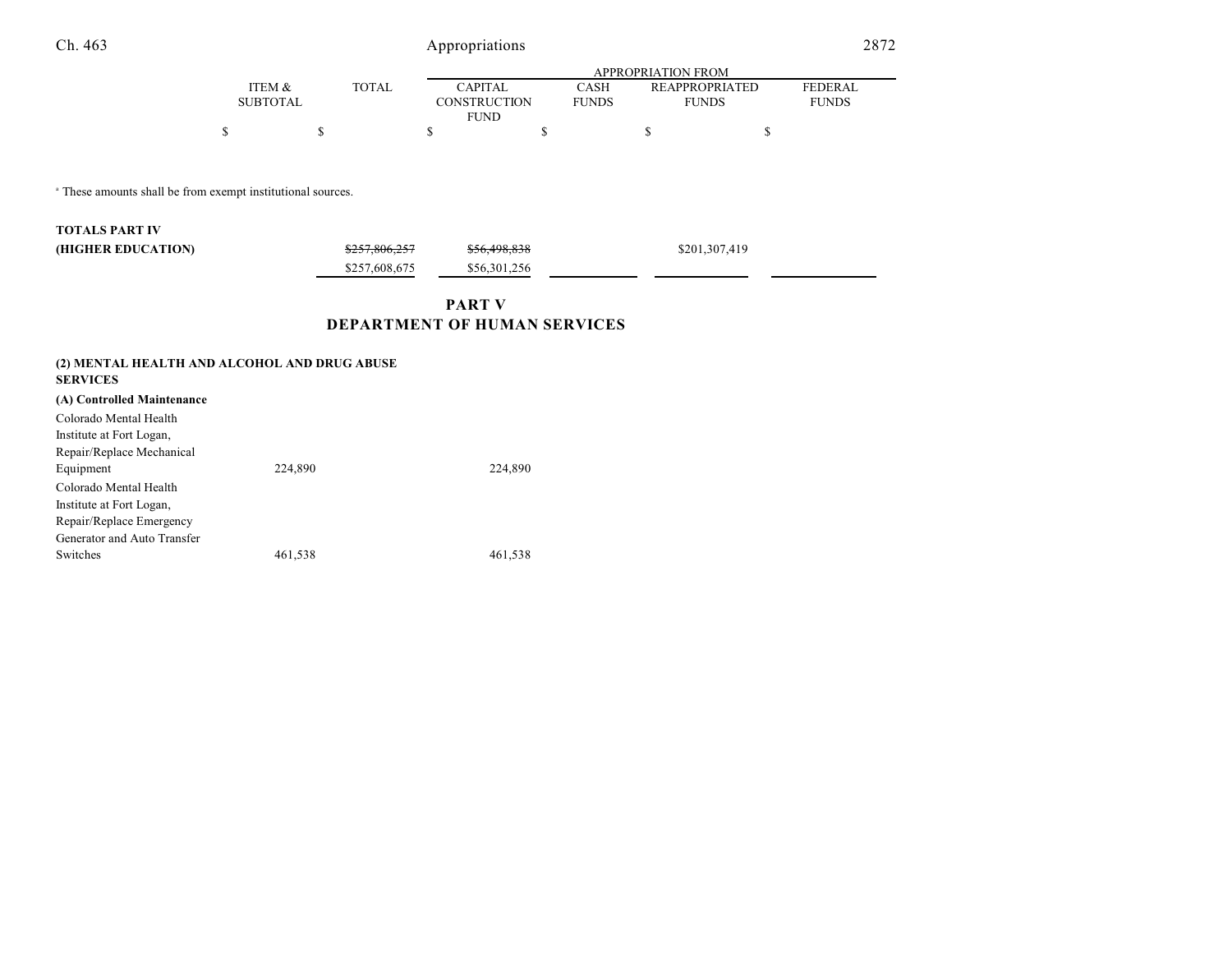| Colorado Mental Health             |           |                        |                        |  |
|------------------------------------|-----------|------------------------|------------------------|--|
| Institute at Fort Logan, Replace   |           |                        |                        |  |
| Deteriorated Campus                |           |                        |                        |  |
| Infrastructure System              | 1,309,195 |                        | 1,309,195              |  |
|                                    | 126,844   |                        | 126,844                |  |
| Colorado Mental Health             |           |                        |                        |  |
| Institute at Fort Logan, Replace   |           |                        |                        |  |
| Panic/Duress and Fire Alarm        |           |                        |                        |  |
| Systems                            | 439,450   |                        | 439,450                |  |
| Colorado Mental Health             |           |                        |                        |  |
| Institute at Pueblo,               |           |                        |                        |  |
| Repair/Replace Campus Tunnel       |           |                        |                        |  |
| and Utility Infrastructure System  | 1,695,276 |                        | 1,695,276              |  |
| Colorado Mental Health             |           |                        |                        |  |
| Institute at Pueblo, Critical Heat |           |                        |                        |  |
| Plant Repairs                      | 483,290   |                        | 483,290                |  |
|                                    | 4,613,639 |                        |                        |  |
|                                    | 3,431,288 |                        |                        |  |
|                                    |           |                        |                        |  |
|                                    |           | 5,421,616              |                        |  |
|                                    |           | 4,239,265              |                        |  |
| <b>TOTALS PART V</b>               |           |                        |                        |  |
|                                    |           | <del>\$7,114,571</del> | <del>\$7,114,571</del> |  |
| (HUMAN SERVICES)                   |           |                        |                        |  |
|                                    |           | \$5,932,220            | \$5,932,220            |  |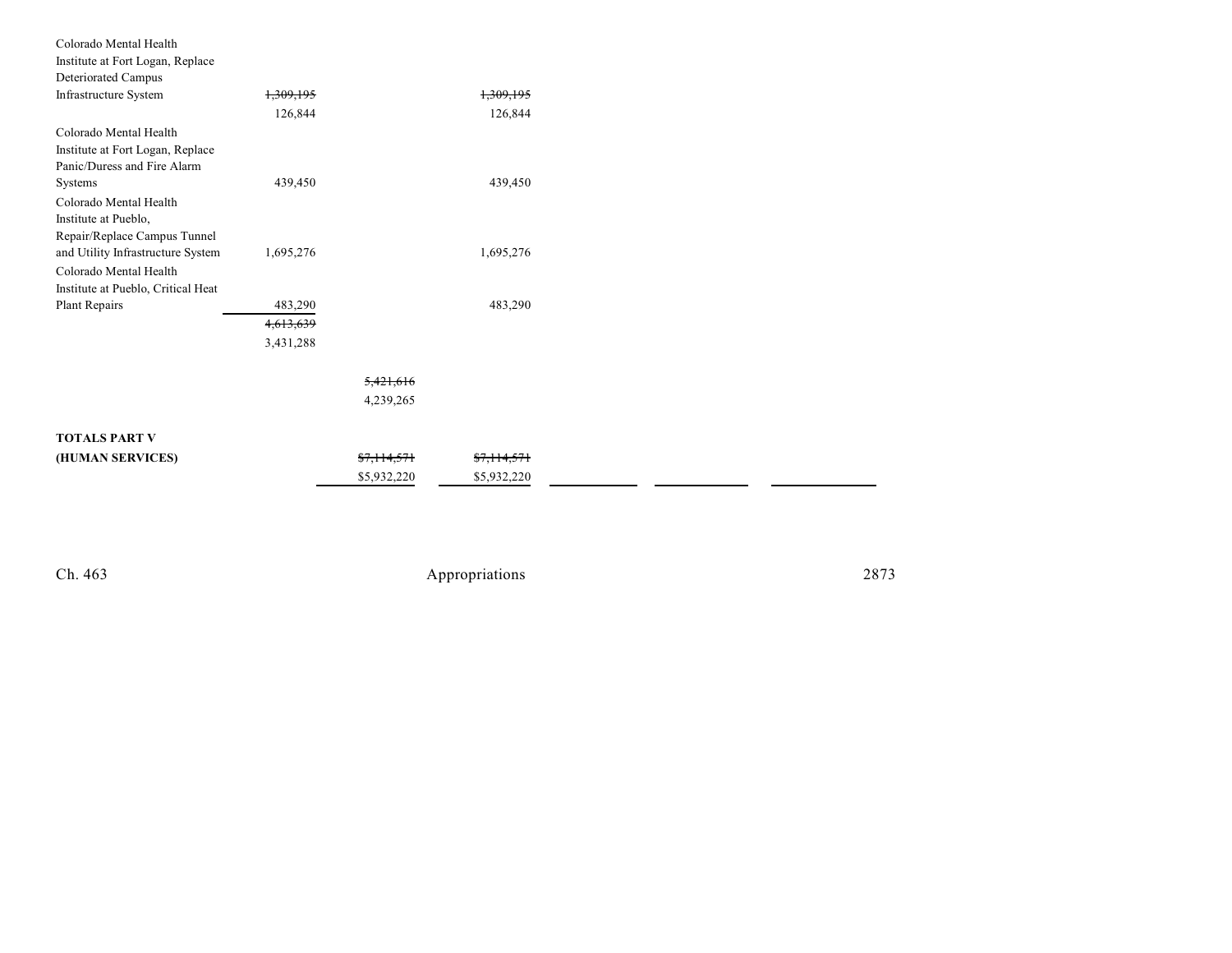|                   |              |                | APPROPRIATION FROM |  |                       |                |  |  |  |
|-------------------|--------------|----------------|--------------------|--|-----------------------|----------------|--|--|--|
| <b>ITEM &amp;</b> | <b>TOTAL</b> | <b>CAPITAL</b> | CASH               |  | <b>REAPPROPRIATED</b> | <b>FEDERAL</b> |  |  |  |
| SUBTOTAL          |              | CONSTRUCTION   | <b>FUNDS</b>       |  | <b>FUNDS</b>          | <b>FUNDS</b>   |  |  |  |
|                   |              | <b>FUND</b>    |                    |  |                       |                |  |  |  |
| \$                |              |                |                    |  |                       |                |  |  |  |

# **PART VIII DEPARTMENT OF MILITARY AND VETERANS AFFAIRS**

| (1) CONTROLLED MAINTENANCE            |           |           |         |                      |           |
|---------------------------------------|-----------|-----------|---------|----------------------|-----------|
| <b>Building System Revitalization</b> | 544,000   |           | 544,000 |                      |           |
|                                       | 128,195   |           | 128,195 |                      |           |
| Englewood STARC                       |           |           |         |                      |           |
| Headquarters, HVAC                    |           |           |         |                      |           |
| Modifications                         | 1,043,350 |           | 521,675 |                      | 521,675   |
| Joint Forces Headquarters,            |           |           |         |                      |           |
| Window Wall Replacement               | 1,669,456 |           | 834,728 |                      | 834,728   |
|                                       | 3,256,806 |           |         |                      |           |
|                                       | 2,841,001 |           |         |                      |           |
| (2) CAPITAL CONSTRUCTION              |           |           |         |                      |           |
| New Field Maintenance Shop,           |           |           |         |                      |           |
| Grand Junction                        | 5,551,803 |           |         | 904,803 <sup>a</sup> | 4,647,000 |
|                                       |           | 8,808,609 |         |                      |           |
|                                       |           | 8,392,804 |         |                      |           |
|                                       |           |           |         |                      |           |

<sup>a</sup> This amount shall be from the Real Estate Proceeds Fund.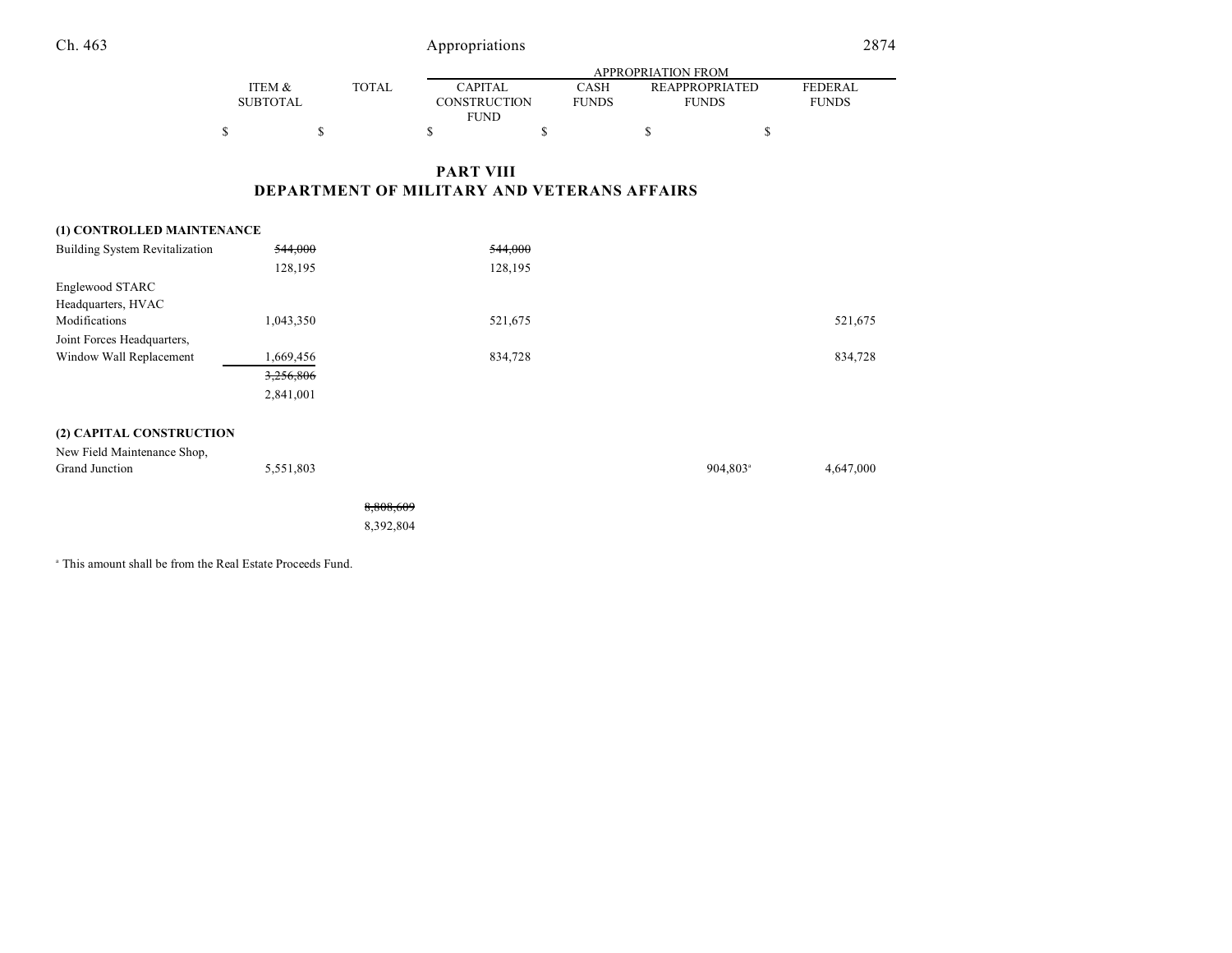**TOTALS PART VIII**

| (MILITARY AFFAIRS)                       |           | \$8,808,609 | \$1,900,403                    | \$904,803* | \$6,003,403". |
|------------------------------------------|-----------|-------------|--------------------------------|------------|---------------|
|                                          |           | \$8,392,804 | \$1,484,598                    |            |               |
|                                          |           |             | <b>PART X</b>                  |            |               |
|                                          |           |             | <b>DEPARTMENT OF PERSONNEL</b> |            |               |
| (2) CONTROLLED MAINTENANCE               |           |             |                                |            |               |
| <b>Emergency Controlled</b>              |           |             |                                |            |               |
| Maintenance                              | 2,000,000 |             | 2,000,000                      |            |               |
| Capitol Complex, Fire System             |           |             |                                |            |               |
| Assessment and Immediate                 |           |             |                                |            |               |
| Repairs                                  | 110,000   |             | 110,000                        |            |               |
| Centennial Building and Annex,           |           |             |                                |            |               |
| Repair Passenger and Freight             |           |             |                                |            |               |
| Elevators                                | 1,744,515 |             | 1,744,515                      |            |               |
| Capitol Building, Repair Capitol         |           |             |                                |            |               |
| <b>Exterior Stairs at Four Entrances</b> | 272,900   |             | 272,900                        |            |               |
| Grand Junction Office Building,          |           |             |                                |            |               |

Replace Fire Alarm System 295,000 295,000 295,000

Equipment 118,000 118,000 118,000

Remote Public Safety Radio Transmission Buildings, Repair/Replace Critical Lightning Surge

Protection/Power Condition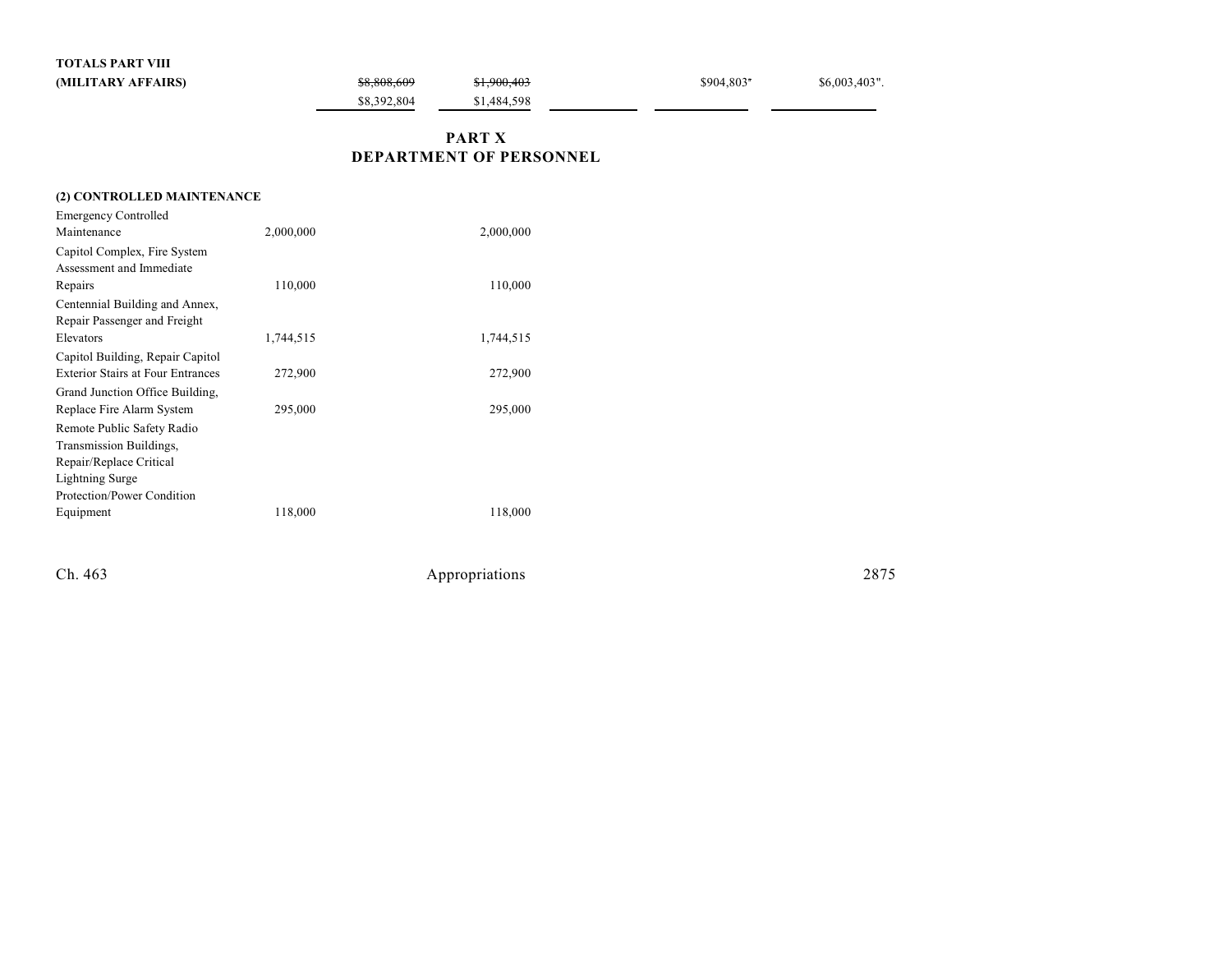| Ch. 463                       |                           |        |              | Appropriations                                |                             |    |                                       | 2876                    |  |
|-------------------------------|---------------------------|--------|--------------|-----------------------------------------------|-----------------------------|----|---------------------------------------|-------------------------|--|
|                               |                           |        |              | APPROPRIATION FROM                            |                             |    |                                       |                         |  |
|                               | ITEM &<br><b>SUBTOTAL</b> |        | <b>TOTAL</b> | <b>CAPITAL</b><br>CONSTRUCTION<br><b>FUND</b> | <b>CASH</b><br><b>FUNDS</b> |    | <b>REAPPROPRIATED</b><br><b>FUNDS</b> | FEDERAL<br><b>FUNDS</b> |  |
|                               | \$                        | \$     |              | \$                                            | \$                          | \$ | \$                                    |                         |  |
| Replace Microwave Site        |                           |        |              |                                               |                             |    |                                       |                         |  |
| Rectifier/Chargers            |                           | 57,000 |              | 57,000                                        |                             |    |                                       |                         |  |
| Power Plant Building, Replace |                           |        |              |                                               |                             |    |                                       |                         |  |
| Roof                          | 189,300                   |        |              | 189,300                                       |                             |    |                                       |                         |  |
|                               | 141,144                   |        |              | 141,144                                       |                             |    |                                       |                         |  |
|                               |                           |        | 4,786,715    |                                               |                             |    |                                       |                         |  |
|                               |                           |        | 4,738,559    |                                               |                             |    |                                       |                         |  |
| (3) CAPITAL CONSTRUCTION      |                           |        |              |                                               |                             |    |                                       |                         |  |
| Life/Safety Upgrade for the   |                           |        |              |                                               |                             |    |                                       |                         |  |
| <b>State Capitol Building</b> | 271,067                   |        |              | 271,067                                       |                             |    |                                       |                         |  |
| Capitol Complex Master Plan   | 1,700,000                 |        |              | 1,700,000                                     |                             |    |                                       |                         |  |
|                               | 665,222                   |        |              | 665,222                                       |                             |    |                                       |                         |  |
|                               |                           |        | 1,971,067    |                                               |                             |    |                                       |                         |  |
|                               |                           |        | 936,289      |                                               |                             |    |                                       |                         |  |
| <b>TOTALS PART X</b>          |                           |        |              |                                               |                             |    |                                       |                         |  |
| (PERSONNEL)                   |                           |        | \$8,546,352  | \$7,741,138                                   |                             |    | \$805,214 <sup>a</sup>                |                         |  |
|                               |                           |        | \$7,463,418  | \$6,658,204                                   |                             |    |                                       |                         |  |

 $^{\circ}$  Of this amount, \$805,214 contains a (T) notation.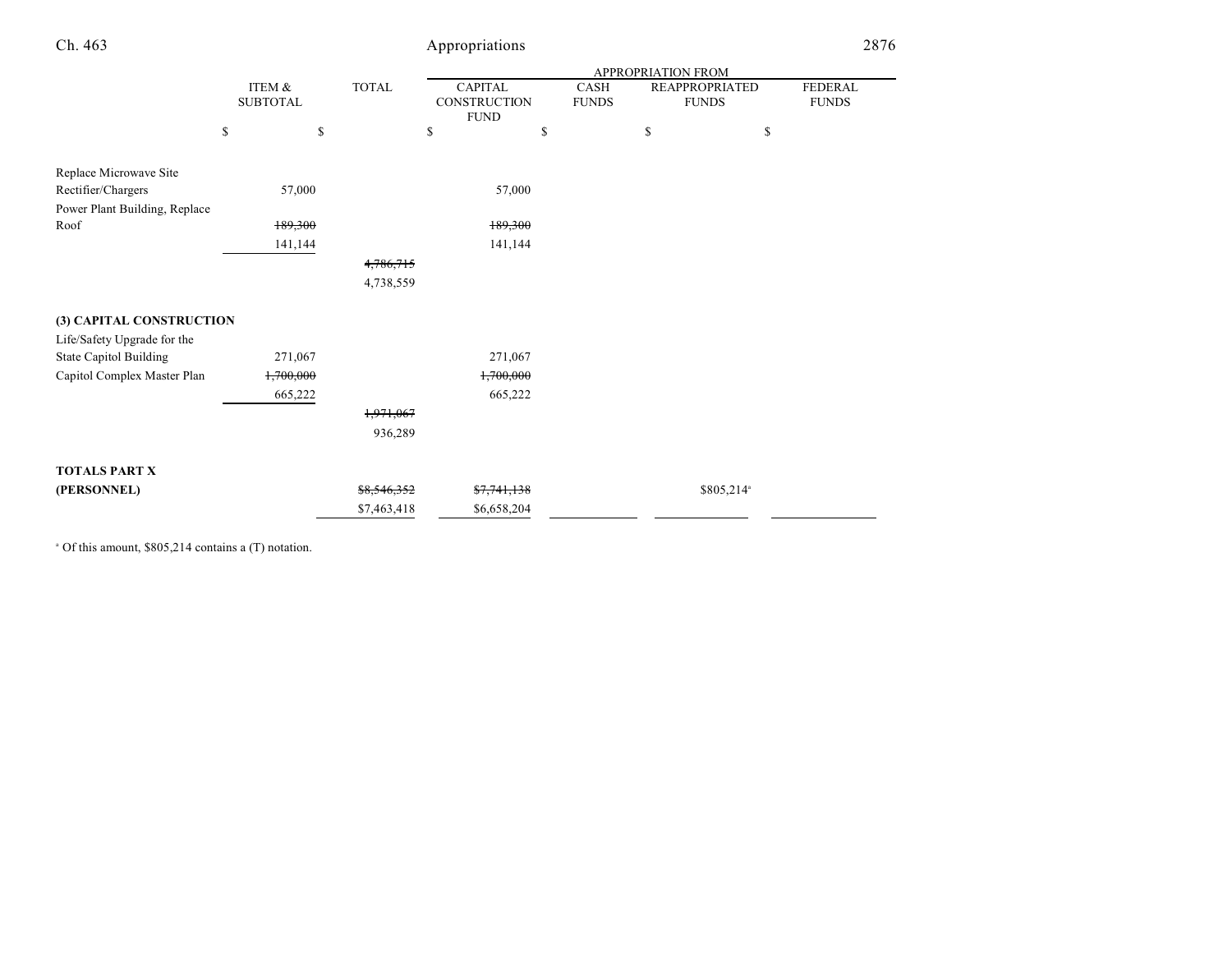| <b>GRAND TOTALS</b>    |                          |                          |             |                        |              |
|------------------------|--------------------------|--------------------------|-------------|------------------------|--------------|
| (CAPITAL CONSTRUCTION) | <del>\$422,315,909</del> | <del>\$120,357,673</del> | \$6,963,802 | $$268,578,346^{\circ}$ | \$26,416,088 |
|                        | \$419,437,237            | \$117,479,001            |             |                        |              |

 $^{\circ}$  Of this amount, \$805,214 contains a (T) notation, and \$233,282 shall be from the Highway Users Tax Fund, pursuant to Section 43-4-201 (3) (a) (I) (B), C.R.S.

**SECTION 3.** Part I, Part II (1), Part IV (4) (B), (5) (A), (6) (A), (7), (10), (12), (13), (15) (A), (19), (23), (25), Part V, Part VII, Part IX, Part XII, and the affected totals of section 3 of chapter 466, Session Laws of Colorado 2007, as Part IV (4), (5) (A), (7),  $(10)$ ,  $(12)$ ,  $(23)$   $(A)$ ,  $(25)$ , Part V  $(2)$ , Part VII, Part IX, Part XII, and the affected totals of section 1 of chapter 465 and as the said Part V (4) is added by section 1 of chapter 465, Session Laws of Colorado 2007, as Part IV (4) (B), (10) (B), (25) (B), Part V (3) (B), Part XII (2), and the affected totals of section 6 of chapter 473 and as the affected totals are further amended by section 19 of chapter 466, Session Laws of Colorado 2008, are amended to read:

### Section 3. **Capital Construction Appropriation.**

## **PART I DEPARTMENT OF AGRICULTURE**

| (1) CONTROLLED MAINTENANCE    |         |           |         |                      |
|-------------------------------|---------|-----------|---------|----------------------|
| State Fair, Carnival Lot,     |         |           |         |                      |
| Repair/Replace Infrastructure | 441,128 |           | 101,128 | 340,000 <sup>a</sup> |
| State Fair, Repair/Replace    |         |           |         |                      |
| Infrastructure at Fairgrounds | 830,000 |           | 830,000 |                      |
| Insectary Upgrade, Palisade   | 582,009 |           | 582,009 |                      |
|                               | 98,239  |           | 98,239  |                      |
|                               |         | 1,853,137 |         |                      |
|                               |         | 1,369,367 |         |                      |
|                               |         |           |         |                      |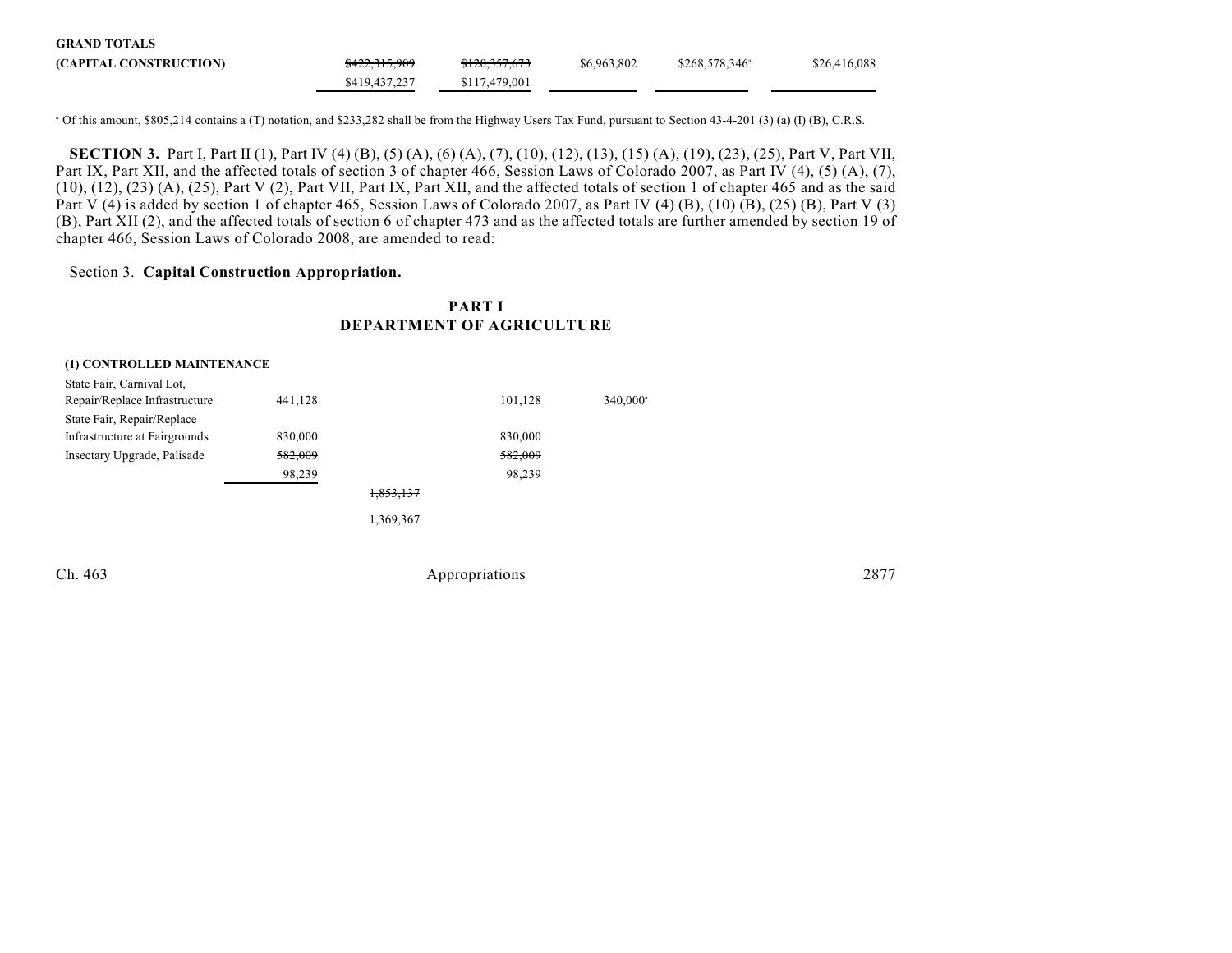|                   |              |                | APPROPRIATION FROM |                       |                |  |  |  |
|-------------------|--------------|----------------|--------------------|-----------------------|----------------|--|--|--|
| <b>ITEM &amp;</b> | <b>TOTAL</b> | <b>CAPITAL</b> | CASH               | <b>REAPPROPRIATED</b> | <b>FEDERAL</b> |  |  |  |
| <b>SUBTOTAL</b>   |              | CONSTRUCTION   | <b>FUNDS</b>       | <b>FUNDS</b>          | <b>FUNDS</b>   |  |  |  |
|                   |              | <b>FUND</b>    |                    |                       |                |  |  |  |
| \$                |              |                |                    |                       |                |  |  |  |

<sup>a</sup> This amount shall be from the Controlled Maintenance Trust Fund, created in Section 24-75-302.5, C.R.S.

| <b>TOTALS PART I</b> |             |                        |           |  |
|----------------------|-------------|------------------------|-----------|--|
| (AGRICULTURE)        | \$1,853,137 | <del>\$1,513,137</del> | \$340,000 |  |
|                      | \$1,369,367 | \$1,029,367            |           |  |

# **PART II DEPARTMENT OF CORRECTIONS**

| (1) CONTROLLED MAINTENANCE    |         |         |
|-------------------------------|---------|---------|
| Arkansas Valley Correctional  |         |         |
| <b>Facility and Fremont</b>   |         |         |
| Correctional Facility,        |         |         |
| Perimeter Security            |         |         |
| Improvements, Phase I         | 339,745 | 339,745 |
| Arrowhead Correctional        |         |         |
| Facility, Critical Structural |         |         |
| Repairs                       | 328,691 | 328,691 |
| Buena Vista Correctional      |         |         |
| Complex, Electrical System    |         |         |
| Improvements                  | 653.590 | 653.590 |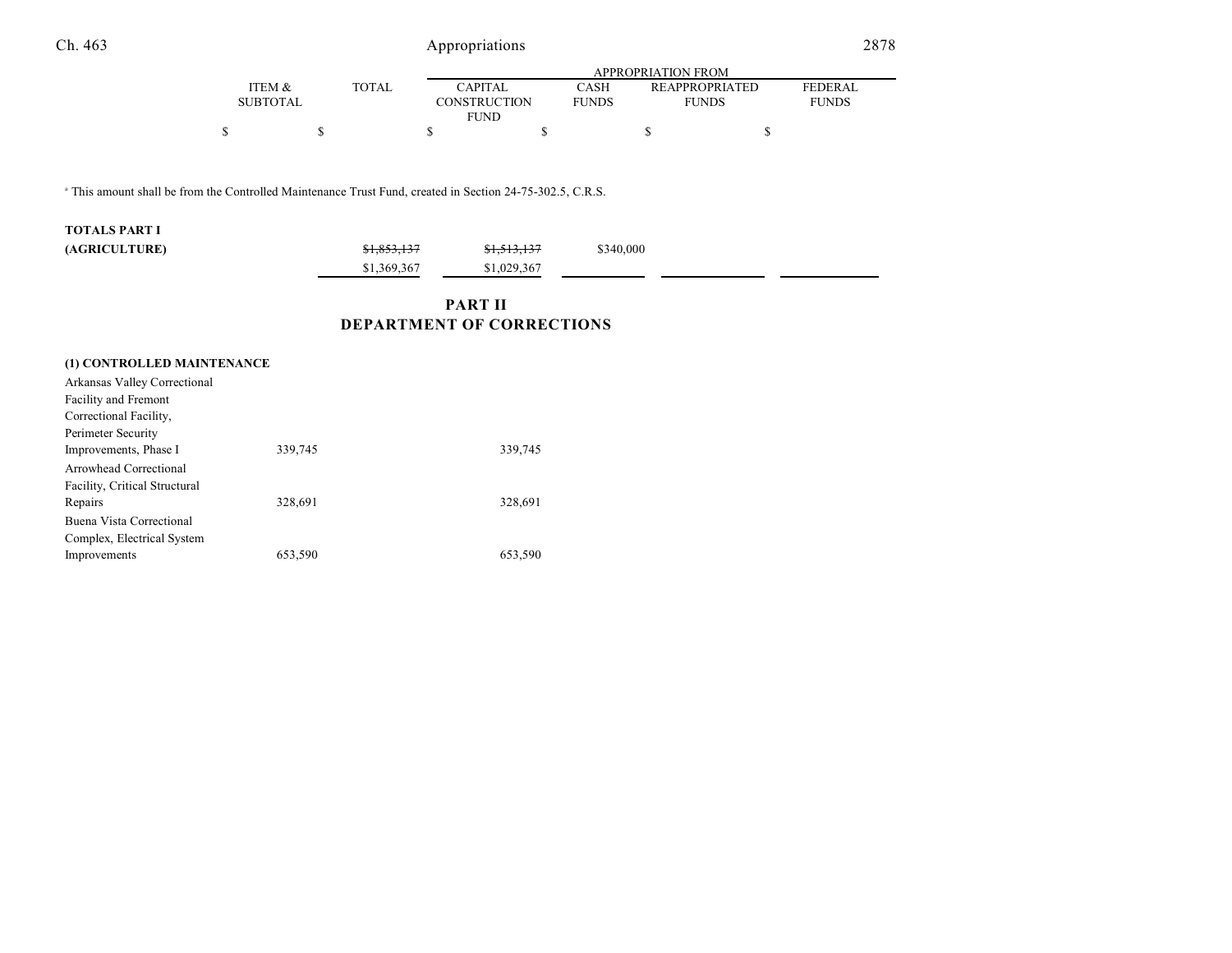| Buena Vista Correctional       |                    |                      |                    |
|--------------------------------|--------------------|----------------------|--------------------|
| Facility, Repair/Replace       |                    |                      |                    |
| Cellhouse Showers, Phases I    |                    |                      |                    |
| and II                         | 1,569,642          |                      | 1,569,642          |
| Colorado Territorial           |                    |                      |                    |
| Correctional Facility and      |                    |                      |                    |
| Buena Vista Correctional       |                    |                      |                    |
| Complex, Roof                  |                    |                      |                    |
| Replacements, Various          |                    |                      |                    |
| Buildings, Phase II            | 163,943            |                      | 163,943            |
| Delta Correctional Center,     |                    |                      |                    |
| Wastewater                     |                    |                      |                    |
| Treatment/Ammonia              |                    |                      |                    |
| Compliance                     | 269.132            |                      | 269.132            |
|                                | 27,276             |                      | 27,276             |
| Limon Correctional Facility    |                    |                      |                    |
| and Arkansas Valley            |                    |                      |                    |
| Correctional Facility,         |                    |                      |                    |
| Replace Kitchen Drain Line,    |                    |                      |                    |
| Phase I                        | 474,657            |                      | 474,657            |
| Rifle Correctional Facility,   |                    |                      |                    |
| Replace Water System           | <del>780,593</del> |                      | 780,593            |
|                                | 41,567             |                      | 41,567             |
| Colorado Women's               |                    |                      |                    |
| Correctional Facility, replace |                    |                      |                    |
| Locks/Door Controls            | 466,167            |                      | <del>466,167</del> |
|                                | 46,566             |                      | 46,566             |
|                                |                    | <del>5.046.160</del> |                    |

Ch. 463

Appropr iat

ions 2879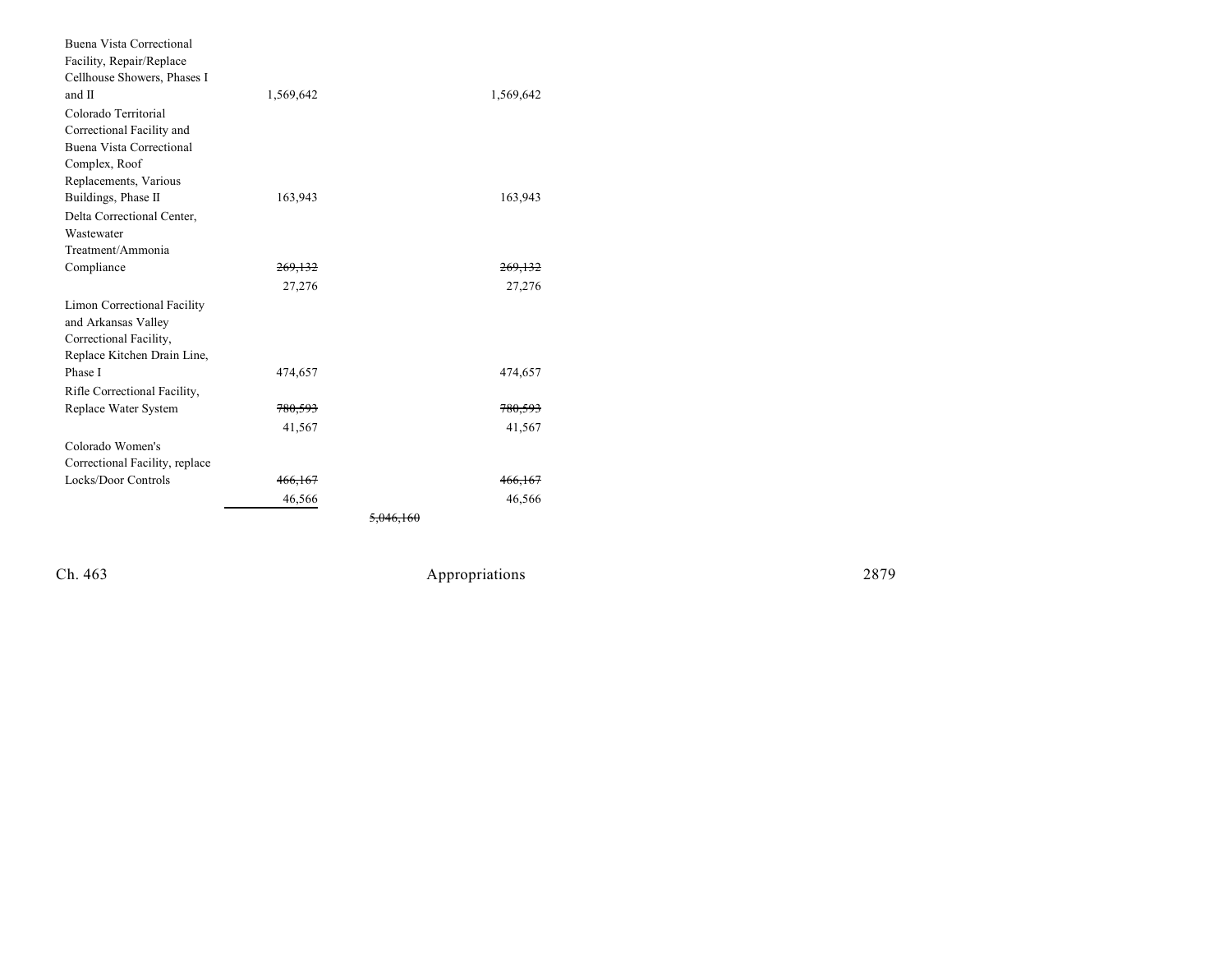| Ch. 463               | Appropriations<br><b>APPROPRIATION FROM</b> |                           |              |                                                                      |  |    | 2880                                                                    |  |
|-----------------------|---------------------------------------------|---------------------------|--------------|----------------------------------------------------------------------|--|----|-------------------------------------------------------------------------|--|
|                       |                                             |                           |              |                                                                      |  |    |                                                                         |  |
|                       |                                             | ITEM &<br><b>SUBTOTAL</b> |              | <b>TOTAL</b><br><b>CAPITAL</b><br><b>CONSTRUCTION</b><br><b>FUND</b> |  |    | <b>FEDERAL</b><br><b>REAPPROPRIATED</b><br><b>FUNDS</b><br><b>FUNDS</b> |  |
|                       | \$                                          | \$                        |              | \$<br>\$                                                             |  | \$ | \$                                                                      |  |
|                       |                                             |                           | 3,645,677    |                                                                      |  |    |                                                                         |  |
| <b>TOTALS PART II</b> |                                             |                           |              |                                                                      |  |    |                                                                         |  |
| (CORRECTIONS)         |                                             |                           | \$58,823,585 | \$52,357,136                                                         |  |    | \$6,466,449                                                             |  |
|                       |                                             |                           | \$57,423,102 | \$50,956,653                                                         |  |    |                                                                         |  |

# **PART IV DEPARTMENT OF HIGHER EDUCATION**

## **(4) COLORADO STATE UNIVERSITY AT FORT COLLINS**

| (B) Capital Construction        |            |            |                           |
|---------------------------------|------------|------------|---------------------------|
| Academic Training and           |            |            |                           |
| <b>Indoor Practice Facility</b> | 20,000,000 |            | $20,000,000$ <sup>a</sup> |
| Alumni and Welcome Center       |            |            |                           |
| Building                        | 11,062,485 |            | 11,062,485 <sup>b</sup>   |
| <b>Biomass District Heating</b> |            |            |                           |
| Plant, Foothills Campus         | 1,231,000  |            | 1,231,000 <sup>a</sup>    |
| Clark Building Revitalization   | 4,000,000  | 2,000,000  | $2,000,000$ <sup>a</sup>  |
| Diagnostic Medicine Center      | 19,420,741 | 19,420,741 |                           |
| District Cooling Plant No. 2    | 7,100,000  |            | $7.100.000$ <sup>a</sup>  |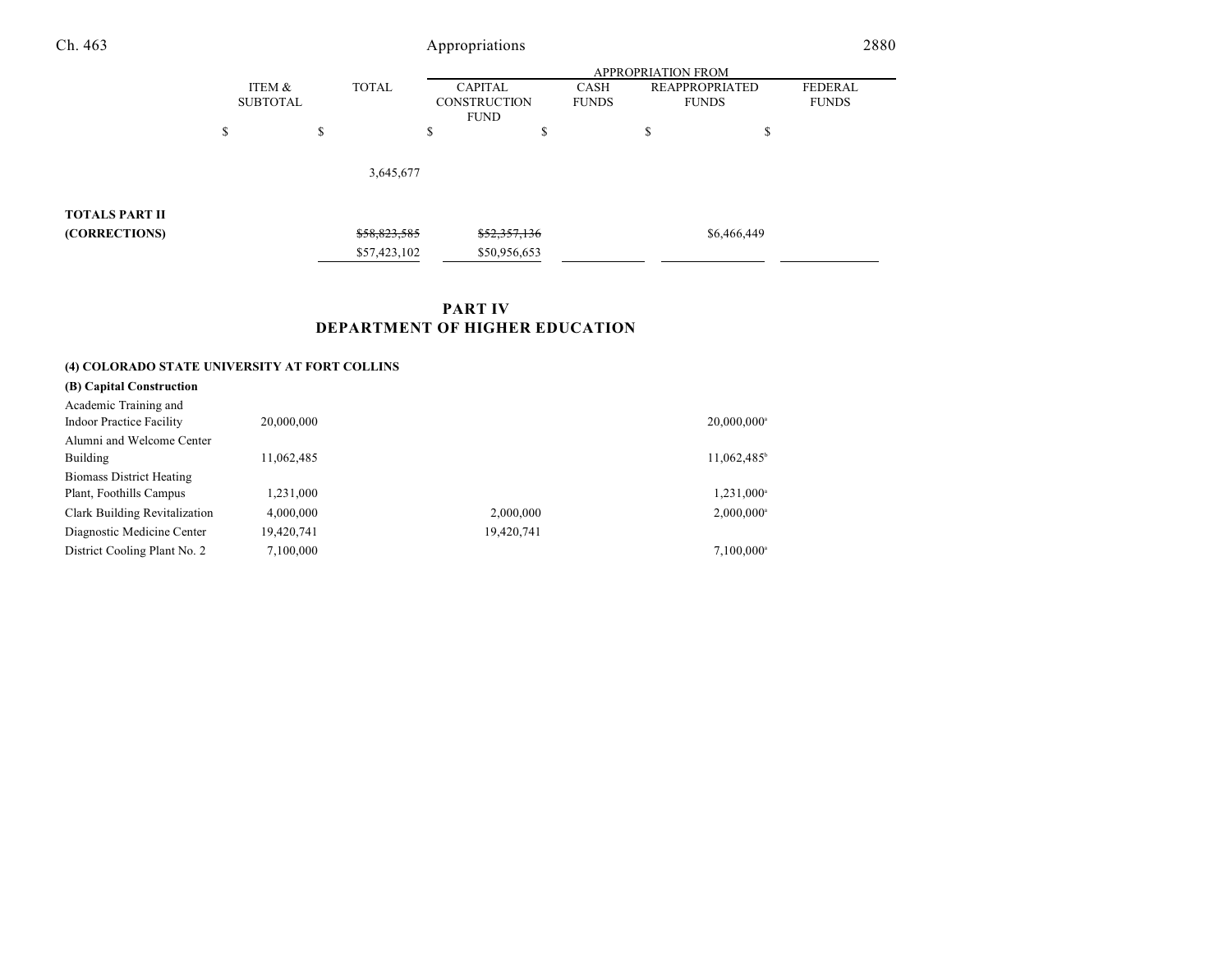| New Academic Village -     |             |                          |
|----------------------------|-------------|--------------------------|
| Phase 1B                   | 24,700,000  | 24,700,000 <sup>a</sup>  |
| Purchase 555 South Howes   |             |                          |
| <b>Street</b>              | 4,000,000   | $4,000,000$ <sup>a</sup> |
| Research Innovation Center | 52,000,000  | 52,000,000 <sup>a</sup>  |
| Rockwell Hall Business     |             |                          |
| Expansion                  | 15,300,000  | 15.300.000*              |
|                            | 18,700,000  | 18,700,000 <sup>a</sup>  |
|                            | 158,814,226 |                          |
|                            | 162,214,226 |                          |
|                            |             |                          |

<sup>a</sup> These amounts shall be from exempt institutional sources.

<sup>b</sup> This amount shall be from exempt institutional sources. It meets the criteria in Section 24-75-303 (3) (a) (II), C.R.S., and is shown here for informational purposes only. Therefore, it shall not be accounted for in the State's Capital Construction Fund and the limitations on encumbrance timeliness and use of internal workforce do not apply.

## 162,698,609 166,098,609

## **(5) COLORADO STATE UNIVERSITY AT PUEBLO**

### **(A) Controlled Maintenance**

| Psychology, Art / Music /  |         |         |
|----------------------------|---------|---------|
| Music Classroom, and       |         |         |
| Administration Buildings,  |         |         |
| Replace Roofs              | 385,842 | 385,842 |
| Replace Campus Water Lines | 283,589 | 283,589 |
|                            | 21,032  | 21,032  |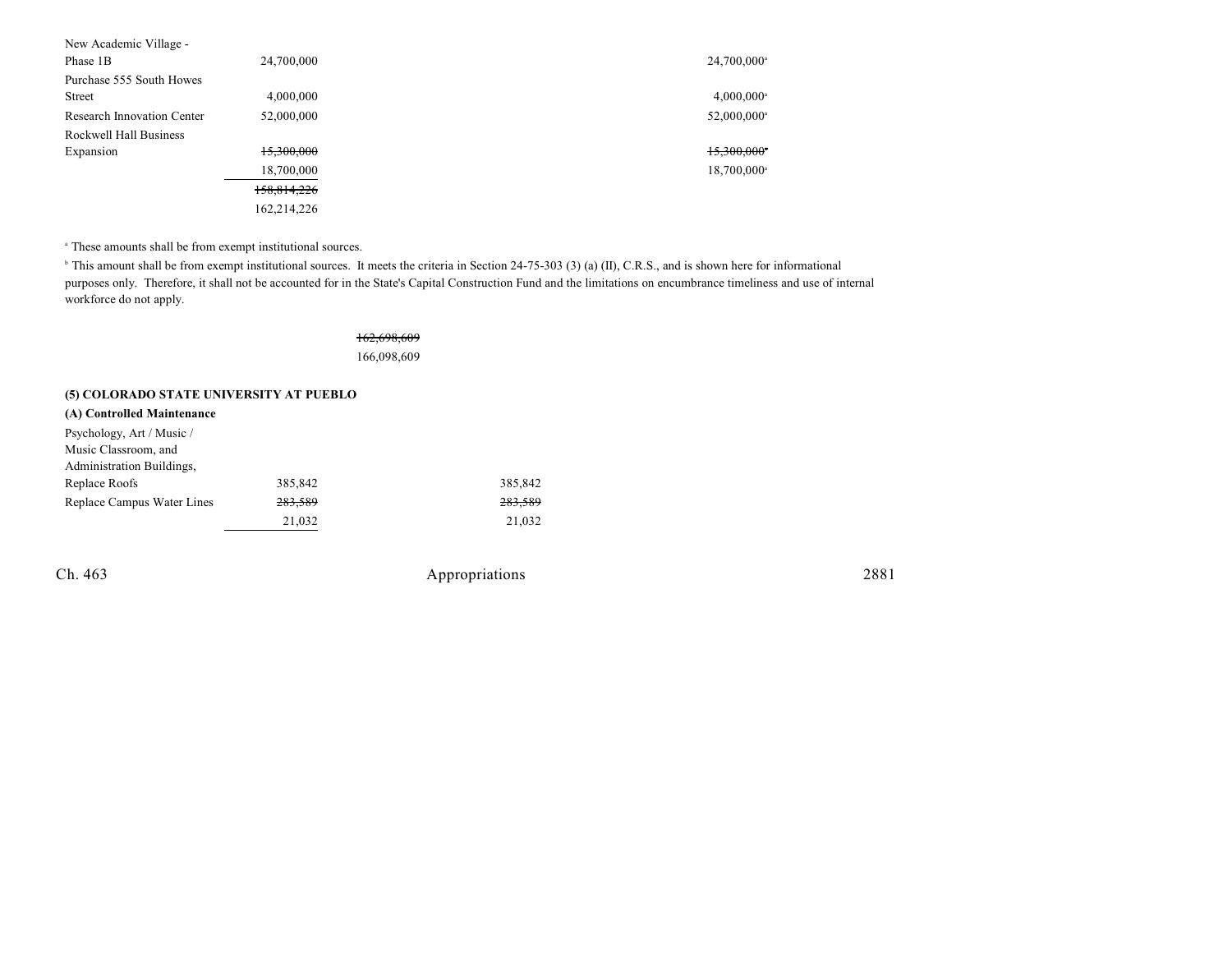|                    |              | <b>APPROPRIATION FROM</b> |              |                       |              |  |  |
|--------------------|--------------|---------------------------|--------------|-----------------------|--------------|--|--|
| ITEM &             | <b>TOTAL</b> | <b>CAPITAL</b>            | <b>CASH</b>  | <b>REAPPROPRIATED</b> | FEDERAL      |  |  |
| <b>SUBTOTAL</b>    |              | <b>CONSTRUCTION</b>       | <b>FUNDS</b> | <b>FUNDS</b>          | <b>FUNDS</b> |  |  |
|                    |              | <b>FUND</b>               |              |                       |              |  |  |
| \$<br>S            |              | \$                        | S            | S                     | S            |  |  |
|                    |              |                           |              |                       |              |  |  |
| 669,431<br>406,874 |              |                           |              |                       |              |  |  |

<sup>a</sup> This amount shall be from exempt institutional sources. It meets the criteria in Section 24-75-303 (3) (a) (II), C.R.S., and is shown here for informational purposes only. Therefore, it shall not be accounted for in the State's Capital Construction Fund and the limitations on encumbrance timeliness and use of internal workforce do not apply.

|                                   |         | 11,673,718 |        |
|-----------------------------------|---------|------------|--------|
|                                   |         | 11,411,161 |        |
| (6) FORT LEWIS<br><b>COLLEGE</b>  |         |            |        |
| (A) Controlled<br>Maintenance     |         |            |        |
| Central Campus                    |         |            |        |
| Infrastructure Improvements       | 463,925 |            |        |
|                                   | 97,344  |            | 97,344 |
| <b>Improvements to Electrical</b> |         |            |        |
| <b>Distribution</b>               | 728,153 |            | 728.   |
|                                   |         |            |        |

2,753,578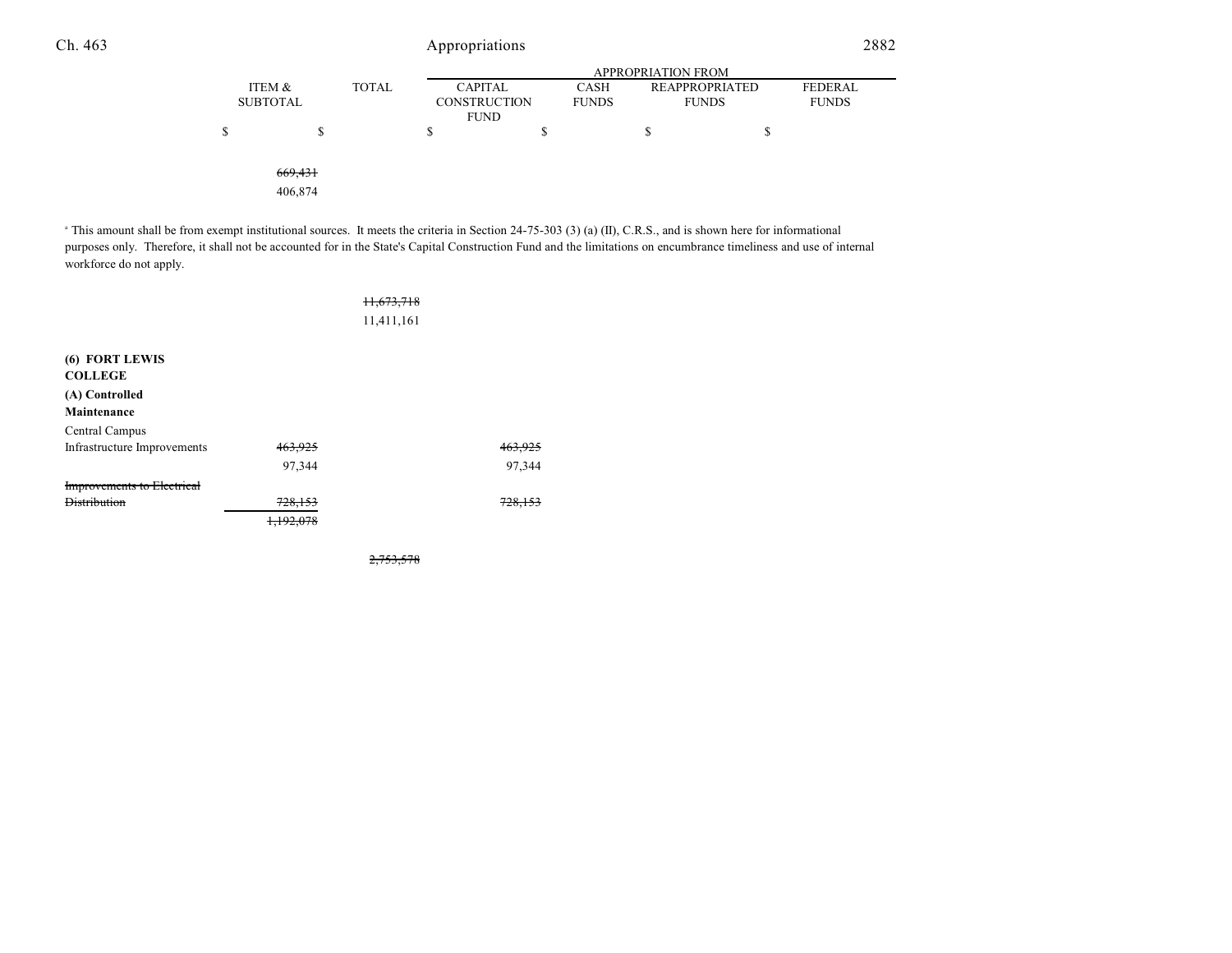# **(7) UNIVERSITY OF COLORADO AT BOULDER**

| (A) Controlled Maintenance |           |                    |
|----------------------------|-----------|--------------------|
| Chemical Engineering       |           |                    |
| Building, Upgrade HVAC     |           |                    |
| System                     | 451,742   | 451,742            |
| Fire Safety Upgrades       | 425,252   | 425,252            |
|                            | 325,252   | 325,252            |
| Main Campus Tunnel         |           |                    |
| Security Projects          | 100.907   | 100,907            |
|                            | 4,889     | 4.889              |
| Repair/Replace Roof Main   |           |                    |
| Campus Compressed Air      |           |                    |
| System                     | 362,351   | 362,351            |
| Repair/Replace Building    |           |                    |
| <b>Electrical Services</b> | 507.011   | <del>507,011</del> |
|                            | 35,411    | 35,411             |
| Upgrade Building           |           |                    |
| Transformers/Electrical    |           |                    |
| Services                   | 535,203   | <del>535.203</del> |
|                            | 41,118    | 41,118             |
| Various Buildings, Upgrade |           |                    |
| Central Fire Alarm System  | 217,568   | 217,568            |
| Various Buildings, Upgrade |           |                    |
| Fire Sprinklers and Alarms | 765,766   | 765,766            |
|                            | 3.365.800 |                    |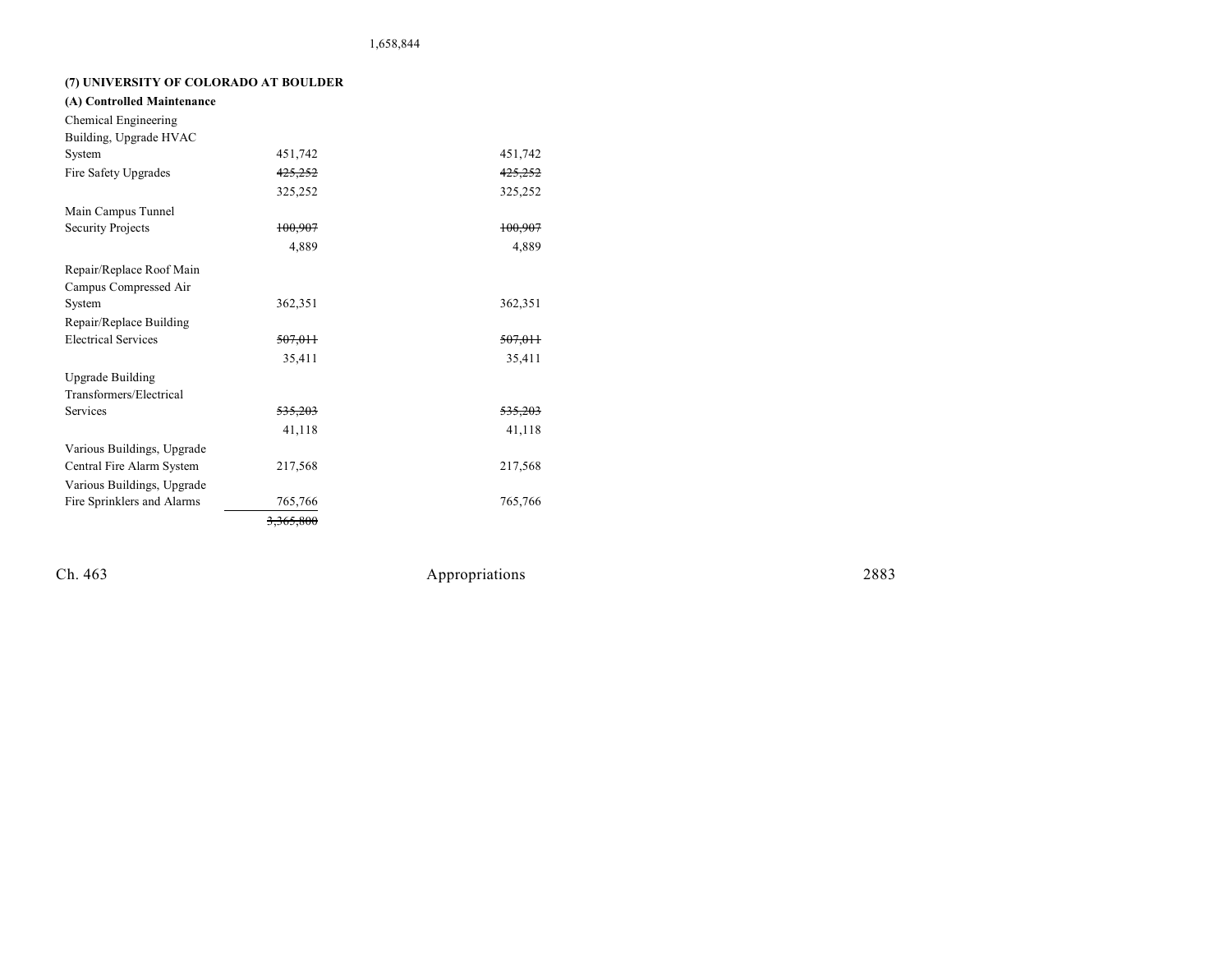| h | 46 |
|---|----|
|---|----|

# Appropriations 2884

|                              |                           |             |              | APPROPRIATION FROM |                                               |                      |    |                                       |                                |
|------------------------------|---------------------------|-------------|--------------|--------------------|-----------------------------------------------|----------------------|----|---------------------------------------|--------------------------------|
|                              | ITEM &<br><b>SUBTOTAL</b> |             | <b>TOTAL</b> |                    | <b>CAPITAL</b><br>CONSTRUCTION<br><b>FUND</b> | CASH<br><b>FUNDS</b> |    | <b>REAPPROPRIATED</b><br><b>FUNDS</b> | <b>FEDERAL</b><br><b>FUNDS</b> |
|                              | \$                        | \$          |              | \$                 | \$                                            |                      | \$ | \$                                    |                                |
|                              |                           | 2,204,097   |              |                    |                                               |                      |    |                                       |                                |
| (B) Capital Construction     |                           |             |              |                    |                                               |                      |    |                                       |                                |
| Arnett Hall Renovation       |                           | 12,960,000  |              |                    |                                               |                      |    | 12,960,000 <sup>a</sup>               |                                |
| <b>Athletic Practice</b>     |                           |             |              |                    |                                               |                      |    |                                       |                                |
| Air-supported Structure      |                           | 2,637,041   |              |                    |                                               |                      |    | 2,637,041 <sup>a</sup>                |                                |
| <b>Bear Creek Apartments</b> |                           |             |              |                    |                                               |                      |    |                                       |                                |
| Acquisition                  |                           | 67,000,000  |              |                    |                                               |                      |    | 67,000,000 <sup>a</sup>               |                                |
| Ekeley Sciences Middle       |                           |             |              |                    |                                               |                      |    |                                       |                                |
| Wing Renovation              |                           | 2,853,075   |              |                    | 2,567,767                                     |                      |    | 285,308                               |                                |
|                              |                           | 1,486,660   |              |                    | 1,201,352                                     |                      |    |                                       |                                |
| Ketchum Arts and Sciences    |                           |             |              |                    |                                               |                      |    |                                       |                                |
| <b>Building</b>              |                           | 991,015     |              |                    | 991,015                                       |                      |    |                                       |                                |
|                              |                           | 657,726     |              |                    | 657,726                                       |                      |    |                                       |                                |
| Norlin Library Renovation    |                           | 5,101,051   |              |                    |                                               |                      |    | $5,101,051^{\circ}$                   |                                |
| Visual Arts Complex          |                           | 29,388,623  |              |                    | 9,168,742                                     |                      |    | 20,219,881                            |                                |
|                              |                           | 120,930,805 |              |                    |                                               |                      |    |                                       |                                |
|                              |                           | 119,231,101 |              |                    |                                               |                      |    |                                       |                                |
|                              |                           |             |              |                    |                                               |                      |    |                                       |                                |

<sup>a</sup> These amounts shall be from exempt institutional sources. They meet the criteria in Section 24-75-303 (3) (a) (II), C.R.S., and are shown here for informational purposes only. Therefore, they shall not be accounted for in the State's Capital Construction Fund and the limitations on encumbrance timeliness and use of internal workforce do not apply.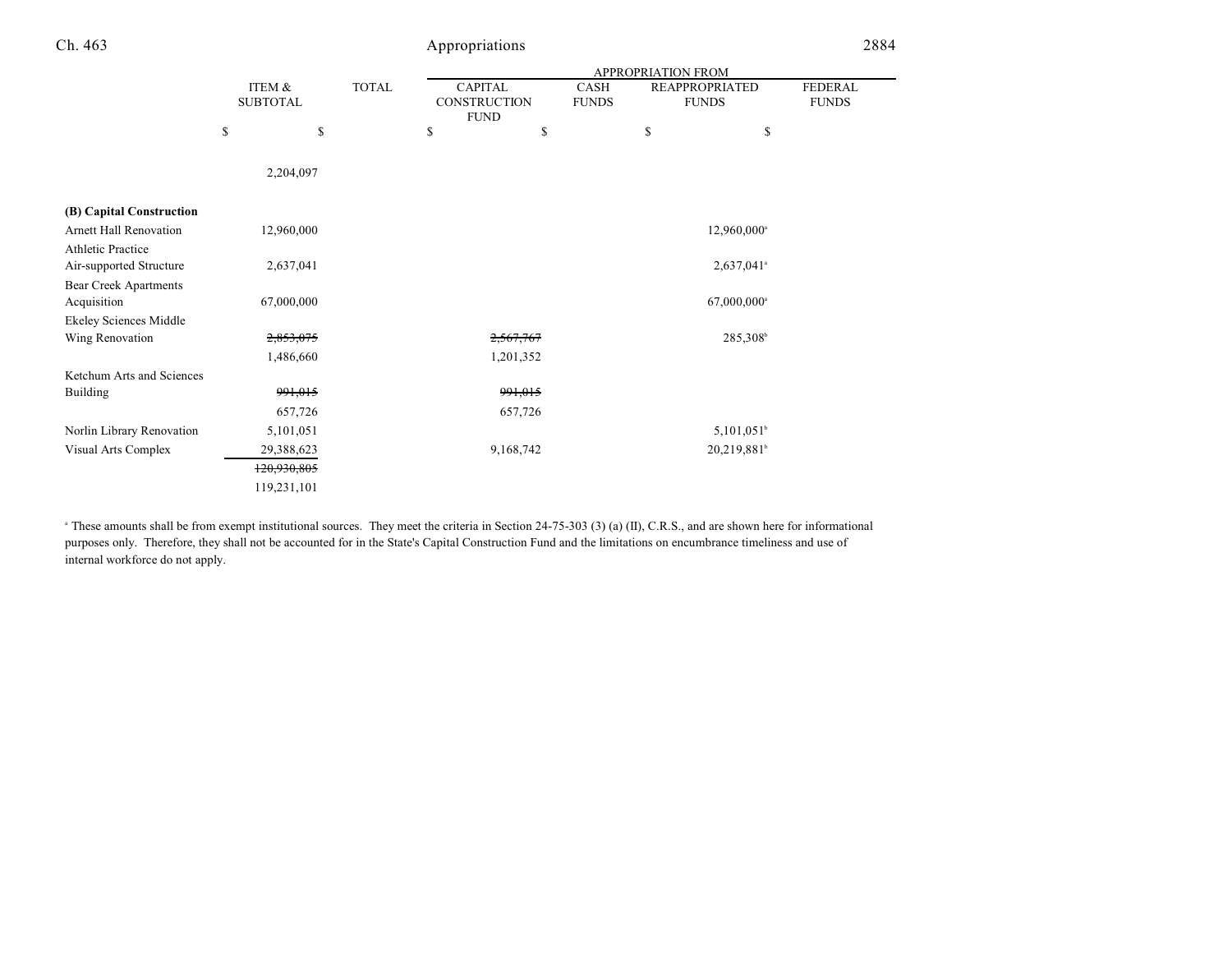$\,^{\circ}$  These amounts shall be from exempt institutional sources.

|                                    |           | 124,296,605 |                      |
|------------------------------------|-----------|-------------|----------------------|
|                                    |           | 121,435,198 |                      |
| (10) COLORADO SCHOOL OF MINES      |           |             |                      |
| (A) Controlled                     |           |             |                      |
| Maintenance                        |           |             |                      |
| Brown Hall, Replace HVAC           |           |             |                      |
| System                             | 746.900   |             |                      |
|                                    | 31,786    |             | 31,786               |
| Campus Fire Safety                 |           |             |                      |
| Improvements                       | 533,772   |             | 533,772              |
| Repair/Replace High                |           |             |                      |
| <b>Pressure Steam Distribution</b> |           |             |                      |
| System                             | 295,735   |             | 295,735              |
| Replace Failed Corroded            |           |             |                      |
| Piping                             | 410,730   |             | <del>410.730</del>   |
|                                    | 1,987,137 |             |                      |
|                                    | 861,293   |             |                      |
| (B) Capital Construction           |           |             |                      |
| Hall of Justice Demolition         | 2,841,145 |             | <del>2,841,145</del> |
|                                    | 1,569,739 |             | 1,569,739            |
|                                    |           |             |                      |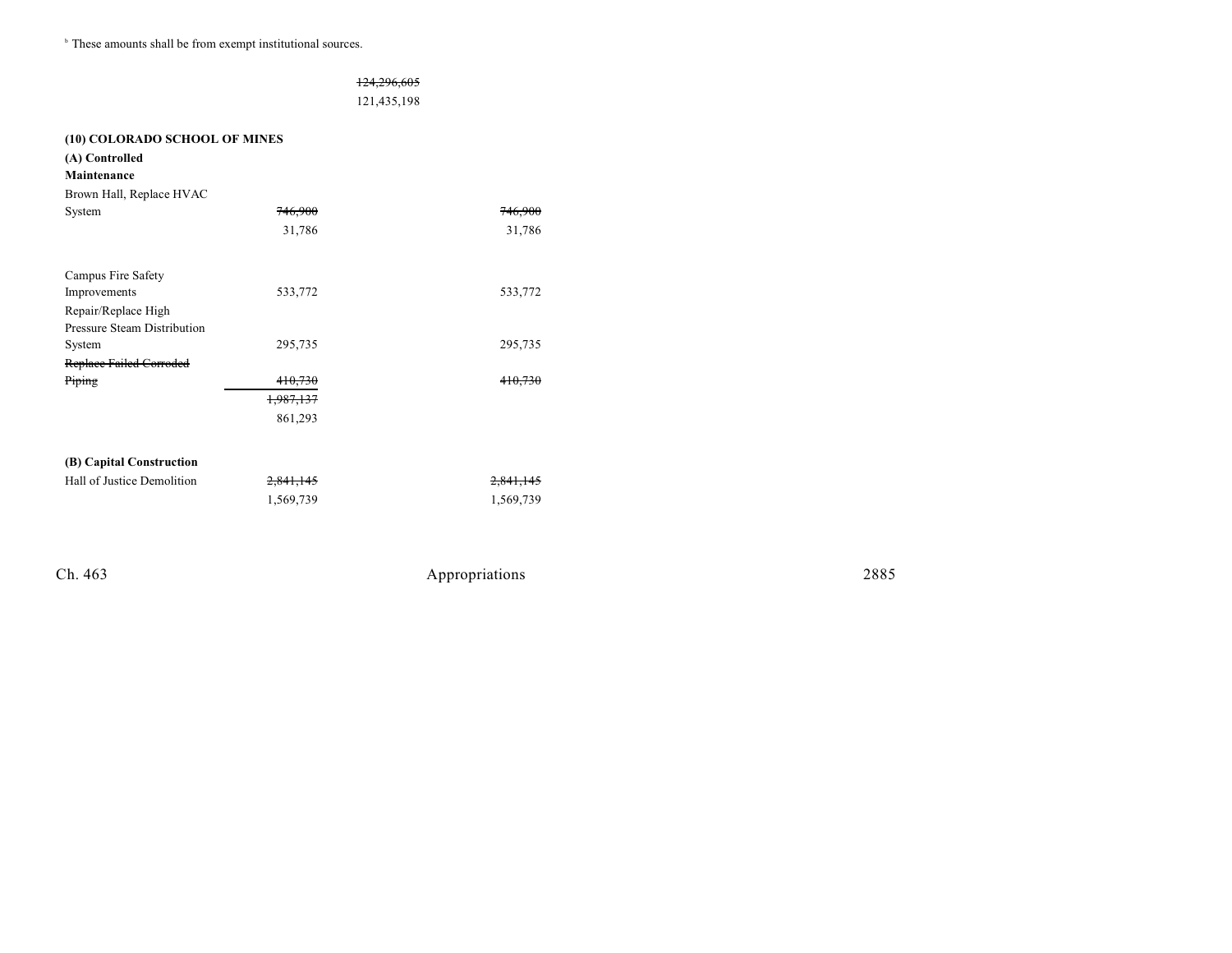| Ch. 463                                                              |                           |                        |                      | Appropriations                                |                      |                    |                                       | 2886                           |
|----------------------------------------------------------------------|---------------------------|------------------------|----------------------|-----------------------------------------------|----------------------|--------------------|---------------------------------------|--------------------------------|
|                                                                      |                           |                        |                      |                                               |                      | APPROPRIATION FROM |                                       |                                |
|                                                                      | ITEM &<br><b>SUBTOTAL</b> |                        | <b>TOTAL</b>         | <b>CAPITAL</b><br>CONSTRUCTION<br><b>FUND</b> | CASH<br><b>FUNDS</b> |                    | <b>REAPPROPRIATED</b><br><b>FUNDS</b> | <b>FEDERAL</b><br><b>FUNDS</b> |
|                                                                      | \$                        | \$                     |                      | \$<br>\$                                      |                      | \$                 | \$                                    |                                |
| General Research Lab                                                 |                           |                        |                      |                                               |                      |                    |                                       |                                |
| Building, 3rd Floor Buildout                                         |                           | 2,955,509<br>5,796,654 |                      |                                               |                      |                    | 2,505,509 <sup>a</sup>                |                                |
|                                                                      |                           | 4,525,248              |                      |                                               |                      |                    |                                       |                                |
| <sup>a</sup> This amount shall be from exempt institutional sources. |                           |                        |                      |                                               |                      |                    |                                       |                                |
|                                                                      |                           |                        | 7,783,791            |                                               |                      |                    |                                       |                                |
|                                                                      |                           |                        | 5,386,541            |                                               |                      |                    |                                       |                                |
| (12) ARAPAHOE COMMUNITY COLLEGE                                      |                           |                        |                      |                                               |                      |                    |                                       |                                |
| (A) Controlled Maintenance                                           |                           |                        |                      |                                               |                      |                    |                                       |                                |
| Main Building, Replace<br>Boiler and Low Pressure                    |                           |                        |                      |                                               |                      |                    |                                       |                                |
| Steam Supply/Return Lines                                            |                           | 705,580                |                      | 705,580                                       |                      |                    |                                       |                                |
| Main Building,<br>Structural/Exterior Concrete                       |                           |                        |                      |                                               |                      |                    |                                       |                                |
| Repair                                                               |                           | 439,602                |                      | 439,602                                       |                      |                    |                                       |                                |
|                                                                      |                           | 234,403                |                      | 234,403                                       |                      |                    |                                       |                                |
|                                                                      |                           |                        | <del>1,145,182</del> |                                               |                      |                    |                                       |                                |
|                                                                      |                           |                        | 939,983              |                                               |                      |                    |                                       |                                |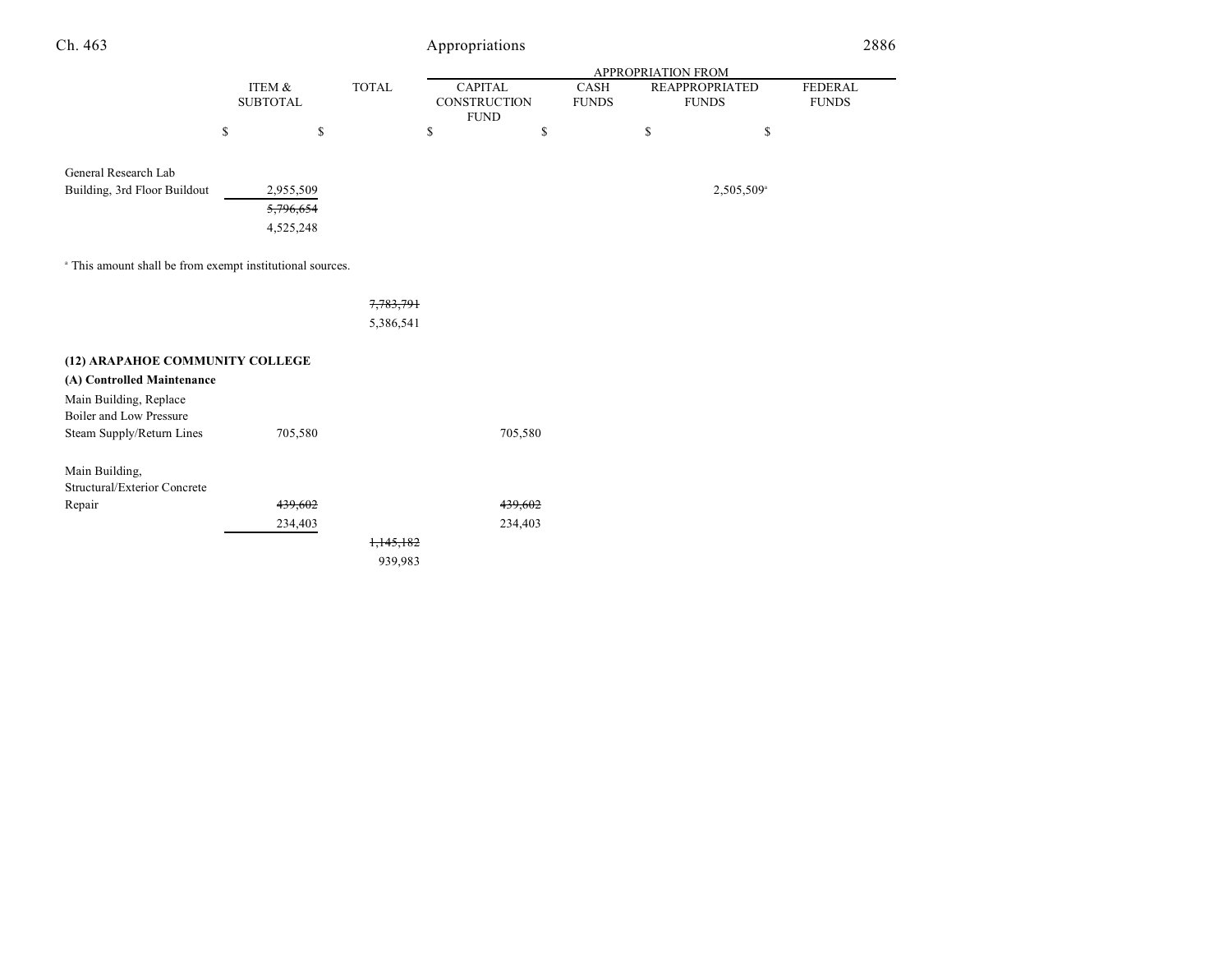| (13) COLORADO NORTHWESTERN COMMUNITY COLLEGE |                      |                    |  |  |  |
|----------------------------------------------|----------------------|--------------------|--|--|--|
| (A) Controlled                               |                      |                    |  |  |  |
| Maintenance                                  |                      |                    |  |  |  |
| Rangely Campus, Tunnel                       |                      |                    |  |  |  |
| Repair and Safety Upgrade                    | 624,030              | <del>624,030</del> |  |  |  |
|                                              | 15,744               | 15,744             |  |  |  |
|                                              |                      |                    |  |  |  |
| (15) LAMAR COMMUNITY COLLEGE                 |                      |                    |  |  |  |
| (A) Controlled Maintenance                   |                      |                    |  |  |  |
| Bowman/Trustees Building,                    |                      |                    |  |  |  |
| Replace Windows/ Repair                      |                      |                    |  |  |  |
| <b>Exterior Wall</b>                         | <del>677,467</del>   | <del>677.467</del> |  |  |  |
|                                              | 12,527               | 12,527             |  |  |  |
|                                              |                      |                    |  |  |  |
|                                              | <del>2,927,252</del> |                    |  |  |  |
|                                              | 2,262,312            |                    |  |  |  |
|                                              |                      |                    |  |  |  |
| (19) PIKES PEAK COMMUNITY COLLEGE            |                      |                    |  |  |  |
| (A) Controlled Maintenance                   |                      |                    |  |  |  |
| Remove/Replace D Parking                     |                      |                    |  |  |  |
| Lot Stairs and Scarify/Riprap                |                      |                    |  |  |  |
| Hillside                                     | <del>274,933</del>   |                    |  |  |  |
|                                              | 24,435               | 24,435             |  |  |  |
|                                              |                      |                    |  |  |  |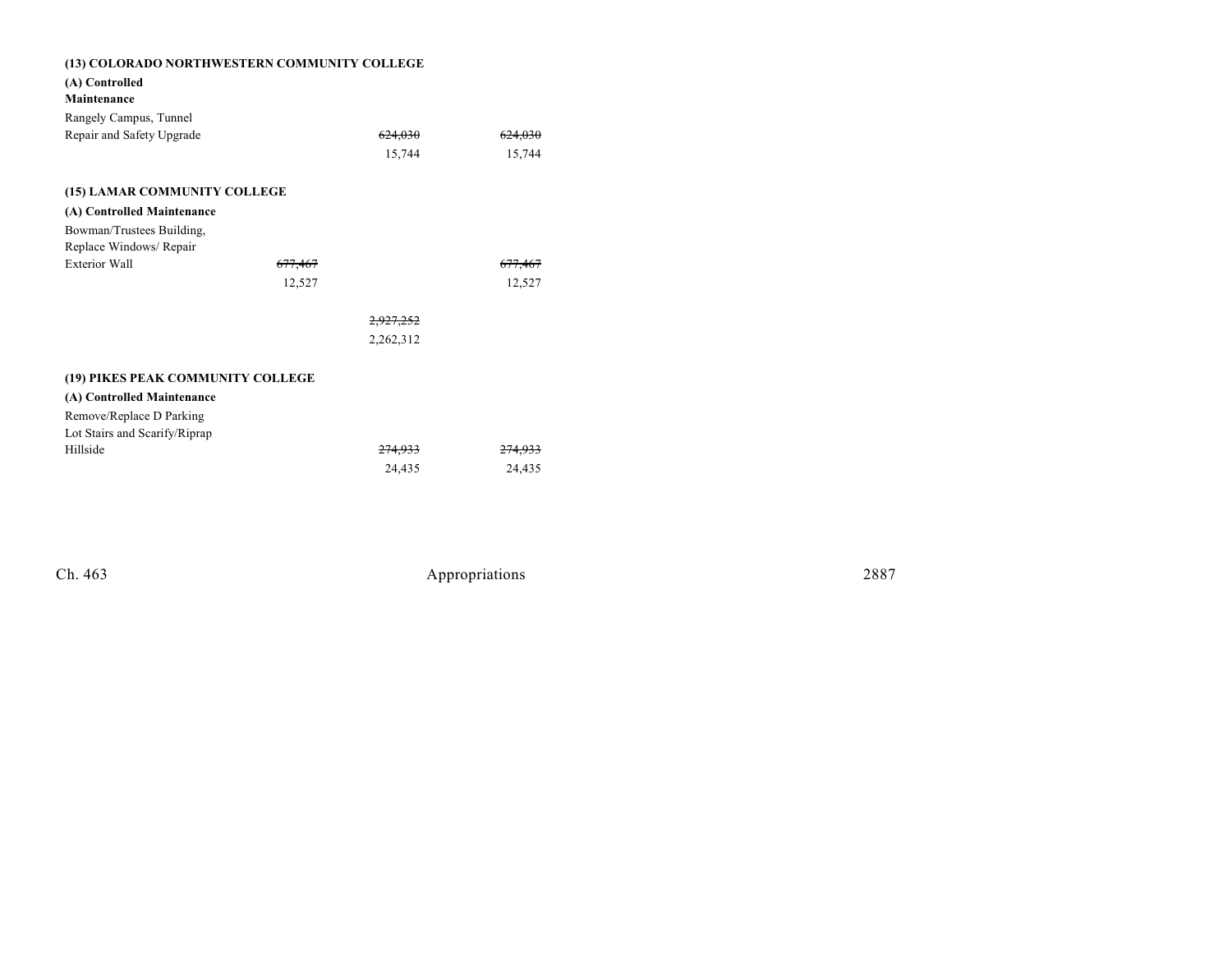|                                                                                                                                                 |                           |         |              |                                               |         |                             | <b>APPROPRIATION FROM</b> |                                       |                                |
|-------------------------------------------------------------------------------------------------------------------------------------------------|---------------------------|---------|--------------|-----------------------------------------------|---------|-----------------------------|---------------------------|---------------------------------------|--------------------------------|
|                                                                                                                                                 | ITEM &<br><b>SUBTOTAL</b> |         | <b>TOTAL</b> | <b>CAPITAL</b><br>CONSTRUCTION<br><b>FUND</b> |         | <b>CASH</b><br><b>FUNDS</b> |                           | <b>REAPPROPRIATED</b><br><b>FUNDS</b> | <b>FEDERAL</b><br><b>FUNDS</b> |
|                                                                                                                                                 | \$                        | \$      |              | \$                                            | \$      |                             | \$                        | \$                                    |                                |
| (23) COLORADO COMMUNITY COLLEGES AT LOWRY<br>(A) Controlled Maintenance<br>Building 758, Upgrade<br>Mechanical System<br>Components and Replace |                           |         |              |                                               |         |                             |                           |                                       |                                |
| Roof                                                                                                                                            |                           | 644,383 |              |                                               | 644,383 |                             |                           |                                       |                                |
|                                                                                                                                                 |                           | 43,910  |              |                                               | 43,910  |                             |                           |                                       |                                |
| Building 965,<br><b>HVAC/Controls Upgrades</b><br>Building 967, HVAC                                                                            |                           | 576,090 |              |                                               | 576,090 |                             |                           |                                       |                                |

| Upgrades             | <del>331,372</del> |           | 331,372 |
|----------------------|--------------------|-----------|---------|
|                      | 2.850              |           | 2,850   |
| Demolish H Buildings | 494,000            |           | 494,000 |
|                      |                    | 2,045,845 |         |
|                      |                    | 1,116,850 |         |

### **(25) COLORADO HISTORICAL SOCIETY**

**(A) Controlled Maintenance** Cumbres and Toltec Scenic

Railroad, Chama Car Shop/Engine House

Rehabilitation  $160,000$   $80,000$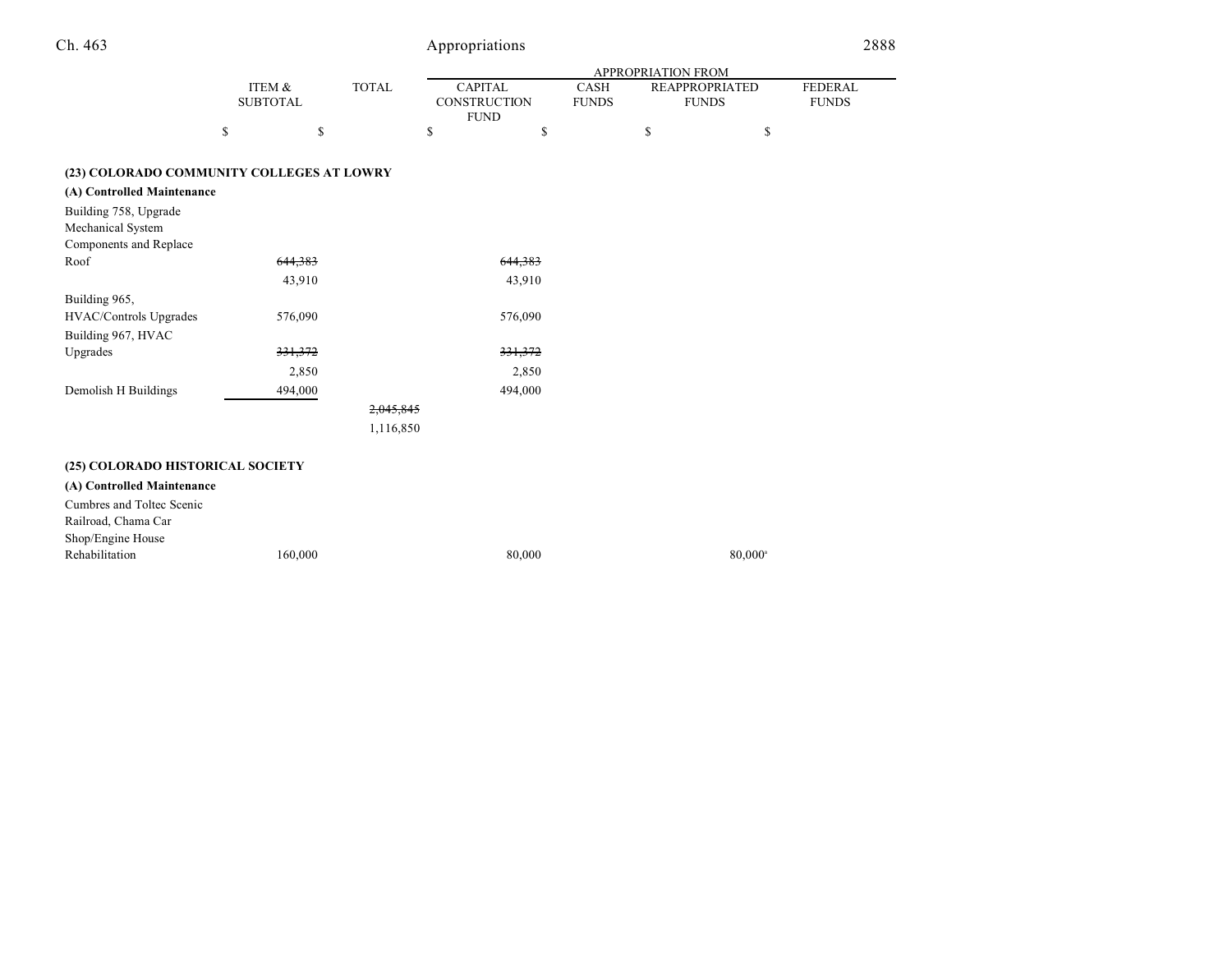| Georgetown Loop Railroad       |         |         |
|--------------------------------|---------|---------|
| Environmental Upgrade          | 395,000 | 395,000 |
| <b>Grant Humphreys Mansion</b> |         |         |
| Facilities Improvements        | 301,000 | 301,000 |
|                                | 58,976  | 58,976  |
|                                | 856,000 |         |
|                                | 613,976 |         |

<sup>a</sup> This amount shall be from the State of New Mexico.

## **(B) Capital Construction**

| Cumbres and Toltec Scenic |                    |                    |                        |        |
|---------------------------|--------------------|--------------------|------------------------|--------|
| Railroad, Track           |                    |                    |                        |        |
| Rehabilitation            | 600,000            | 600,000            |                        |        |
| Museum Relocation         |                    |                    |                        |        |
| Logistics                 | <del>385,000</del> | <del>385,000</del> |                        |        |
|                           | 372,479            | 372,479            |                        |        |
| Regional Museum           |                    |                    |                        |        |
| Preservation Projects     | 1,430,000          |                    | 1,377,000 <sup>a</sup> | 53,000 |
| Ute Indian Museum         | 146,000            | 146,000            |                        |        |
|                           | 80,175             | 80,175             |                        |        |
|                           | 2,561,000          |                    |                        |        |
|                           | 2,482,654          |                    |                        |        |
|                           |                    |                    |                        |        |

| 1,377,000 <sup>a</sup> | 53,000 |
|------------------------|--------|

 $^{\circ}$  This amount shall be from the State Historical Fund.

3,417,000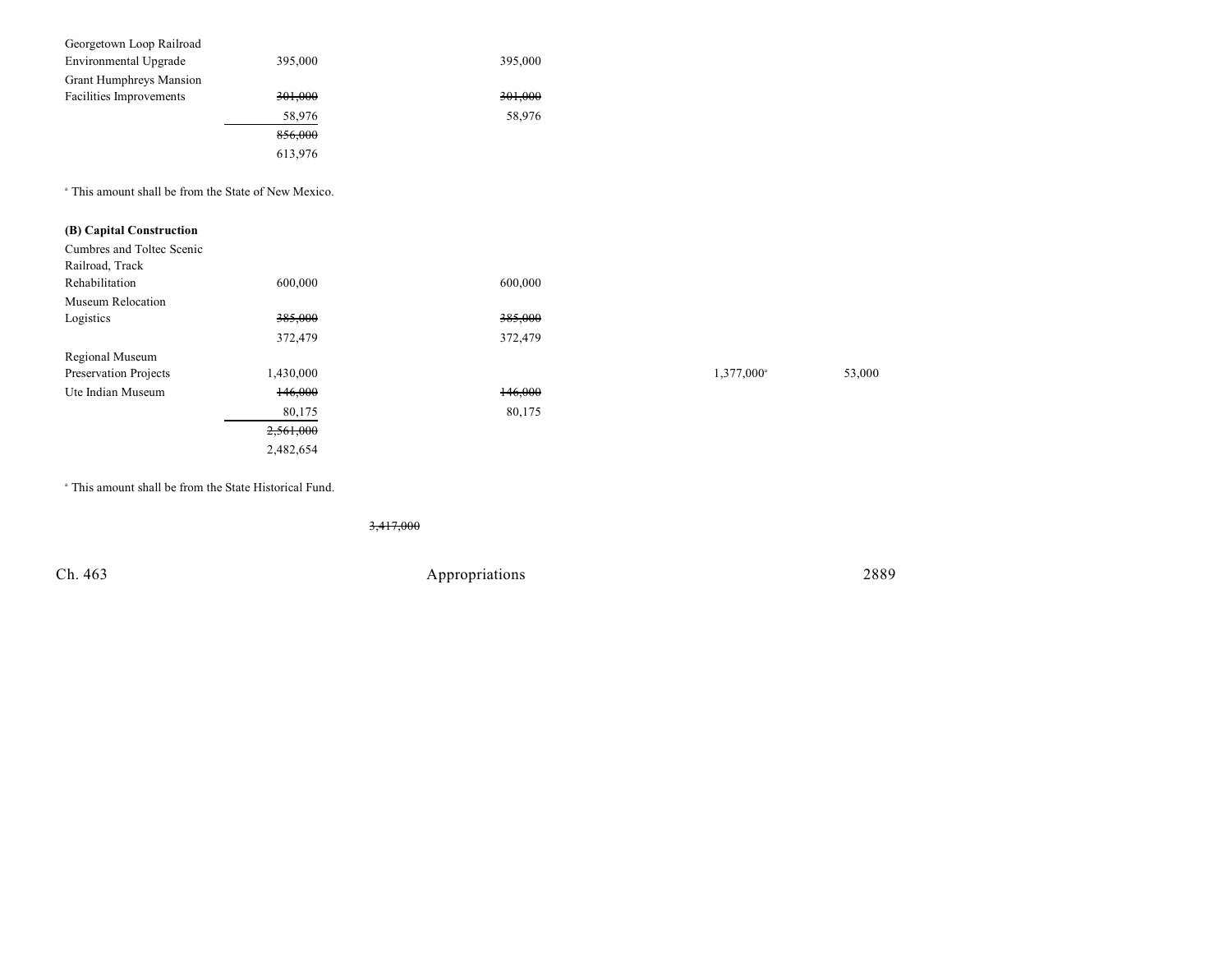| Ch. 463               |                           | 2890          |                                                      |                             |                                       |                                |
|-----------------------|---------------------------|---------------|------------------------------------------------------|-----------------------------|---------------------------------------|--------------------------------|
|                       |                           |               |                                                      |                             | <b>APPROPRIATION FROM</b>             |                                |
|                       | ITEM &<br><b>SUBTOTAL</b> | <b>TOTAL</b>  | <b>CAPITAL</b><br><b>CONSTRUCTION</b><br><b>FUND</b> | <b>CASH</b><br><b>FUNDS</b> | <b>REAPPROPRIATED</b><br><b>FUNDS</b> | <b>FEDERAL</b><br><b>FUNDS</b> |
|                       | S                         | \$            | ch<br>ъ                                              | ъ                           | \$                                    | \$                             |
|                       |                           | 3,096,630     |                                                      |                             |                                       |                                |
| <b>TOTALS PART IV</b> |                           |               |                                                      |                             |                                       |                                |
| (HIGHER EDUCATION)    |                           | \$619,886,553 | \$131,110,341                                        |                             | \$488,273,212                         | \$503,000                      |
|                       |                           | \$613,692,317 | \$121,516,105                                        |                             | \$491,673,212                         |                                |

## **PART V DEPARTMENT OF HUMAN SERVICES**

14,747,783 14,747,783

| (1) CHILD CARE                                                                                                |            |         |            |
|---------------------------------------------------------------------------------------------------------------|------------|---------|------------|
| (A) Capital Construction                                                                                      |            |         |            |
| Replace Child Care                                                                                            |            |         |            |
| Automated Tracking System <sup>2</sup>                                                                        | 8,541,664  |         | 8,541,664  |
|                                                                                                               | 14,747,783 |         | 14,747,783 |
| (2) MENTAL HEALTH AND ALCOHOL AND DRUG ABUSE SERVICES<br>(A) Controlled Maintenance<br>Colorado Mental Health |            |         |            |
| Institute at Fort Logan,                                                                                      |            |         |            |
| Repair/Replace Roofs                                                                                          | 406,340    | 406,340 |            |
|                                                                                                               | 336,896    | 336,896 |            |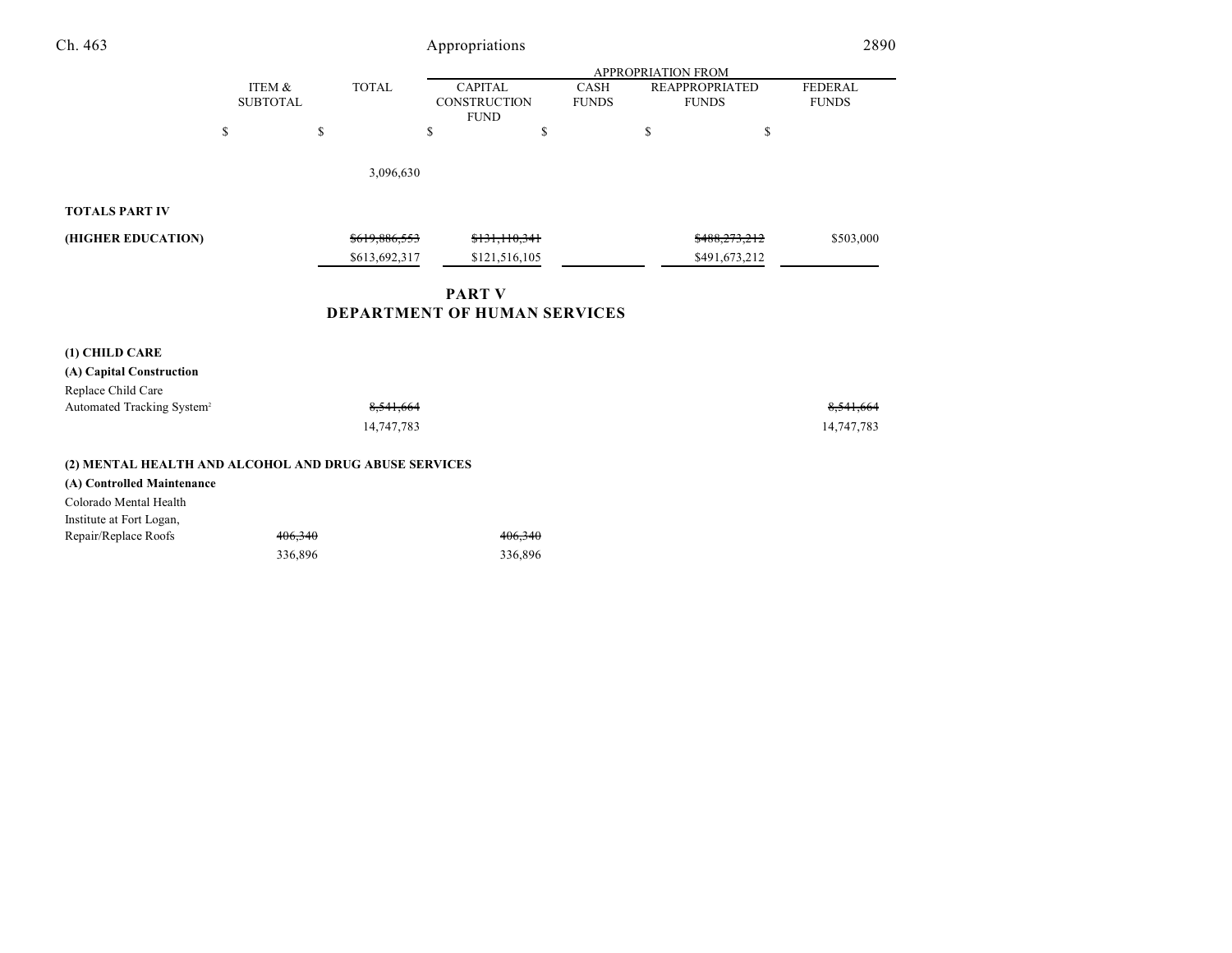| Colorado Mental Health       |                    |                    |
|------------------------------|--------------------|--------------------|
| Institute at Fort Logan,     |                    |                    |
| Replace Fire Hydrants ans    |                    |                    |
| <b>Water Mains</b>           | <del>705.999</del> | <del>705,999</del> |
|                              | 53,279             | 53,279             |
| Colorado Mental Health       |                    |                    |
| Institute at Fort Logan,     |                    |                    |
| Replace Panic/Duress and     |                    |                    |
| Fire Alarm Systems           | 1,045,605          | 1,045,605          |
| Colorado Mental Health       |                    |                    |
| Institute at Pueblo,         |                    |                    |
| Repair/Replace Campus        |                    |                    |
| Tunnel and Utility           |                    |                    |
| Infrastructure System        | 1,826,480          | 1,826,480          |
|                              | 3,984,424          |                    |
|                              | 3,262,260          |                    |
| (B) Capital Construction     |                    |                    |
| Colorado Mental Health       |                    |                    |
| Institutes at Fort Logan and |                    |                    |
| Pueblo, equipment            |                    |                    |
| replacement                  | 935,733            | 935,733            |
| Colorado Mental Health       |                    |                    |
| Institutes at Fort Logan and |                    |                    |
| Pueblo, Suicide Risk         |                    |                    |
| Assessment/Prevention        | 160,000            | 160,000            |
|                              | 21,060             | 21,060             |

Ch. 463

Appropr iat

ions 2891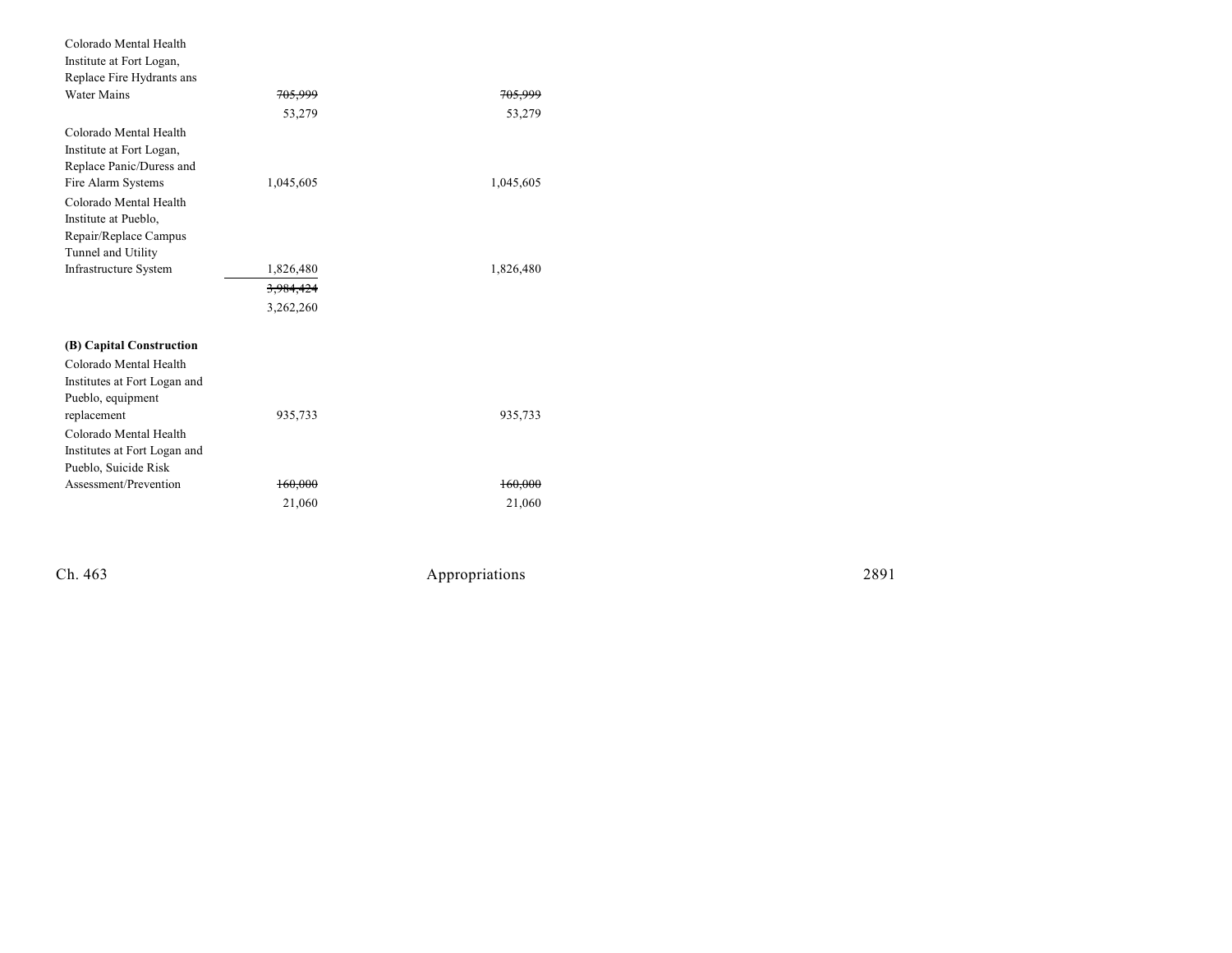| Ch. 463 |                 | Appropriations            |                         |                                     |  |                |                | 2892 |
|---------|-----------------|---------------------------|-------------------------|-------------------------------------|--|----------------|----------------|------|
|         |                 | <b>APPROPRIATION FROM</b> |                         |                                     |  |                |                |      |
|         | ITEM &          |                           | <b>CAPITAL</b><br>TOTAL | <b>CASH</b>                         |  | REAPPROPRIATED | <b>FEDERAL</b> |      |
|         | <b>SUBTOTAL</b> |                           |                         | <b>CONSTRUCTION</b><br><b>FUNDS</b> |  | <b>FUNDS</b>   | <b>FUNDS</b>   |      |
|         |                 |                           |                         | <b>FUND</b>                         |  |                |                |      |
|         |                 |                           |                         |                                     |  |                |                |      |
|         |                 |                           |                         |                                     |  |                |                |      |
|         |                 |                           |                         |                                     |  |                |                |      |

| Colorado Mental Health         |            |            |
|--------------------------------|------------|------------|
| Institute at Pueblo, Forensics |            |            |
| Medium and Maximum             |            |            |
| Security Replacement           | 29,042,858 | 29,042,858 |
|                                | 30,138,591 |            |
|                                | 29,999,651 |            |
|                                |            |            |

34,123,015

33,261,911

| (3) SERVICES FOR PEOPLE WITH DISABILITIES |                      |         |
|-------------------------------------------|----------------------|---------|
| (A) Controlled                            |                      |         |
| Maintenance                               |                      |         |
| Grand Junction Regional                   |                      |         |
| Center, Heat Plant Repair                 |                      |         |
| and Equipment Replacement                 | 811.010              | 811.010 |
|                                           | 143,888              | 143,888 |
| Pueblo Regional Center,                   |                      |         |
| Replace Fire and Intrusion                |                      |         |
| Alarms                                    | 212,796              | 212,796 |
|                                           | <del>1.023.806</del> |         |
|                                           | 356,684              |         |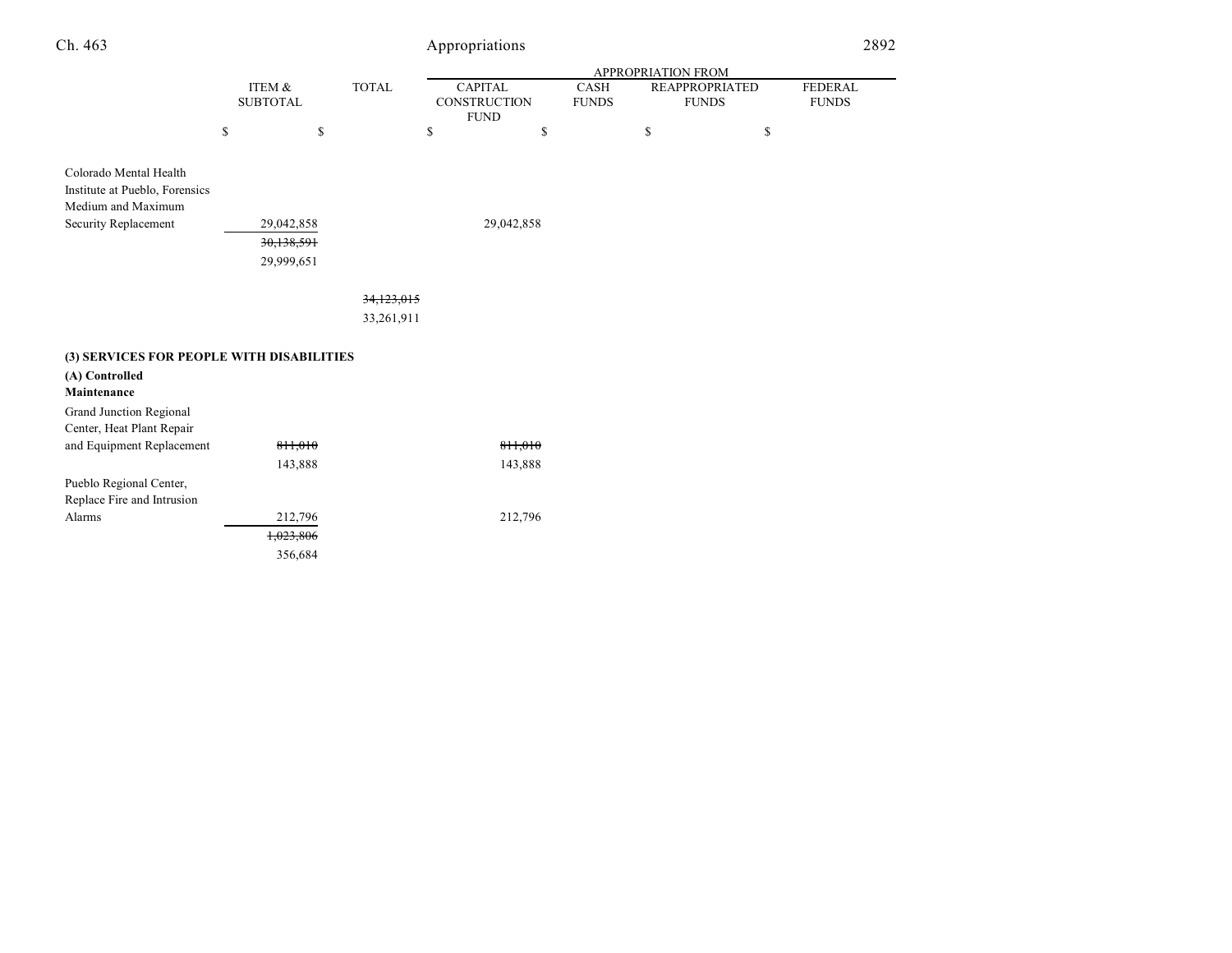| (B) Capital Construction                          |                                                                                                                                                      |              |                   |              |
|---------------------------------------------------|------------------------------------------------------------------------------------------------------------------------------------------------------|--------------|-------------------|--------------|
| Colorado State Veterans                           |                                                                                                                                                      |              |                   |              |
| Center at Homelake,                               |                                                                                                                                                      |              |                   |              |
| Domiciliary Renovation <sup>2a</sup>              | 5,298,357                                                                                                                                            | 1,667,095    |                   | 3,631,262    |
|                                                   | 6,012,643                                                                                                                                            |              | $250,000^{\circ}$ | 4,095,548    |
|                                                   | <sup>a</sup> THIS AMOUNT SHALL BE FROM RESIDENT PAYMENTS FOR CARE AND OTHER REVENUES THAT ARE DEPOSITED TO THE CENTRAL FUND FOR STATE NURSING HOMES. |              |                   |              |
|                                                   | 6,322,163                                                                                                                                            |              |                   |              |
|                                                   | 6,369,327                                                                                                                                            |              |                   |              |
| (4) DIVISION OF YOUTH CORRECTIONS                 |                                                                                                                                                      |              |                   |              |
| (A) Capital Construction                          |                                                                                                                                                      |              |                   |              |
| Adams County Youth<br>Services Center Renovation, |                                                                                                                                                      |              |                   |              |
| Program Plan                                      | 185,200                                                                                                                                              | 185,200      |                   |              |
|                                                   | 184,924                                                                                                                                              | 184,924      |                   |              |
| <b>TOTALS PART V</b>                              |                                                                                                                                                      |              |                   |              |
| (HUMAN SERVICES)                                  | \$49,172,042                                                                                                                                         | \$36,999,116 |                   | \$12,172,926 |
|                                                   | \$54,563,945                                                                                                                                         | \$35,470,614 | \$250,000         | \$18,843,331 |

# **PART VII DEPARTMENT OF MILITARY AND VETERANS AFFAIRS**

## **(1) CONTROLLED MAINTENANCE**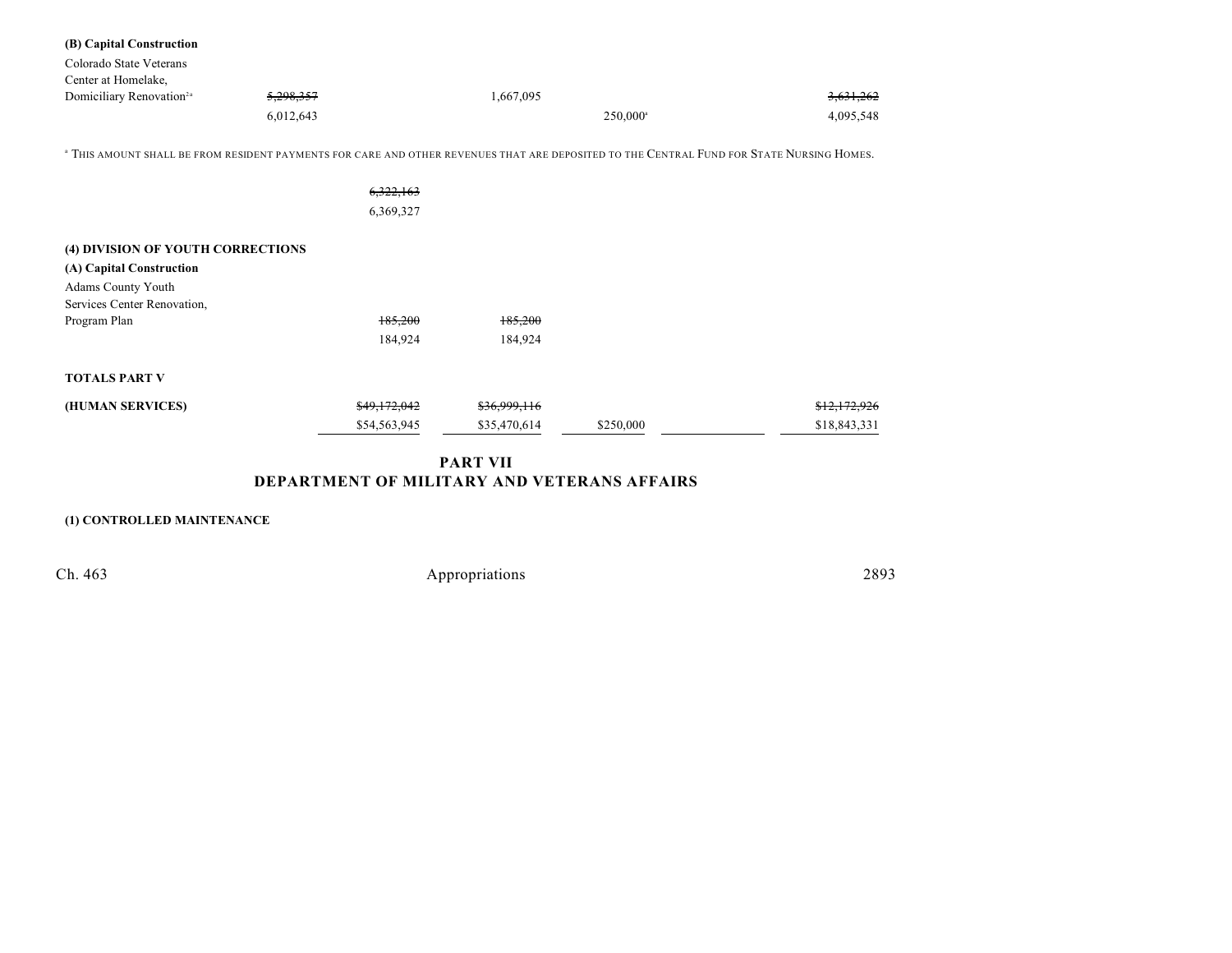| Ch. 463                                                                                                     |                           |         |              | Appropriations                                |    |                      |                                       |    | 2894                           |
|-------------------------------------------------------------------------------------------------------------|---------------------------|---------|--------------|-----------------------------------------------|----|----------------------|---------------------------------------|----|--------------------------------|
|                                                                                                             |                           |         |              | APPROPRIATION FROM                            |    |                      |                                       |    |                                |
|                                                                                                             | ITEM &<br><b>SUBTOTAL</b> |         | <b>TOTAL</b> | <b>CAPITAL</b><br>CONSTRUCTION<br><b>FUND</b> |    | CASH<br><b>FUNDS</b> | <b>REAPPROPRIATED</b><br><b>FUNDS</b> |    | <b>FEDERAL</b><br><b>FUNDS</b> |
|                                                                                                             | \$                        | \$      |              | \$                                            | \$ | \$                   |                                       | \$ |                                |
| <b>Building System</b><br>Revitalization                                                                    |                           | 938,000 |              | 938,000                                       |    |                      |                                       |    |                                |
| <b>Englewood Starc</b><br>Headquarters, Replace                                                             |                           |         |              |                                               |    |                      |                                       |    |                                |
| Mechanical Equipment<br>Pueblo, Colorado Springs,<br>and Sterling Armories, Code<br>Compliance and Building |                           | 684,500 |              | 684,500                                       |    |                      |                                       |    |                                |
| System Upgrades                                                                                             |                           | 945,000 |              | 945,000                                       |    |                      |                                       |    |                                |
|                                                                                                             |                           |         | 2,567,500    |                                               |    |                      |                                       |    |                                |
|                                                                                                             |                           |         | 1,629,500    |                                               |    |                      |                                       |    |                                |
| <b>TOTALS PART VII</b>                                                                                      |                           |         |              |                                               |    |                      |                                       |    |                                |
| (MILITARY AND VETERANS AFFAIRS)                                                                             |                           |         | \$2,567,500  | \$2,567,500                                   |    |                      |                                       |    |                                |
|                                                                                                             |                           |         | \$1,629,500  | \$1,629,500                                   |    |                      |                                       |    |                                |
|                                                                                                             |                           |         |              |                                               |    |                      |                                       |    |                                |

**PART IX DEPARTMENT OF PERSONNEL AND ADMINISTRATION**

**(1) CONTROLLED MAINTENANCE**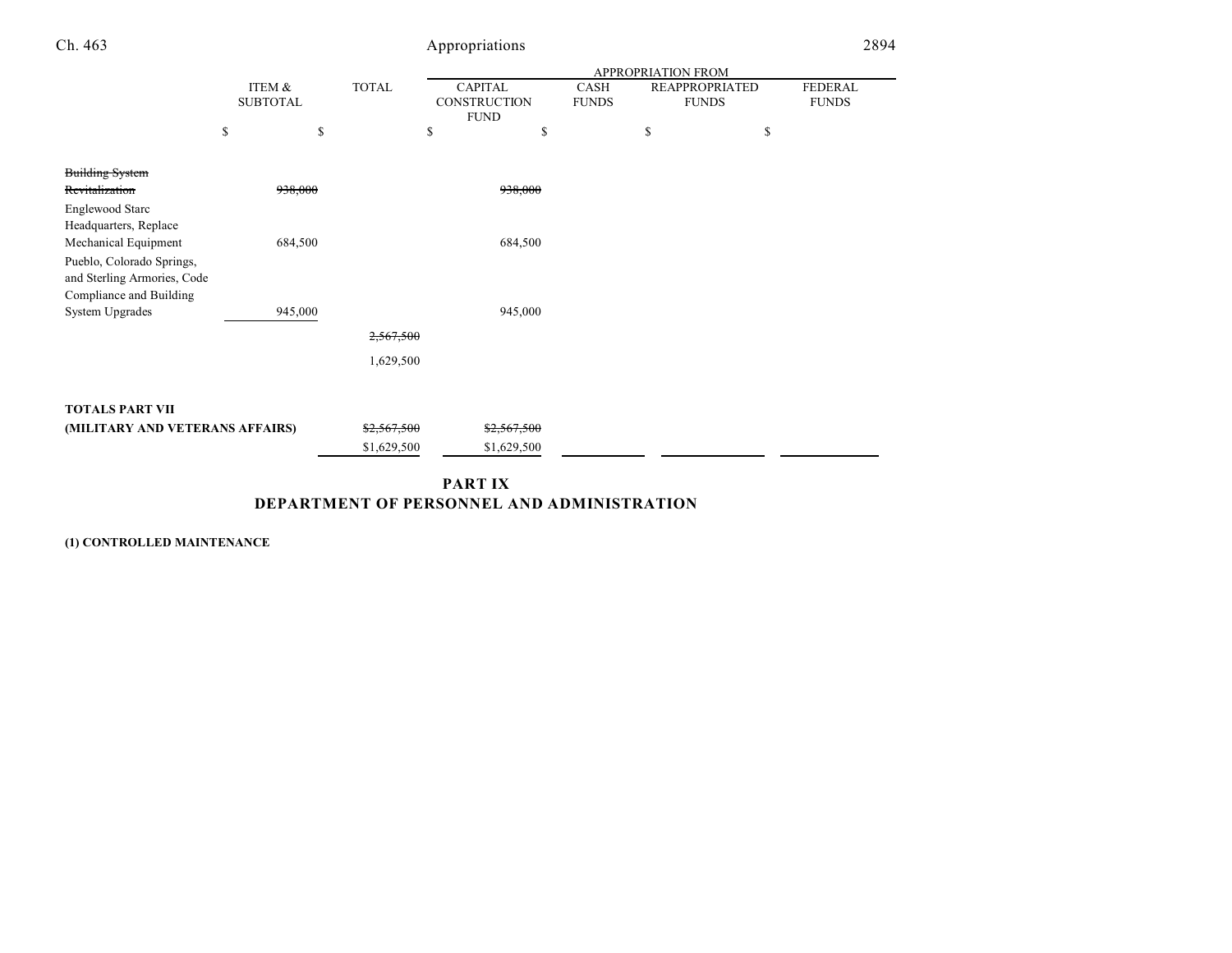| <b>Emergency Controlled</b>        |                    |                    |
|------------------------------------|--------------------|--------------------|
| Maintenance                        | 1,000,000          | 1,000,000          |
| Annex and Centennial               |                    |                    |
| <b>Buildings, Repair Passenger</b> |                    |                    |
| and Freight Elevators              | 975,295            | <del>975.295</del> |
| Camp George West,                  |                    |                    |
| Demolish Building 37               | 149,875            | 149,875            |
|                                    | 50,401             | 50,401             |
| Centennial Building, Fire          |                    |                    |
| Alarm System Upgrades              | 219,963            | 219,963            |
| Centennial Building,               |                    |                    |
| Variable Air Volume Boxes          |                    |                    |
| Replacement                        | <del>993,473</del> | <del>993,473</del> |
|                                    | 17,400             | 17,400             |
| 690 Kipling, 1st Floor,            |                    |                    |
| Upgrade HVAC/Replace               |                    |                    |
| Obsolete Cooling Units,            |                    |                    |
| Phase I                            | 232,225            | 232,225            |
| Repair/Replace Critical            |                    |                    |
| <b>Lighting Surge Protection</b>   |                    |                    |
| and Power Condition                |                    |                    |
| Equipment                          | 146,520            | 146,520            |
| State Capitol, Repair/Replace      |                    |                    |
| All Elevators                      | 549,350            | 549,350            |
| State Capitol, Repair Exterior     |                    |                    |
| <b>Stairs at East Entrance</b>     | 400,000            | 400,000            |
|                                    |                    |                    |

Ch. 463

Appropr iat

ions 2895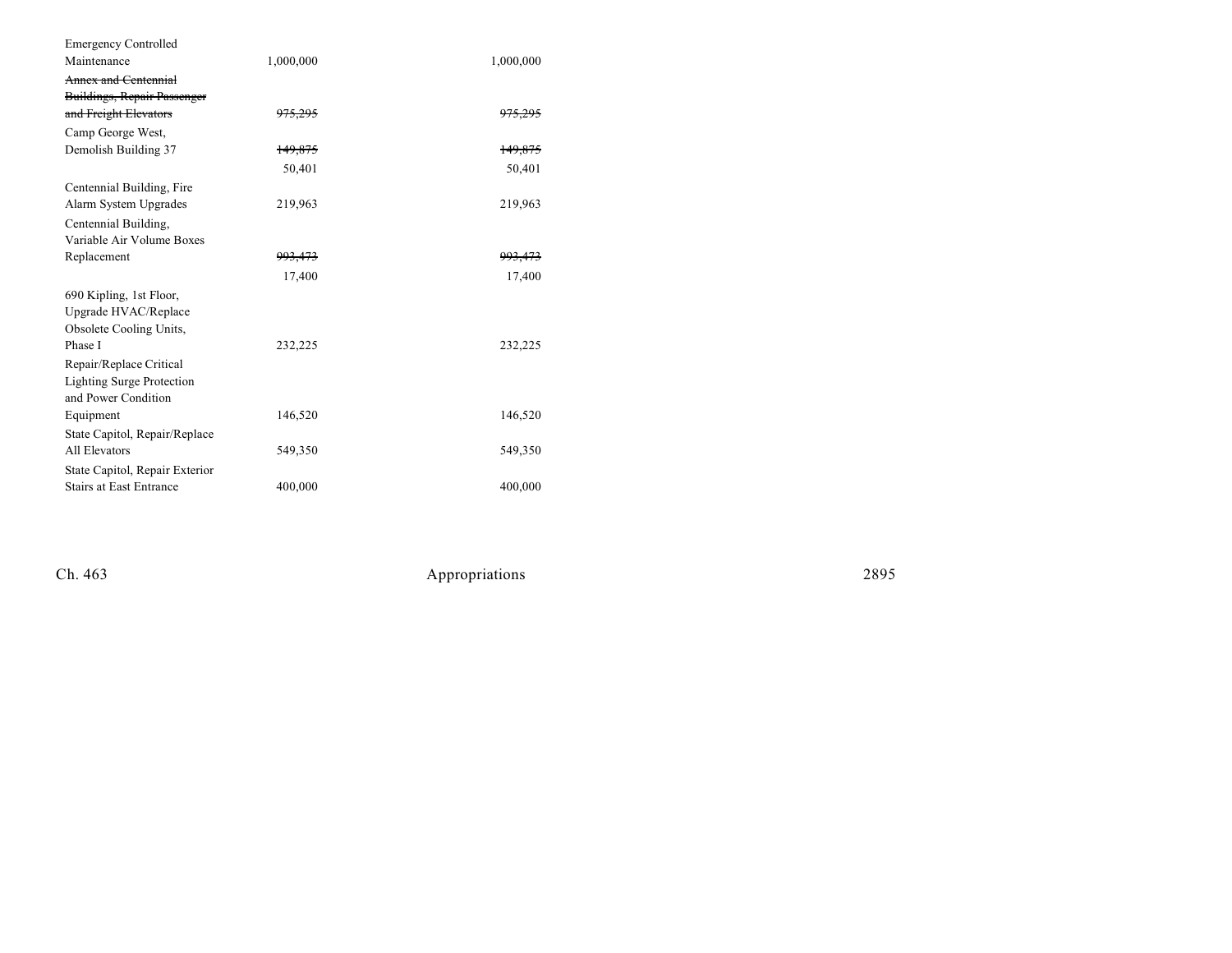| Ch. 463                                                                                                                  |                           |           |                      | Appropriations                                       |                              |                             |                           |                                       | 2896                           |
|--------------------------------------------------------------------------------------------------------------------------|---------------------------|-----------|----------------------|------------------------------------------------------|------------------------------|-----------------------------|---------------------------|---------------------------------------|--------------------------------|
|                                                                                                                          |                           |           |                      |                                                      |                              |                             | <b>APPROPRIATION FROM</b> |                                       |                                |
|                                                                                                                          | ITEM &<br><b>SUBTOTAL</b> |           | <b>TOTAL</b>         | <b>CAPITAL</b><br><b>CONSTRUCTION</b><br><b>FUND</b> |                              | <b>CASH</b><br><b>FUNDS</b> |                           | <b>REAPPROPRIATED</b><br><b>FUNDS</b> | <b>FEDERAL</b><br><b>FUNDS</b> |
|                                                                                                                          | \$                        | \$        |                      | \$                                                   | \$                           |                             | \$                        | \$                                    |                                |
| <b>State Human Services</b><br>Building, Fire Alarm System<br>Upgrades, Phases I and II<br><b>Transmitter Site Tower</b> |                           | 1,479,709 |                      |                                                      | 1,479,709                    |                             |                           |                                       |                                |
| Analysis/Emergency Repairs                                                                                               |                           | 200,000   |                      |                                                      | 200,000                      |                             |                           |                                       |                                |
|                                                                                                                          |                           |           | <del>6,346,410</del> |                                                      |                              |                             |                           |                                       |                                |
|                                                                                                                          |                           |           | 4,295,568            |                                                      |                              |                             |                           |                                       |                                |
| <b>TOTALS PART IX</b>                                                                                                    |                           |           |                      |                                                      |                              |                             |                           |                                       |                                |
| (PERSONNEL AND ADMINISTRATION)                                                                                           |                           |           | \$6,346,410          |                                                      | \$6,346,410                  |                             |                           |                                       |                                |
|                                                                                                                          |                           |           | \$4,295,568          |                                                      | \$4,295,568                  |                             |                           |                                       |                                |
|                                                                                                                          |                           |           |                      | <b>PART XII</b>                                      |                              |                             |                           |                                       |                                |
|                                                                                                                          |                           |           |                      |                                                      | <b>DEPARTMENT OF REVENUE</b> |                             |                           |                                       |                                |

# **(2) CAPITAL CONSTRUCTION**

| Colorado Integrated Tax |           |           |                  |                  |
|-------------------------|-----------|-----------|------------------|------------------|
| Architecture            | 9,515,475 | 9,515,475 |                  |                  |
| Fire Suppression System | 98.527    | 54.190    | $12.808^{\circ}$ | $31.529^{\circ}$ |
|                         | 49.287    | 4.950     |                  |                  |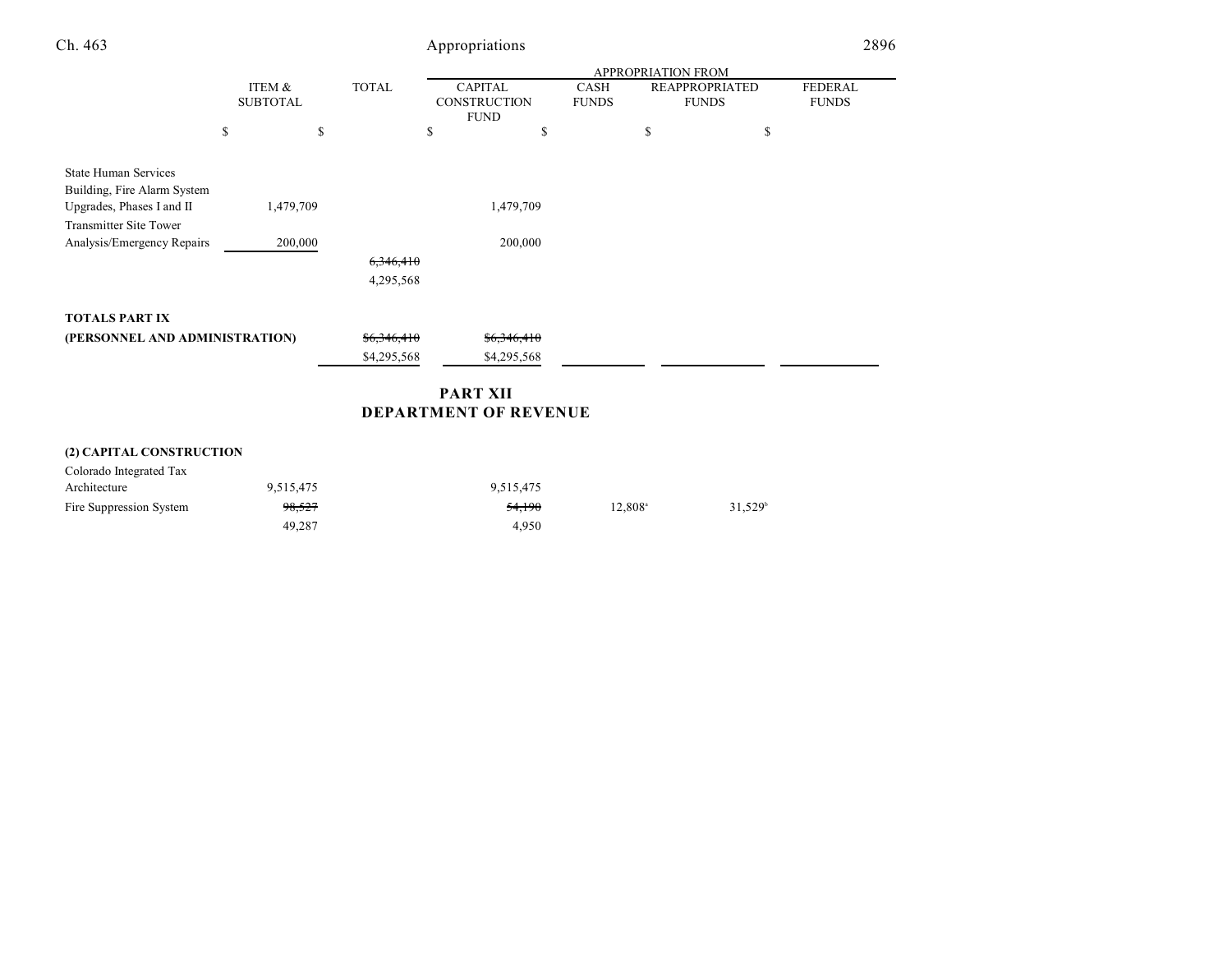| Fort Morgan Port-of-Entry,<br>Eastbound Lane and Scale |            |         |                   |
|--------------------------------------------------------|------------|---------|-------------------|
| Pit Repair                                             | 290,234    | 186,746 | $103,488^{\circ}$ |
|                                                        | 115,504    | 12,016  |                   |
| Limon Port-of-Entry,                                   |            |         |                   |
| Westbound Scale Pit                                    |            |         |                   |
| Replacement                                            | 414.918    |         | 414,918°          |
|                                                        | 10,319,154 |         |                   |
|                                                        | 10,095,184 |         |                   |

<sup>a</sup> This amount shall be from various sources of cash funds earned by the Department of Revenue.

<sup>h</sup> This amount shall be from the Colorado State Titling and Registration Account pursuant to Section 42-1-211 (2), C.R.S.

These amounts shall be from the Highway Users Tax Fund, pursuant to Section  $43-4-201$  (3) (a) (I) (B), C.R.S.

|                        | 10,963,654<br>10,739,684 |              |          |                         |  |
|------------------------|--------------------------|--------------|----------|-------------------------|--|
| <b>TOTALS PART XII</b> |                          |              |          |                         |  |
| (REVENUE)              | \$10,963,654             | \$10,400,911 | \$12,808 | $$549,935$ <sup>a</sup> |  |
|                        | \$10,739,684             | \$10,176,941 |          |                         |  |

 $\alpha$  This amount includes \$518,406 from the Highway Users Tax Fund, pursuant to Section 43-4-201 (3) (a) (I) (B), C.R.S.

| <b>GRAND TOTALS</b>    |                          |               |             |                             |                         |
|------------------------|--------------------------|---------------|-------------|-----------------------------|-------------------------|
| (CAPITAL CONSTRUCTION) | <del>\$873,982,941</del> | \$270,420,931 | \$2,102,808 | <del>\$559,220,776</del> *  | <del>\$42,238,426</del> |
|                        | \$868,083,543            | \$254,201,128 | \$2,352,808 | $$562,620,776$ <sup>a</sup> | \$48,908,831            |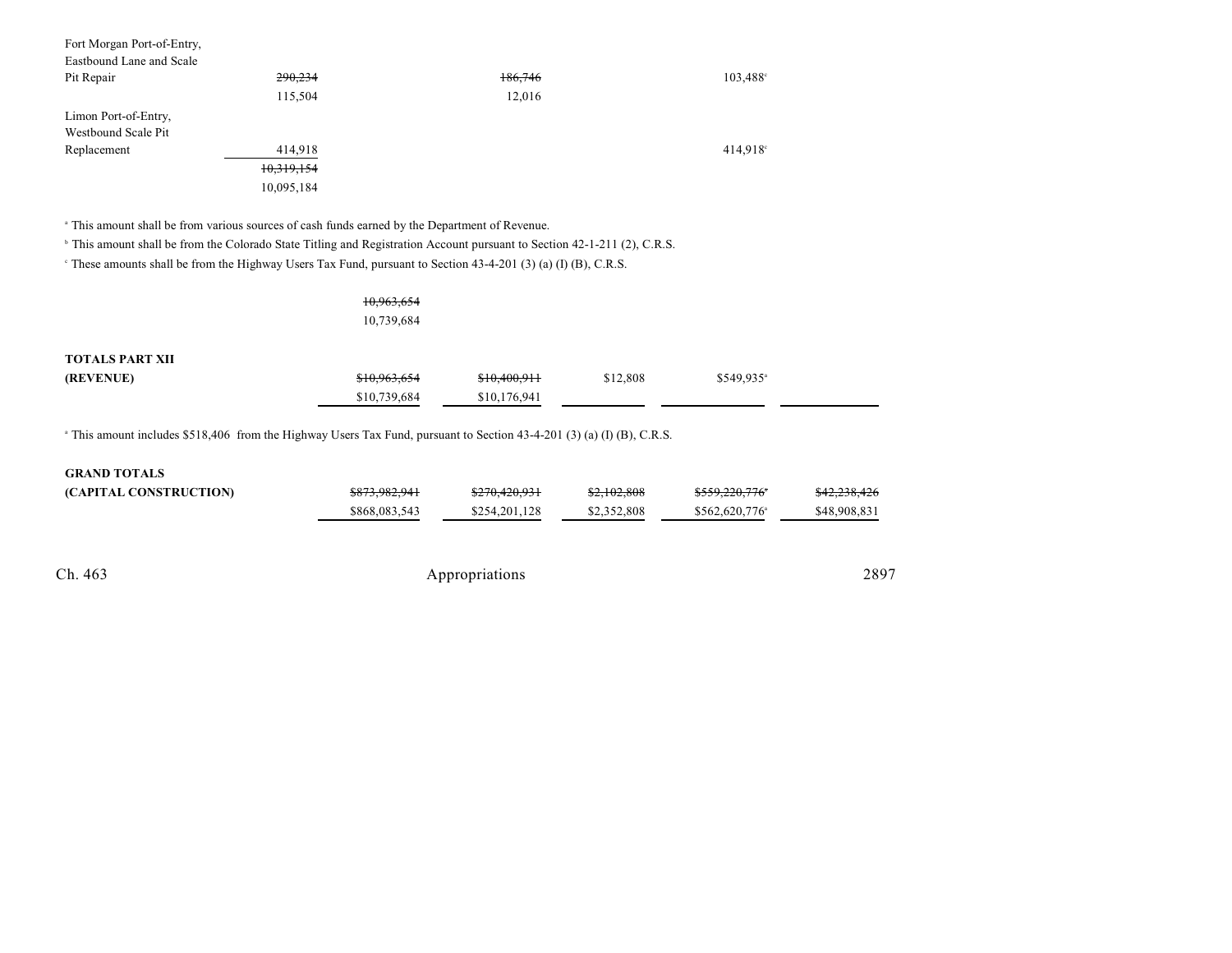|                   |              |                     |              | APPROPRIATION FROM    |                |
|-------------------|--------------|---------------------|--------------|-----------------------|----------------|
| <b>ITEM &amp;</b> | <b>TOTAL</b> | <b>CAPITAL</b>      | CASH         | <b>REAPPROPRIATED</b> | <b>FEDERAL</b> |
| <b>SUBTOTAL</b>   |              | <b>CONSTRUCTION</b> | <b>FUNDS</b> | <b>FUNDS</b>          | <b>FUNDS</b>   |
|                   |              | <b>FUND</b>         |              |                       |                |
|                   |              |                     |              |                       |                |

<sup>a</sup> This amount includes \$518,406 from the Highway Users Tax Fund, pursuant to Section 43-4-201 (3) (a) (I) (B), C.R.S.

**SECTION 4.** Part I, Part II, Part IV (3) (B), (4) (B), (5), (7), (8), (10) (B), (11), (12), (13) (B), (17), (20) (B), Part V (1) (B), Part VII (2), Part VIII (2), Part IX (1), Part XI, Part XII, and affected totals of section 3 of chapter 474, Session Laws of Colorado 2008, are amended and the said section 3 is further amended BY THE ADDITION OF A NEW PART, to read:

## Section 3. **Capital Construction Appropriations.**

## **PART I DEPARTMENT OF AGRICULTURE**

| (1) CONTROLLED MAINTENANCE           |           |             |             |
|--------------------------------------|-----------|-------------|-------------|
| Denver Complex, Upgrade              |           |             |             |
| <b>Envelope Security</b>             | 251,836   |             | 251,836     |
|                                      |           | 251,836     |             |
| State Fair, Repair/Replace           |           |             |             |
| <b>Infrastructure at Fairgrounds</b> | 1,502,276 |             | 1,502,276   |
|                                      |           | 1,754,112   |             |
|                                      |           |             |             |
| <b>TOTALS PART I</b>                 |           |             |             |
| (AGRICULTURE)                        |           | \$1,754,112 | \$1,754,112 |
|                                      |           | \$251,836   | \$251,836   |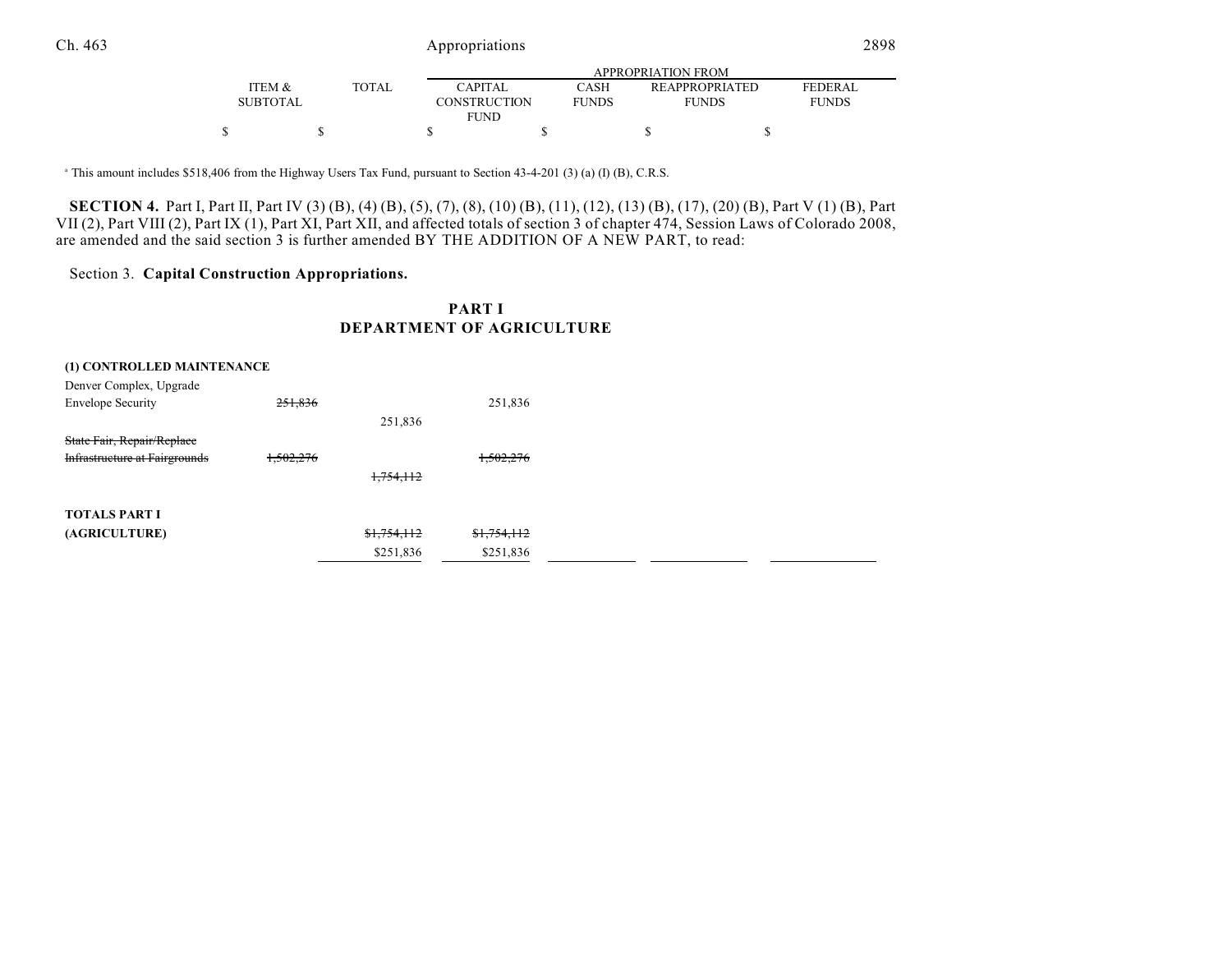# **PART II DEPARTMENT OF CORRECTIONS**

| (1) CONTROLLED MAINTENANCE        |           |                      |           |  |
|-----------------------------------|-----------|----------------------|-----------|--|
| Buena Vista Correctional          |           |                      |           |  |
| Complex, Electrical System        |           |                      |           |  |
| Improvements                      | 534,221   |                      | 534,221   |  |
| <b>Delta Correctional Center,</b> |           |                      |           |  |
| Wastewater                        |           |                      |           |  |
| Treatment/Ammonia                 |           |                      |           |  |
| Compliance                        | 1,995,840 |                      | 1.995.840 |  |
| Fort Lyon Correctional            |           |                      |           |  |
| Facility, Abate Asbestos          | 590,258   |                      | 590,258   |  |
| Fort Lyon Correctional            |           |                      |           |  |
| Facility, Repair Waste Water      |           |                      |           |  |
| Treatment Plant and Water         |           |                      |           |  |
| Storage Tank                      | 540,486   |                      | 540,486   |  |
| Rifle Correctional Facility,      |           |                      |           |  |
| Replace Water System              | 896,602   |                      | 896.602   |  |
|                                   |           | <del>4,557,407</del> |           |  |
|                                   |           | 1,664,965            |           |  |
|                                   |           |                      |           |  |
| (2) CAPITAL CONSTRUCTION          |           |                      |           |  |
| Colorado State Penitentiary       |           |                      |           |  |
| II, High Custody Expansion        | 2,000,000 |                      | 2,000,000 |  |
| Fort Lyon Acquisition and         |           |                      |           |  |
| Renovation                        |           |                      |           |  |
|                                   |           |                      |           |  |
|                                   |           |                      |           |  |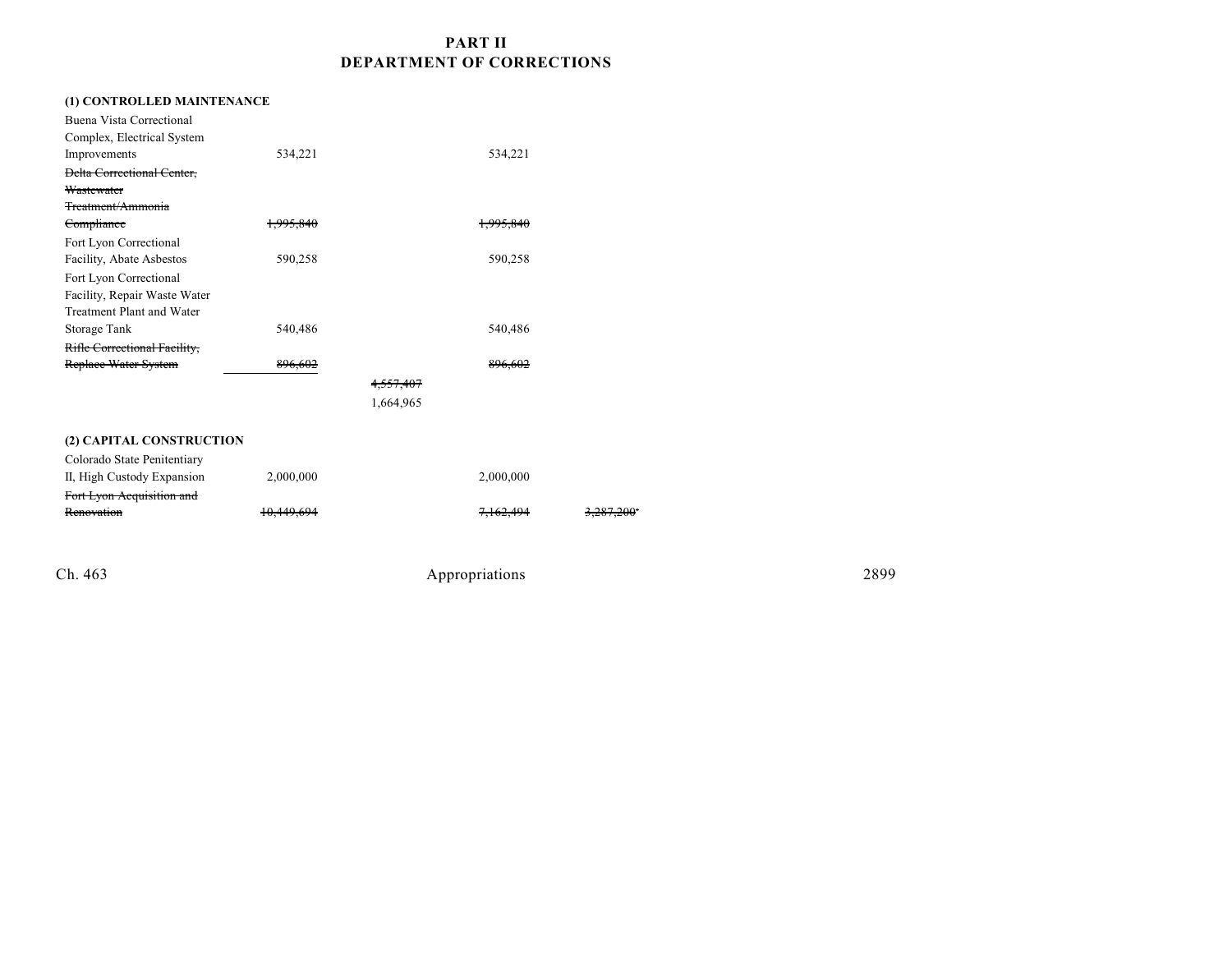| Ch. 463                                                                                              |                           |                         | Appropriations                                       |                             |                                       | 2900                           |
|------------------------------------------------------------------------------------------------------|---------------------------|-------------------------|------------------------------------------------------|-----------------------------|---------------------------------------|--------------------------------|
|                                                                                                      |                           |                         |                                                      |                             |                                       |                                |
|                                                                                                      | ITEM &<br><b>SUBTOTAL</b> | <b>TOTAL</b>            | <b>CAPITAL</b><br><b>CONSTRUCTION</b><br><b>FUND</b> | <b>CASH</b><br><b>FUNDS</b> | <b>REAPPROPRIATED</b><br><b>FUNDS</b> | <b>FEDERAL</b><br><b>FUNDS</b> |
|                                                                                                      | \$<br>\$.                 |                         | \$                                                   | S                           | \$                                    | \$                             |
| Correctional Industries,<br>Minor Construction Projects                                              | 307,000                   | 12,756,694<br>2,307,000 |                                                      | 307,000 <sup>b</sup>        |                                       |                                |
| This amount shall be from the Corrections Expansion Reserve Fund created in Section 17-1-116, C.R.S. |                           |                         |                                                      |                             |                                       |                                |
| <sup>b</sup> This amount shall be from sales revenues earned by Correctional Industries.             |                           |                         |                                                      |                             |                                       |                                |
| <b>TOTALS PART II</b>                                                                                |                           |                         |                                                      |                             |                                       |                                |
| (CORRECTIONS)                                                                                        |                           | \$17,314,101            | \$13,719,901                                         | \$3,594,200                 |                                       |                                |
|                                                                                                      |                           | \$3,971,965             | \$3,664,965                                          | \$307,000                   |                                       |                                |
|                                                                                                      |                           |                         | <b>PART IV</b>                                       |                             |                                       |                                |

# **DEPARTMENT OF HIGHER EDUCATION**

### **(3) WESTERN STATE COLLEGE**

 $25,746,630$ 28,034,130<sup>a</sup> 28,034,130<sup>a</sup>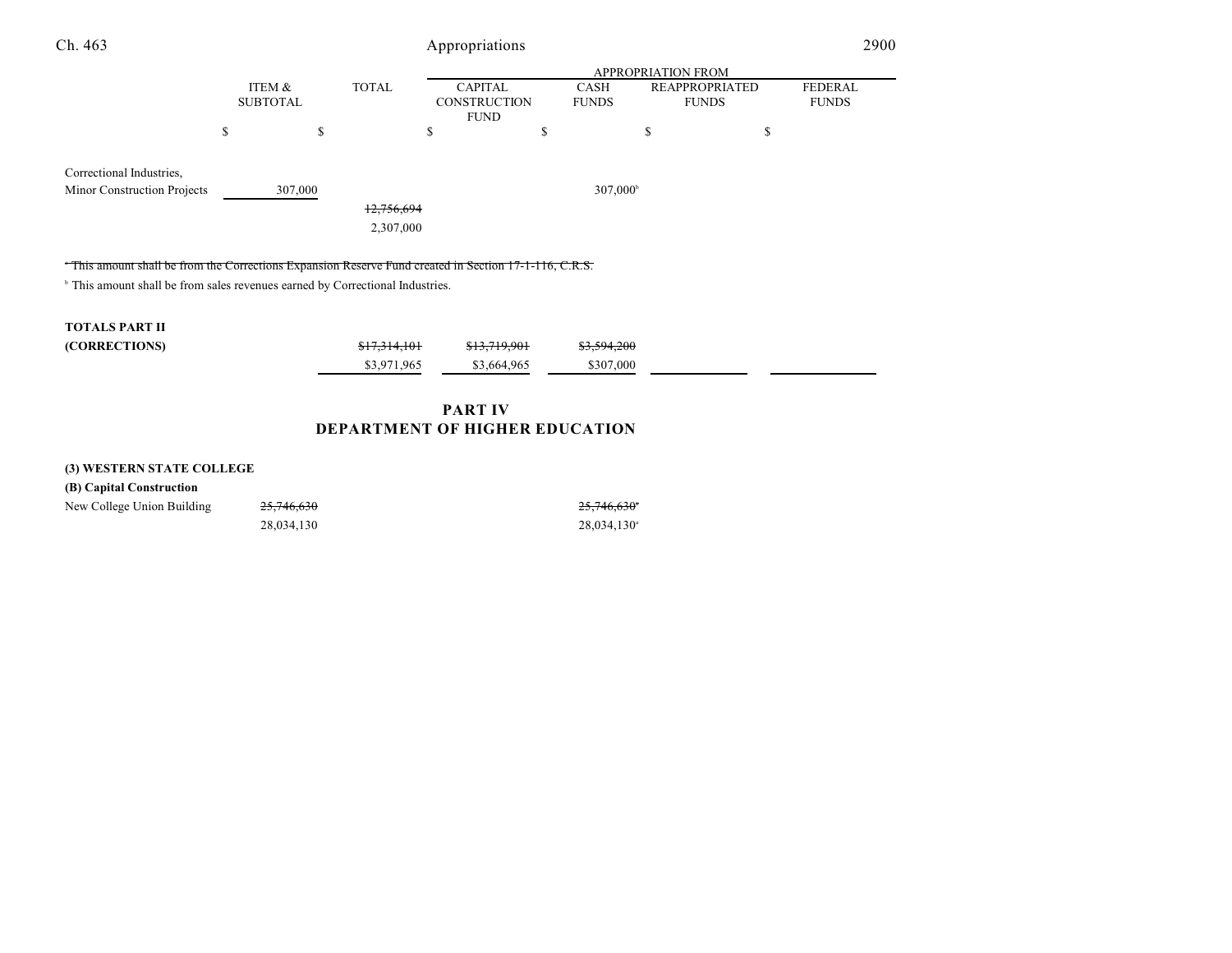This amount shall be from institutional sources. It meets the criteria in Section 24-75-303 (3) (a) (II), C.R.S., and is shown here for informational purposes only. Therefore, it shall not be accounted for in the State's Capital Construction Fund and the limitations on encumbrance timeliness and use of internal workforce do not apply.

> 26,037,787 28,325,287

### **(4) COLORADO STATE UNIVERSITY AT FORT COLLINS**

| (B) Capital Construction     |            |            |                           |           |
|------------------------------|------------|------------|---------------------------|-----------|
| Academic Instruction         |            |            |                           |           |
| Building                     | 45,000,000 |            | $45,000,000$ <sup>a</sup> |           |
| Clark Building               |            |            |                           |           |
| Revitalization               | 2,000,000  | 2,000,000  |                           |           |
| Colorado State Forest        |            |            |                           |           |
| Service, Banded Peak         |            |            |                           |           |
| CATSPAW Ranch                |            |            |                           |           |
| <b>Conservation Easement</b> | 4,274,870  |            | $1,120,000^{\circ}$       | 3,154,870 |
| Diagnostic Medicine Center   | 22,079,259 | 19,156,307 | 2,922,952 <sup>b</sup>    |           |
| Digital Imaging Equipment    |            |            |                           |           |
| Purchases                    | 1,534,451  |            | 1,534,451°                |           |
| Industrial Science Building  |            |            |                           |           |
| Renovation                   | 3,773,375  |            | 3,773,375 <sup>b</sup>    |           |
| Lake Street Parking Garage   | 21,600,000 |            | 21,600,000 <sup>a</sup>   |           |
| Moby $B & C$ Wings           |            |            |                           |           |
| Expansion and Remodel,       |            |            |                           |           |
| Human Performance/Clinical   |            |            |                           |           |
| Research Lab                 | 5,700,000  |            | 5,700,000 <sup>b</sup>    |           |
|                              |            |            |                           |           |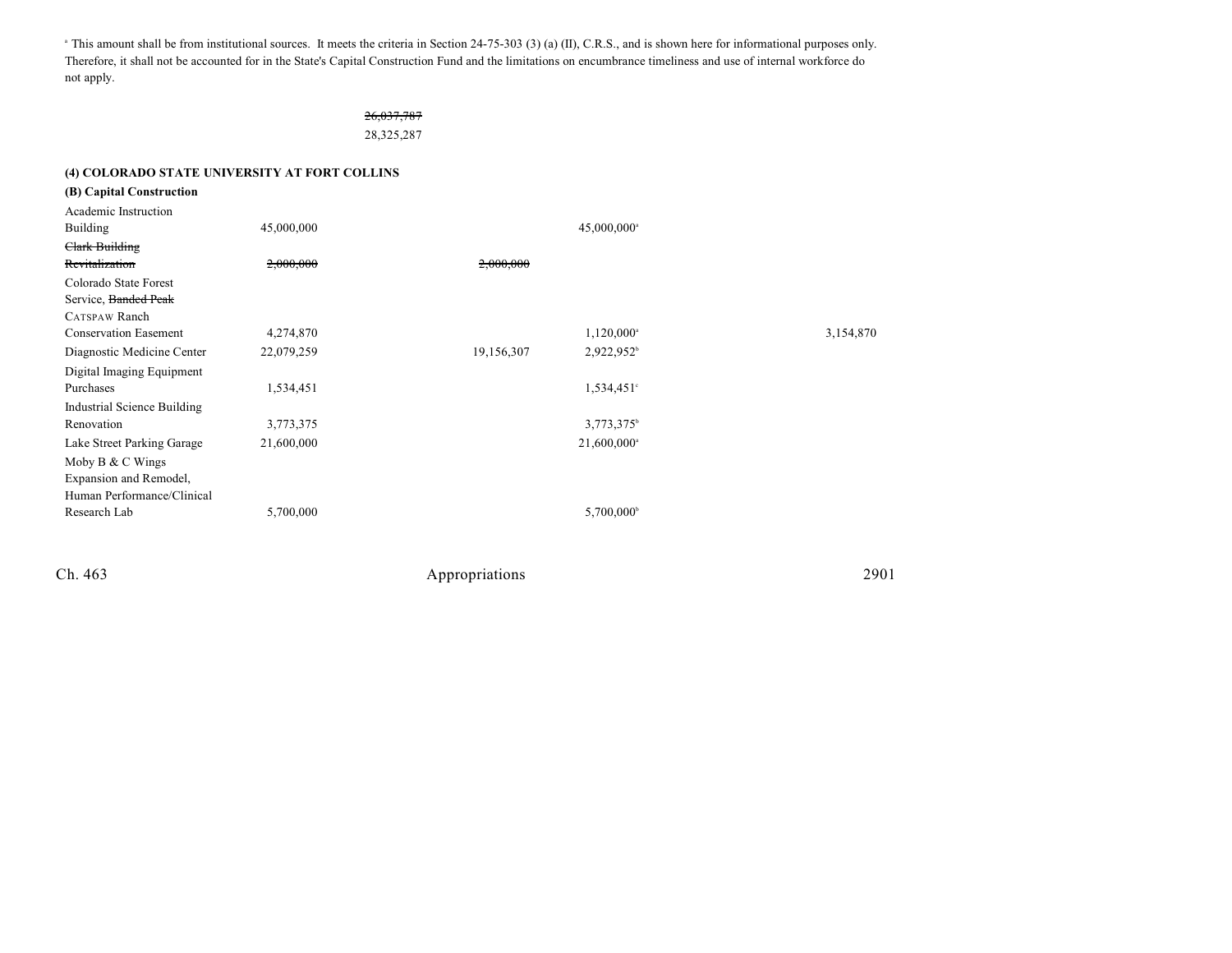|                                                |                           |             |              |                                               |                             | <b>APPROPRIATION FROM</b> |                                       |                                |
|------------------------------------------------|---------------------------|-------------|--------------|-----------------------------------------------|-----------------------------|---------------------------|---------------------------------------|--------------------------------|
|                                                | ITEM &<br><b>SUBTOTAL</b> |             | <b>TOTAL</b> | <b>CAPITAL</b><br>CONSTRUCTION<br><b>FUND</b> | <b>CASH</b><br><b>FUNDS</b> |                           | <b>REAPPROPRIATED</b><br><b>FUNDS</b> | <b>FEDERAL</b><br><b>FUNDS</b> |
|                                                | \$                        | \$          |              | \$                                            | \$                          | \$                        | \$                                    |                                |
| North Entrance Addition,                       |                           |             |              |                                               |                             |                           |                                       |                                |
| <b>Engineering Building</b>                    |                           | 6,000,000   |              |                                               | $6,000,000$ <sup>b</sup>    |                           |                                       |                                |
| Painter Center                                 |                           |             |              |                                               |                             |                           |                                       |                                |
| Addition/Renovation<br>PET/CT Scanner Purchase |                           | 1,924,858   |              |                                               | 1,924,858 <sup>b</sup>      |                           |                                       |                                |
| and Installation                               |                           | 4,310,000   |              |                                               | 2,910,000                   |                           |                                       | 1,400,000                      |
| Professional Veterinary                        |                           |             |              |                                               |                             |                           |                                       |                                |
| Medicine Program,                              |                           |             |              |                                               |                             |                           |                                       |                                |
| <b>Community Practice</b>                      |                           |             |              |                                               |                             |                           |                                       |                                |
| Building                                       |                           | 17,300,000  |              |                                               | 17,300,000 <sup>b</sup>     |                           |                                       |                                |
| Professional Veterinary<br>Medicine Program,   |                           |             |              |                                               |                             |                           |                                       |                                |
| Veterinary Teaching                            |                           |             |              |                                               |                             |                           |                                       |                                |
| Hospital                                       |                           | 21,800,000  |              |                                               | 21,800,000 <sup>b</sup>     |                           |                                       |                                |
| <b>Student Recreation Center</b>               |                           |             |              |                                               |                             |                           |                                       |                                |
| Renovation                                     |                           | 32,122,697  |              |                                               | 32,122,697*                 |                           |                                       |                                |
|                                                |                           | 34,500,000  |              |                                               | 34,500,000 <sup>a</sup>     |                           |                                       |                                |
|                                                |                           | 189,419,510 |              |                                               |                             |                           |                                       |                                |
|                                                |                           | 189,796,813 |              |                                               |                             |                           |                                       |                                |

<sup>a</sup> These amounts shall be from institutional sources. They meet the criteria in Section 24-75-303 (3) (a) (II), C.R.S., and are shown here for informational purposes only. Therefore, they shall not be accounted for in the State's Capital Construction Fund and the limitations on encumbrance timeliness and use of internal workforce do not apply.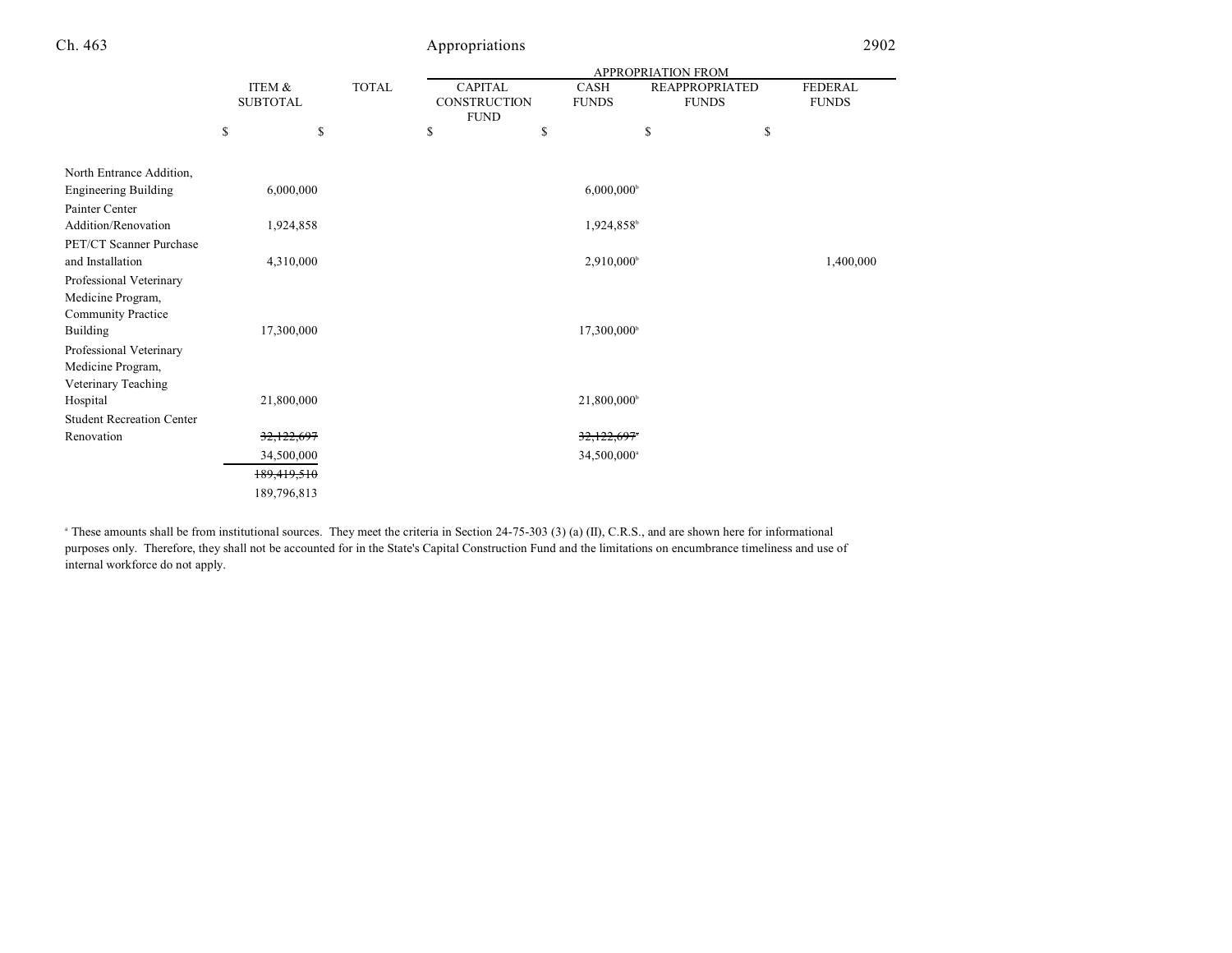$\overline{b}$  These amounts shall be from institutional sources.

Of this amount, \$874,637 shall be from institutional sources and \$659,814 shall be from the Western Interstate Commission for Higher Education. <sup>c</sup>

### 189,843,766

190,221,069

## **(5) COLORADO STATE UNIVERSITY AT PUEBLO**

| (A) Capital Construction         |            |            |           |            |
|----------------------------------|------------|------------|-----------|------------|
| <b>Academic Resources Center</b> |            |            |           |            |
| Remodel                          | 2,797,436  |            | 2,797,436 |            |
| Occhiato University Center       |            |            |           |            |
| Renovation                       | 22,710,904 |            |           | 22,710,904 |
|                                  |            | 22,710,904 |           |            |
|                                  |            | 25,508,340 |           |            |

<sup>a</sup> This amount shall be from institutional sources. It meets the criteria in Section 24-75-303 (3) (a) (II), C.R.S., and is shown here for informational purposes only. Therefore, it shall not be accounted for in the State's Capital Construction Fund and the limitations on encumbrance timeliness and use of internal workforce do not apply.

#### **(7) UNIVERSITY OF COLORADO AT BOULDER**

| (A) Controlled Maintenance |         |         |
|----------------------------|---------|---------|
| Henderson Building Fire    |         |         |
| Suppression                | 529,720 | 529,720 |
| Ramaley and Macky          |         |         |
| Buildings, Upgrade Fire    |         |         |
| Suppression                | 976,767 | 976,767 |
| Upgrade Fire Safety        | 418.063 | 418.063 |
|                            |         |         |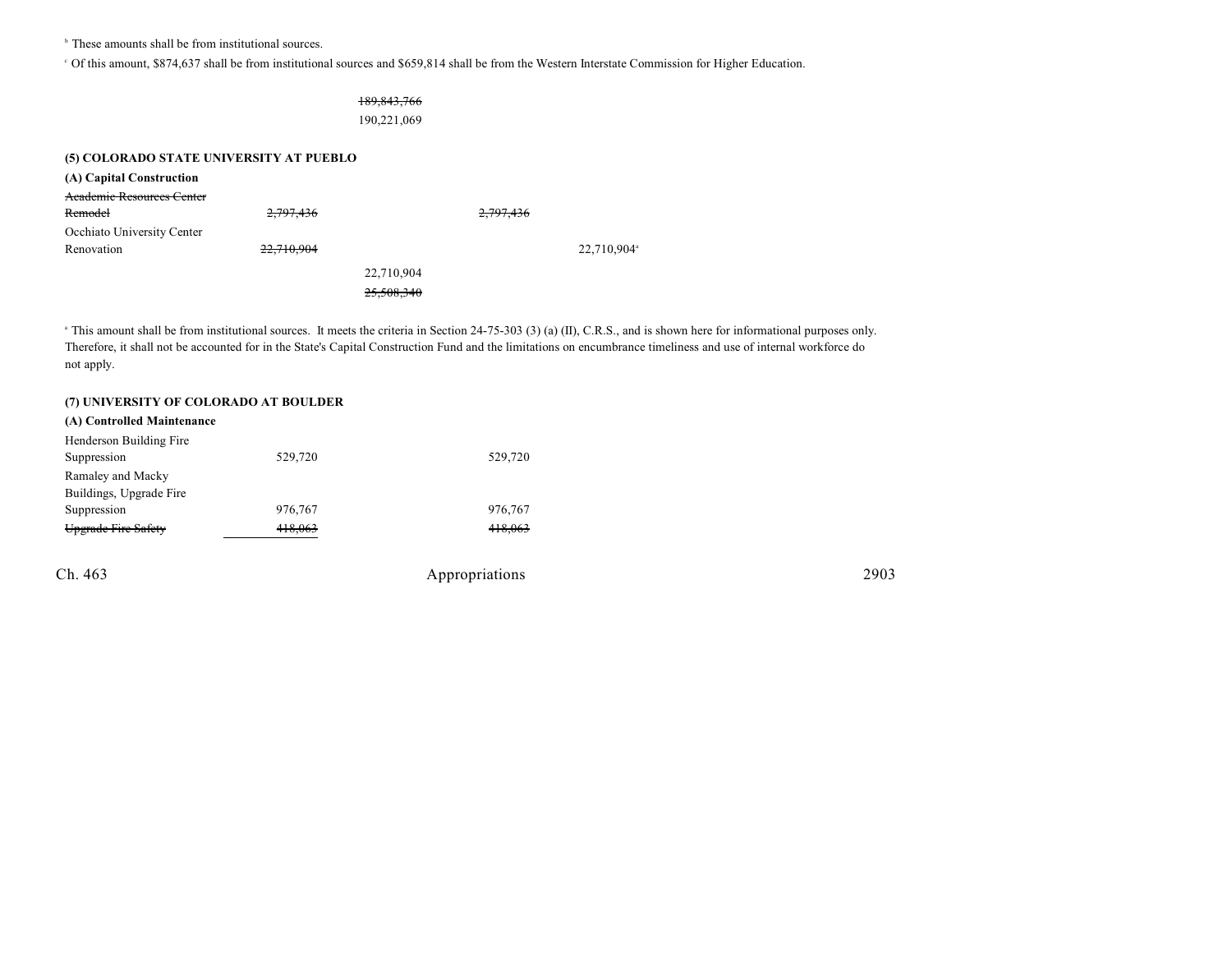| n | 46. |
|---|-----|
|   |     |

# Appropriations 2904

|                                                     |                           |              |                                               |                             | APPROPRIATION FROM                    |                                |
|-----------------------------------------------------|---------------------------|--------------|-----------------------------------------------|-----------------------------|---------------------------------------|--------------------------------|
|                                                     | ITEM &<br><b>SUBTOTAL</b> | <b>TOTAL</b> | <b>CAPITAL</b><br>CONSTRUCTION<br><b>FUND</b> | <b>CASH</b><br><b>FUNDS</b> | <b>REAPPROPRIATED</b><br><b>FUNDS</b> | <b>FEDERAL</b><br><b>FUNDS</b> |
|                                                     | \$                        | \$           | \$                                            | \$                          | \$                                    | \$                             |
|                                                     | 1,924,550                 |              |                                               |                             |                                       |                                |
|                                                     | 1,506,487                 |              |                                               |                             |                                       |                                |
| (B) Capital Construction                            |                           |              |                                               |                             |                                       |                                |
| Andrews Hall, Smith Hall,<br>and Buckingham Hall    |                           |              |                                               |                             |                                       |                                |
| Renovations                                         | 41,295,359                |              |                                               | 41,295,359*                 |                                       |                                |
|                                                     | 58,275,959                |              |                                               | 58,275,959 <sup>a</sup>     |                                       |                                |
| <b>Behavioral Science Building</b>                  | 13,894,624                |              |                                               | 13,894,624 <sup>a</sup>     |                                       |                                |
| <b>Biotechnology Building</b>                       |                           |              |                                               |                             |                                       |                                |
| Systems                                             | 12,888,973                |              |                                               | 12,888,973 <sup>b</sup>     |                                       |                                |
| Community Dining and                                |                           |              |                                               |                             |                                       |                                |
| <b>Student Center</b>                               | 65,595,535                |              |                                               | 65,595,535*                 |                                       |                                |
|                                                     | 84,432,939                |              |                                               | 84,432,939 <sup>a</sup>     |                                       |                                |
| <b>Ekeley Sciences Middle</b>                       |                           |              |                                               |                             |                                       |                                |
| Wing Renovation                                     | 12,843,932                |              | tt,5                                          | 1,284,396                   |                                       |                                |
|                                                     | 1,284,396                 |              |                                               |                             |                                       |                                |
| Heating and Cooling Plant                           | 75,190,106                |              |                                               | 75,190,106 <sup>a</sup>     |                                       |                                |
| <b>JILA Addition</b>                                | 27,500,000                |              |                                               | 5,500,000 <sup>a</sup>      |                                       | 22,000,000                     |
| <b>Ketchum Arts and Sciences</b><br><b>Building</b> | 8.433.7                   |              |                                               |                             |                                       |                                |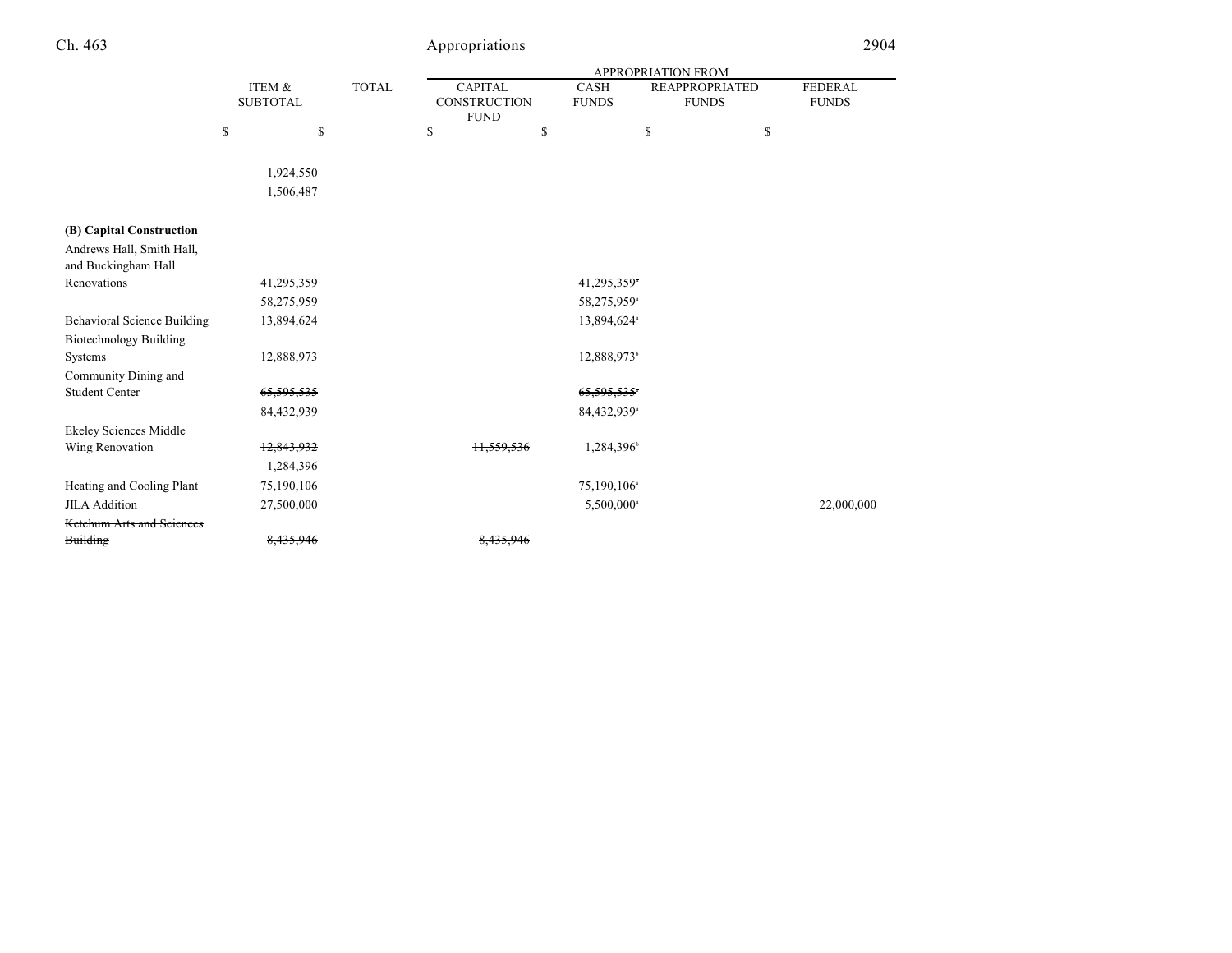North-South Bicycle Corridor - Regent Overpass 4,715,000 4,715,000 2,694,000 2,694,000 2,694,000 Visual Arts Complex 26,965,263 7,070,000 19,895,263b 289,324,738 305,147,260

<sup>a</sup> These amounts shall be from institutional sources. They meet the criteria in Section 24-75-303 (3) (a) (II), C.R.S., and are shown here for informational purposes only. Therefore, they shall not be accounted for in the State's Capital Construction Fund and the limitations on encumbrance timeliness and use of internal workforce do not apply.

 $\,^{\circ}$  These amounts shall be from institutional sources.

291,249,288 306,653,747

#### **(8) UNIVERSITY OF COLORADO AT COLORADO SPRINGS**

| 431,436              | 431,436   |                          |      |
|----------------------|-----------|--------------------------|------|
| 50,438               | 50,438    |                          |      |
|                      |           |                          |      |
| <del>7,073,742</del> |           | 7,073,742                |      |
| 9,000,000            |           | $9,000,000$ <sup>a</sup> |      |
|                      |           |                          |      |
| 7,000,000            | 7,000,000 |                          |      |
|                      |           |                          | 2905 |
|                      |           | Appropriations           |      |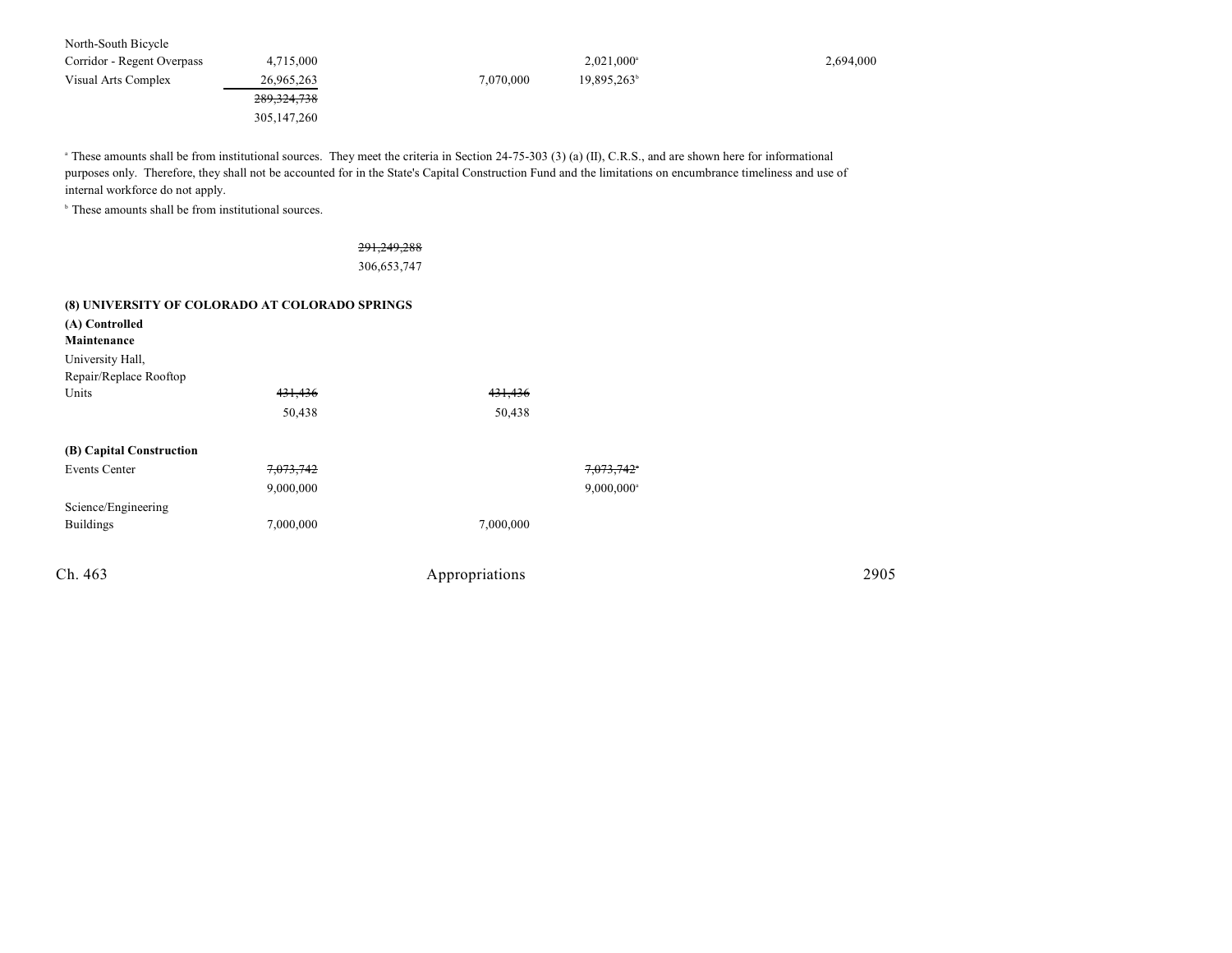| Ch. 463                   | Appropriations  |            |              |                     | 2906                   |                           |   |                |
|---------------------------|-----------------|------------|--------------|---------------------|------------------------|---------------------------|---|----------------|
|                           |                 |            |              |                     |                        | <b>APPROPRIATION FROM</b> |   |                |
|                           | ITEM &          |            | <b>TOTAL</b> | <b>CAPITAL</b>      | <b>CASH</b>            | <b>REAPPROPRIATED</b>     |   | <b>FEDERAL</b> |
|                           | <b>SUBTOTAL</b> |            |              | <b>CONSTRUCTION</b> | <b>FUNDS</b>           | <b>FUNDS</b>              |   | <b>FUNDS</b>   |
|                           |                 |            |              | <b>FUND</b>         |                        |                           |   |                |
|                           | \$              | \$         |              | \$                  | \$                     | S                         | ъ |                |
| University Summit Real    |                 |            |              |                     |                        |                           |   |                |
| <b>Estate Acquisition</b> |                 | 1,975,000  |              |                     | 1,975,000 <sup>a</sup> |                           |   |                |
|                           |                 | 16,048,742 |              |                     |                        |                           |   |                |
|                           |                 | 17,975,000 |              |                     |                        |                           |   |                |
|                           |                 |            |              |                     |                        |                           |   |                |

<sup>a</sup> This amount shall be from institutional sources. It meets the criteria in Section 24-75-303 (3) (a) (II), C.R.S., and is shown here for informational purposes only. Therefore, it shall not be accounted for in the State's Capital Construction Fund and the limitations on encumbrance timeliness and use of internal workforce do not apply.

## 16,480,178 18,025,438

| (9) UNIVERSITY OF COLORADO AT DENVER AND HEALTH SCIENCES CENTER |            |                          |  |  |  |
|-----------------------------------------------------------------|------------|--------------------------|--|--|--|
| (B) Capital Construction                                        |            |                          |  |  |  |
| Business School Purchase<br>and Renovation of 1475              |            |                          |  |  |  |
| Lawrence Street                                                 | 39,550,000 | 39.550.000               |  |  |  |
|                                                                 |            | 39,550,000 <sup>a</sup>  |  |  |  |
| Fitzsimons, I-225 and Colfax                                    |            |                          |  |  |  |
| Interchange                                                     | 1,367,000  | $1,367,000^{\circ}$      |  |  |  |
| Fitzsimons, Lazzara Center                                      |            |                          |  |  |  |
| for Oral Facial Health,                                         |            |                          |  |  |  |
| Fourth Floor Addition                                           | 8,200,925  | $8.200.925$ <sup>a</sup> |  |  |  |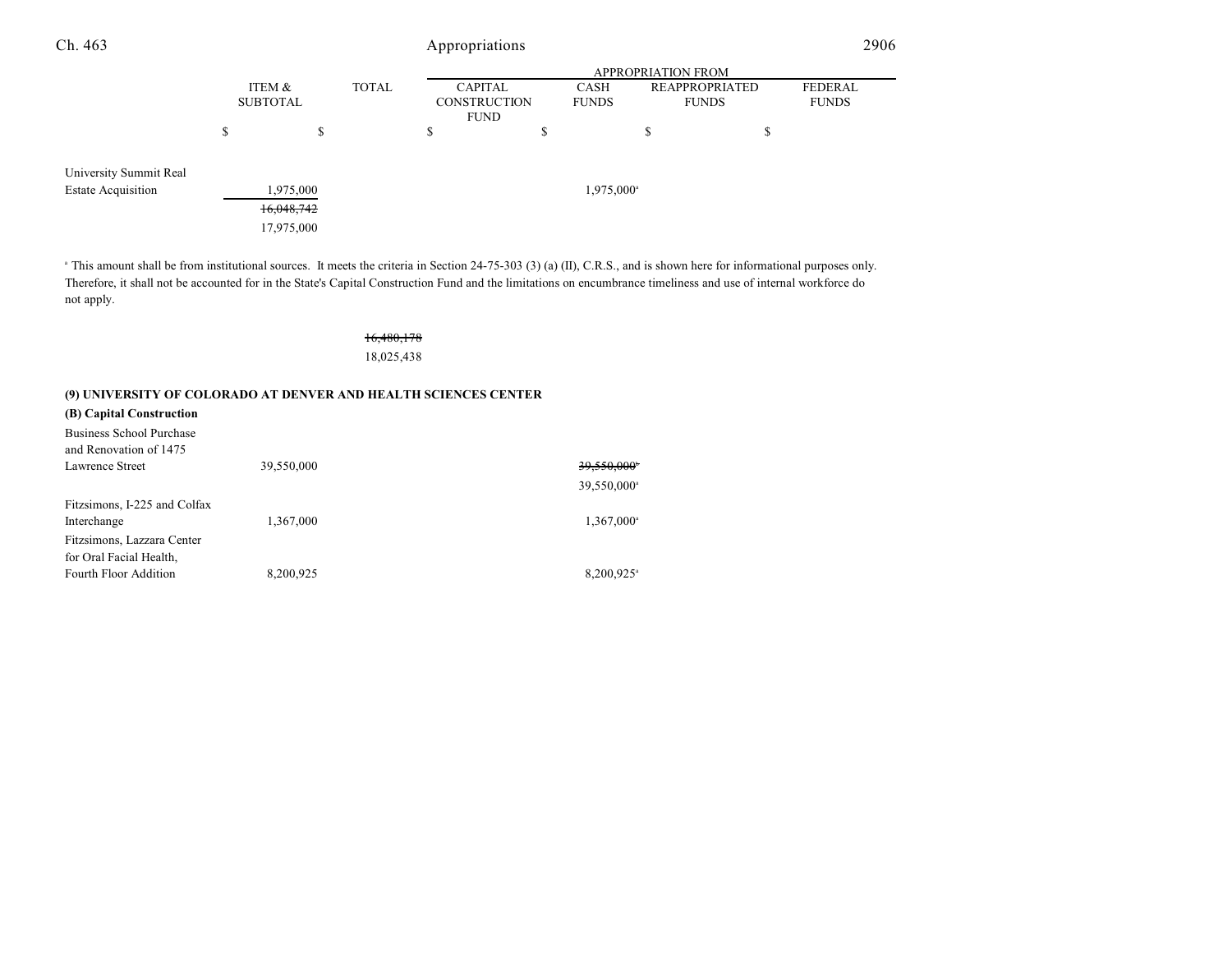| Lease Purchase of Academic      |              |
|---------------------------------|--------------|
| <b>Facilities at Fitzsimons</b> | 13, 142, 688 |
|                                 | 62.260.613   |

# $\frac{42,688}{13,142,688^b}$

<sup>a</sup> These amounts shall be from institutional sources. They meet the criteria in Section 24-75-303 (3) (a) (II), C.R.S., and are shown here for informational purposes only. Therefore, they shall not be accounted for in the State's Capital Construction Fund and the limitations on encumbrance timeliness and use of internal workforce do not apply.

<sup>b</sup> This amount shall be from the Fitzsimons Trust Fund created in Section 23-20-136, C.R.S.

#### 62,260,613

| (10) COLORADO SCHOOL OF MINES     |            |           |                         |           |
|-----------------------------------|------------|-----------|-------------------------|-----------|
| (B) Capital Construction          |            |           |                         |           |
| Acquisition of                    |            |           |                         |           |
| High-Performance                  |            |           |                         |           |
| Computing Cluster                 | 2,150,000  |           | 1,000,000 <sup>a</sup>  | 1,150,000 |
| Athletic and Recreation Field     |            |           |                         |           |
| Improvements                      | 3,938,063  |           | 3,938,063 <sup>a</sup>  |           |
| <b>Brown Hall Addition</b>        | 27,305,840 | 2,000,000 | 25,305,840 <sup>b</sup> |           |
|                                   |            |           | 27,305,840 <sup>b</sup> |           |
| Center for Teaching and           |            |           |                         |           |
| Learning Media North              |            |           |                         |           |
| Addition                          | 8,087,158  |           | 8,087,158               |           |
| <b>Hall of Justice Demolition</b> |            |           |                         |           |
| and Related Classroom             |            |           |                         |           |
| <b>Improvements</b>               | 3,516,697  | 3,516,697 |                         |           |
|                                   | 44,997,758 |           |                         |           |
|                                   |            |           |                         |           |
|                                   |            |           |                         |           |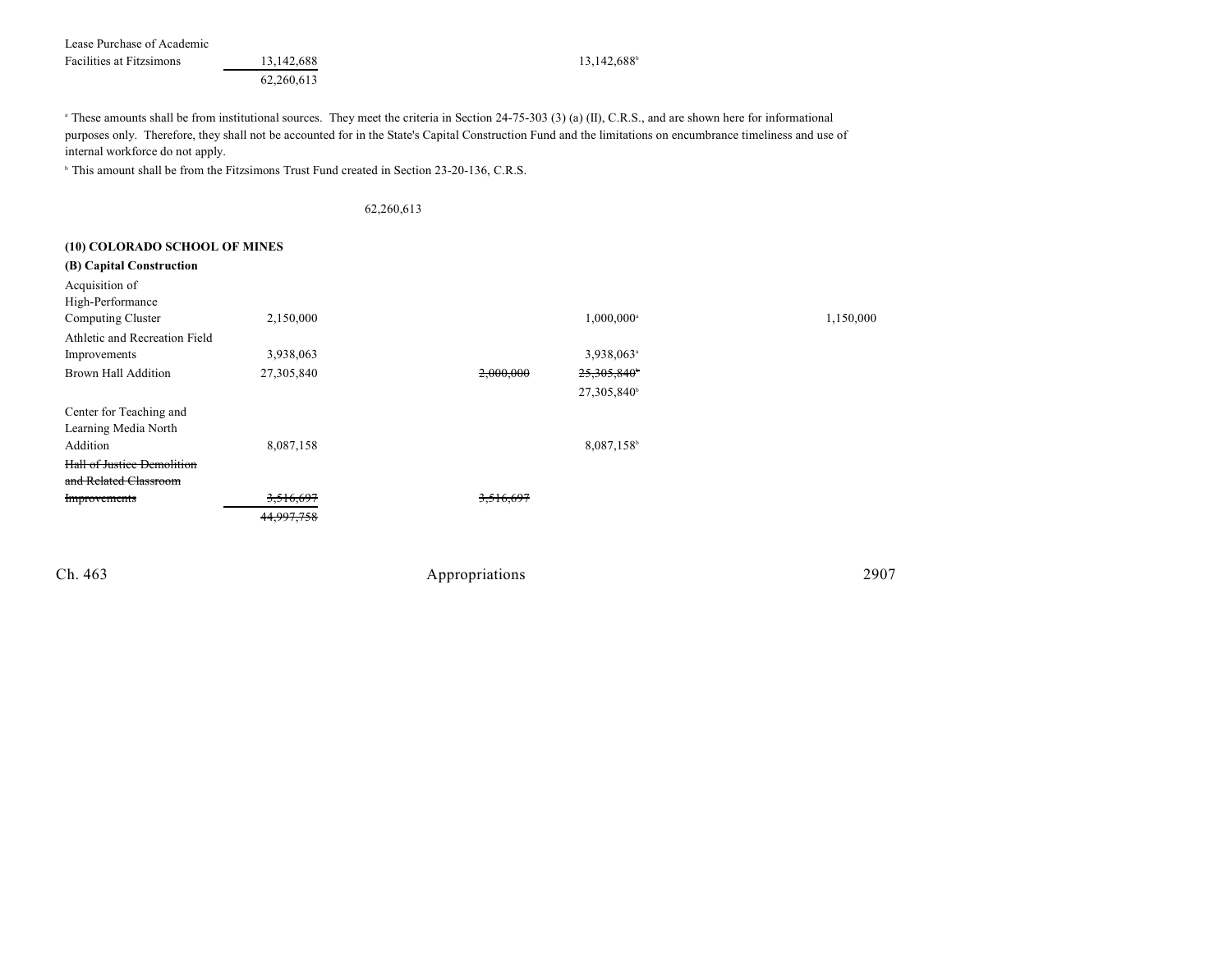|                 |              | APPROPRIATION FROM  |              |                       |                |  |  |
|-----------------|--------------|---------------------|--------------|-----------------------|----------------|--|--|
| ITEM &          | <b>TOTAL</b> | <b>CAPITAL</b>      | <b>CASH</b>  | <b>REAPPROPRIATED</b> | <b>FEDERAL</b> |  |  |
| <b>SUBTOTAL</b> |              | <b>CONSTRUCTION</b> | <b>FUNDS</b> | <b>FUNDS</b>          | <b>FUNDS</b>   |  |  |
|                 |              | <b>FUND</b>         |              |                       |                |  |  |
| S               |              |                     |              |                       |                |  |  |
|                 |              |                     |              |                       |                |  |  |
|                 |              |                     |              |                       |                |  |  |

41,481,061

<sup>a</sup> These amounts shall be from institutional sources. They meet the criteria in Section 24-75-303 (3) (a) (II), C.R.S., and are shown here for informational purposes only. Therefore, they shall not be accounted for in the State's Capital Construction Fund and the limitations on encumbrance timeliness and use of internal workforce do not apply.

 $\,^{\circ}$  These amounts shall be from institutional sources.

|                                                 | 46,021,645<br>42,504,948 |                      |
|-------------------------------------------------|--------------------------|----------------------|
| <del>(11) UNIVERSITY OF NORTHERN COLORADO</del> |                          |                      |
| <del>Capital Construction</del><br>tAi          |                          |                      |
| Butler Hancock Interior                         |                          |                      |
| Renovation                                      | <del>3,000,000</del>     | <del>3.000.000</del> |
| (12) ARAPAHOE COMMUNITY COLLEGE                 |                          |                      |
| (A) Controlled Maintenance                      |                          |                      |
| Art and Design Center,                          |                          |                      |
| Replace HVAC Equipment                          |                          |                      |
|                                                 | 42,682                   | 42.682               |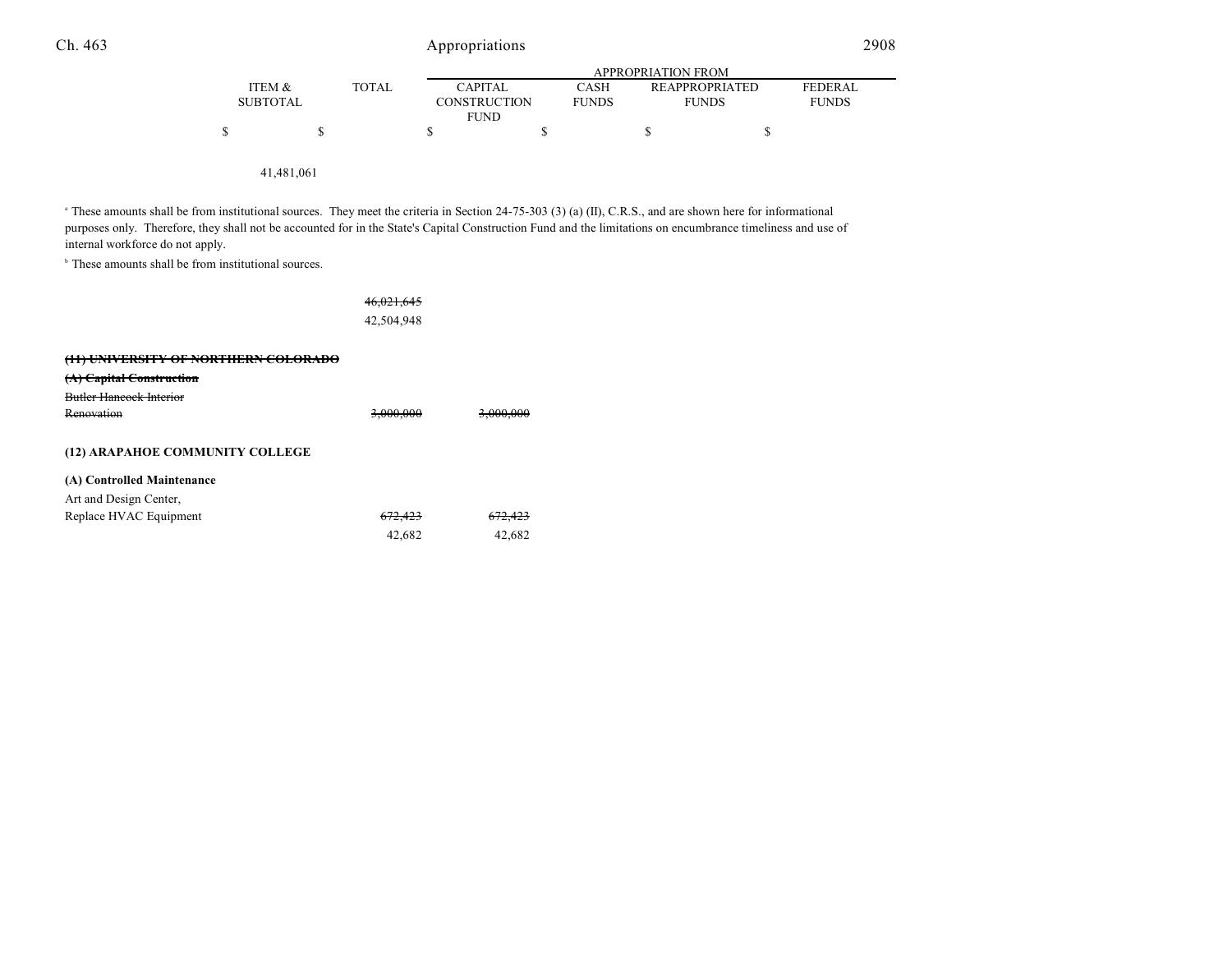| (13) COLORADO NORTHWESTERN COMMUNITY COLLEGE |  |
|----------------------------------------------|--|
|----------------------------------------------|--|

## **(B) Capital Construction**

| Craig Campus, Academic   |           |           |                        |
|--------------------------|-----------|-----------|------------------------|
| Building                 | 2,153,842 | 1,990,056 | $163,786$ <sup>a</sup> |
|                          | 163,786   |           |                        |
| Craig Campus, Career and |           |           |                        |
| <b>Technical Center</b>  | 2,646,918 |           | 2,646,918 <sup>a</sup> |
|                          | 4,800,760 |           |                        |
|                          | 2,810,704 |           |                        |

<sup>a</sup> These amounts shall be from institutional sources.

|                                  |           | 5,482,760 |           |                          |         |
|----------------------------------|-----------|-----------|-----------|--------------------------|---------|
|                                  |           | 3,492,704 |           |                          |         |
|                                  |           |           |           |                          |         |
| (17) PUEBLO COMMUNITY COLLEGE    |           |           |           |                          |         |
| (A) Capital Construction         |           |           |           |                          |         |
| Academic Building,               |           |           |           |                          |         |
| <b>Learning Center</b>           |           | 2,971,482 | 2,971,482 |                          |         |
|                                  |           |           |           |                          |         |
| (20) COLORADO HISTORICAL SOCIETY |           |           |           |                          |         |
| (B) Capital Construction         |           |           |           |                          |         |
| Ute Indian Museum                | 2,348,598 |           | 2,098,598 | $100,000^{\circ}$        | 150,000 |
|                                  | 250,000   |           |           |                          |         |
| Regional Museum                  |           |           |           |                          |         |
| Preservation Projects            | 1,000,000 |           |           | $1,000,000$ <sup>a</sup> |         |
|                                  | 3,348,598 |           |           |                          |         |
|                                  |           |           |           |                          |         |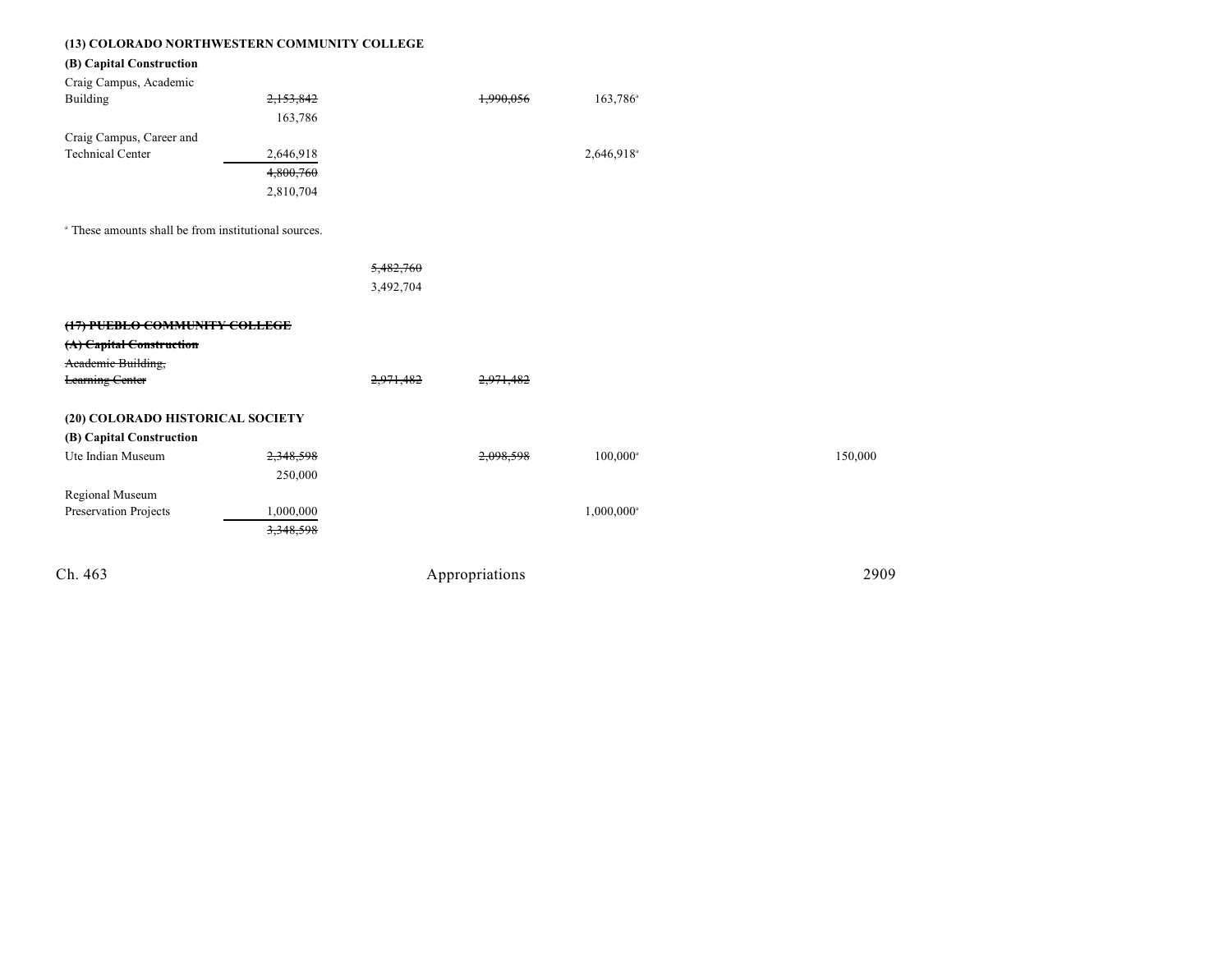| Ch. 463                                                                                                                                      |                           | Appropriations            |              |                                                      |                             |                                       |    | 2910                    |  |
|----------------------------------------------------------------------------------------------------------------------------------------------|---------------------------|---------------------------|--------------|------------------------------------------------------|-----------------------------|---------------------------------------|----|-------------------------|--|
|                                                                                                                                              |                           | <b>APPROPRIATION FROM</b> |              |                                                      |                             |                                       |    |                         |  |
|                                                                                                                                              | ITEM &<br><b>SUBTOTAL</b> |                           | <b>TOTAL</b> | <b>CAPITAL</b><br><b>CONSTRUCTION</b><br><b>FUND</b> | <b>CASH</b><br><b>FUNDS</b> | <b>REAPPROPRIATED</b><br><b>FUNDS</b> |    | FEDERAL<br><b>FUNDS</b> |  |
|                                                                                                                                              | \$                        | \$                        |              | \$                                                   | \$                          | \$                                    | \$ |                         |  |
|                                                                                                                                              |                           | 1,250,000                 |              |                                                      |                             |                                       |    |                         |  |
| <sup>a</sup> These amounts shall be Limited Gaming Revenues deposited in the State Historical Fund, pursuant to Section 12-47.1-1201, C.R.S. |                           |                           |              |                                                      |                             |                                       |    |                         |  |
|                                                                                                                                              |                           |                           | 3,821,574    |                                                      |                             |                                       |    |                         |  |

| <b>TOTALS PART IV</b> |               |               |                          |              |
|-----------------------|---------------|---------------|--------------------------|--------------|
| (HIGHER EDUCATION)    | \$754,307,759 | \$118,520,777 | <del>\$605,238,112</del> | \$30,548,870 |
|                       | \$756,918,271 | \$76,722,224  | \$649,647,177            |              |
|                       |               |               |                          |              |

1,722,976

# **PART V DEPARTMENT OF HUMAN SERVICES**

| (1) MENTAL HEALTH AND ALCOHOL AND DRUG ABUSE SERVICES |  |
|-------------------------------------------------------|--|
|-------------------------------------------------------|--|

| (B) Capital Construction          |           |           |
|-----------------------------------|-----------|-----------|
| Colorado Mental Health            |           |           |
| <b>Institute at Fort Logan, F</b> |           |           |
| Cottage Air Conditioning          | 1.806.035 | 1,806,035 |
| Suicide Risk Mitigation           | 3,284,215 | 3,284,215 |
|                                   | 1,342,253 | 1.342.253 |
|                                   | 5.090.250 |           |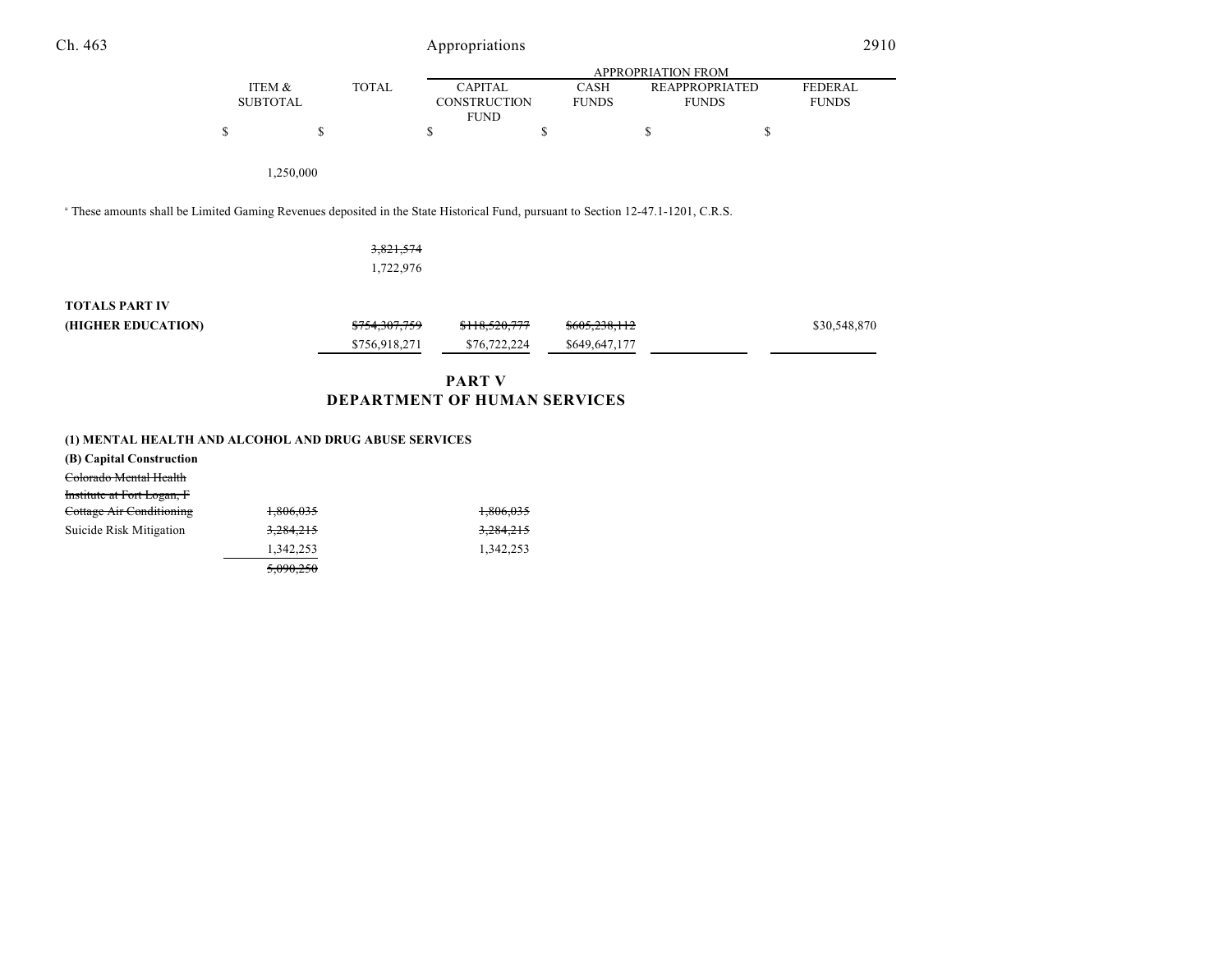|                                                                                                               |                | 7,368,018                                   |                 |                        |              |
|---------------------------------------------------------------------------------------------------------------|----------------|---------------------------------------------|-----------------|------------------------|--------------|
|                                                                                                               |                | 3,620,021                                   |                 |                        |              |
| <b>TOTALS PART V</b>                                                                                          |                |                                             |                 |                        |              |
| (HUMAN SERVICES)                                                                                              |                | \$10.958.549                                | \$10,683,549    |                        | \$275,000    |
|                                                                                                               |                | \$7,210,552                                 | \$6,935,552     |                        |              |
|                                                                                                               |                |                                             | <b>PART VII</b> |                        |              |
|                                                                                                               |                | DEPARTMENT OF MILITARY AND VETERANS AFFAIRS |                 |                        |              |
| (2) CAPITAL CONSTRUCTION                                                                                      |                |                                             |                 |                        |              |
| <b>Grand Junction Readiness</b>                                                                               |                |                                             |                 |                        |              |
| <b>Center Construction</b>                                                                                    | 15,223,145     |                                             | 3,994,432       |                        | 11,228,713   |
|                                                                                                               | 11,540,433     |                                             | 311,720         |                        |              |
| Lakewood Readiness Center                                                                                     |                |                                             |                 |                        |              |
| Construction                                                                                                  | 3,330,284      |                                             |                 | 2,100,000 <sup>a</sup> | 1,230,284    |
|                                                                                                               |                | 18,553,429                                  |                 |                        |              |
|                                                                                                               |                | 14,870,717                                  |                 |                        |              |
| <sup>a</sup> This amount shall be from real estate proceeds, pursuant to Section 28-3-106 (1) (s) (I), C.R.S. |                |                                             |                 |                        |              |
| <b>TOTALS PART VII</b>                                                                                        |                |                                             |                 |                        |              |
| (MILITARY AND VETERANS AFFAIRS)                                                                               |                | \$19,778,429                                | \$5,219,432     | \$2,100,000            | \$12,458,997 |
|                                                                                                               |                | \$16,095,717                                | \$1,536,720     |                        |              |
|                                                                                                               |                |                                             |                 |                        |              |
| Ch. 463                                                                                                       | Appropriations |                                             |                 |                        | 2911         |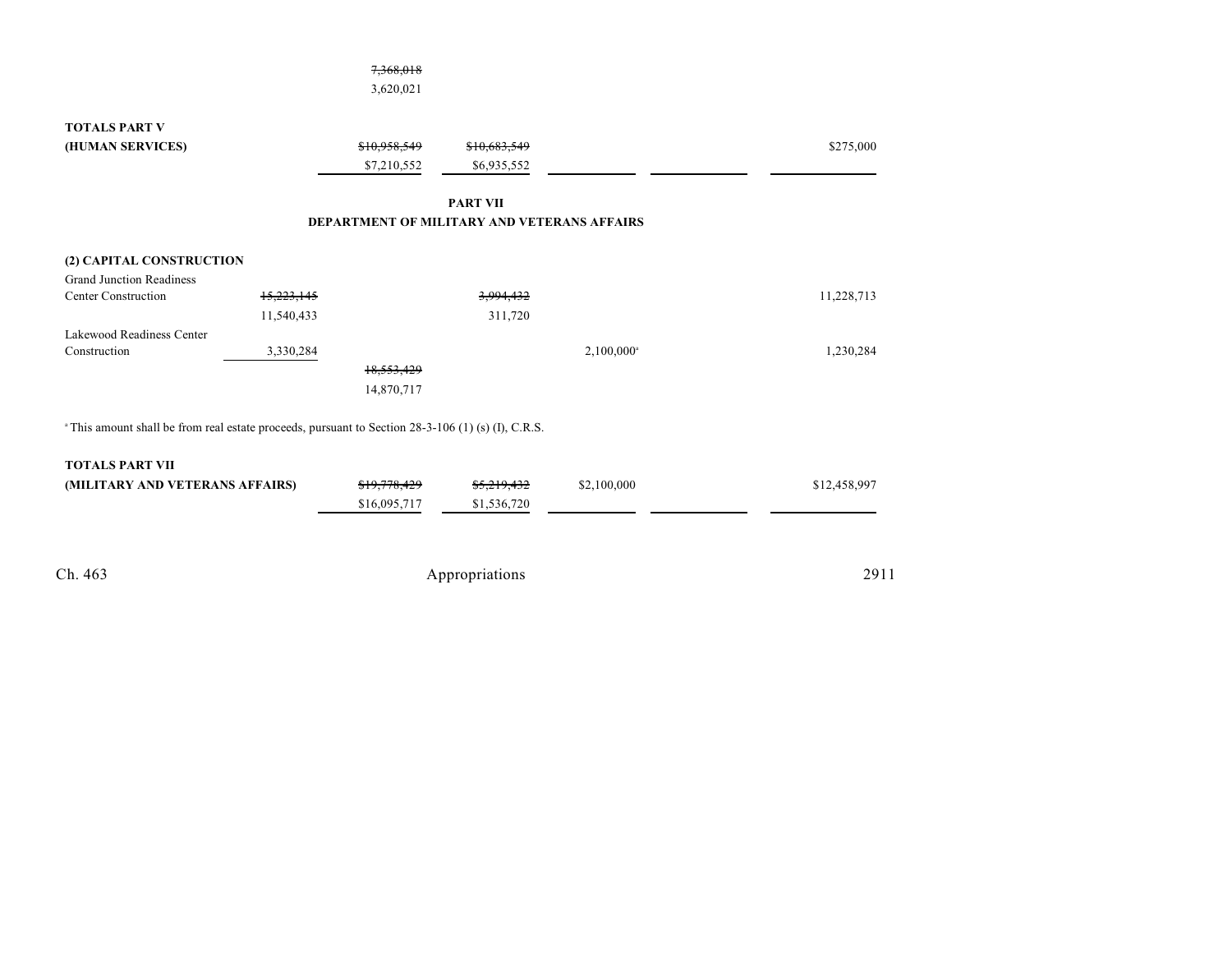|                   |  |              | APPROPRIATION FROM  |              |                       |                |  |  |  |
|-------------------|--|--------------|---------------------|--------------|-----------------------|----------------|--|--|--|
| <b>ITEM &amp;</b> |  | <b>TOTAL</b> | <b>CAPITAL</b>      | CASH         | <b>REAPPROPRIATED</b> | <b>FEDERAL</b> |  |  |  |
| <b>SUBTOTAL</b>   |  |              | <b>CONSTRUCTION</b> | <b>FUNDS</b> | <b>FUNDS</b>          | <b>FUNDS</b>   |  |  |  |
| FUND              |  |              |                     |              |                       |                |  |  |  |
|                   |  |              |                     |              |                       |                |  |  |  |

# **PART VIII DEPARTMENT OF NATURAL RESOURCES**

# **(2) DIVISION OF WILDLIFE**

| (A) Capital Construction and Controlled Maintenance |           |                          |         |
|-----------------------------------------------------|-----------|--------------------------|---------|
| Cooperative Habitat                                 |           |                          |         |
| Improvements                                        | 290,000   | 290,000 <sup>a</sup>     |         |
| Dam Maintenance, Repair,                            |           |                          |         |
| and Improvement                                     | 400,000   | 400,000 <sup>a</sup>     |         |
| <b>Employee Housing Repairs</b>                     | 343,000   | 343,000 <sup>a</sup>     |         |
| Fish Unit Maintenance and                           |           |                          |         |
| Improvement                                         | 1,309,000 | 1,309,000 <sup>a</sup>   |         |
| Foothills Wildlife Research                         |           |                          |         |
| <b>Facility Relocation</b>                          | 1,900,000 | 1,900,000 <sup>a</sup>   |         |
| Motorboat Access on Lakes                           |           |                          |         |
| and Streams                                         | 334,000   | $83,500^{\circ}$         | 250,500 |
| Property Acquisition                                | 4,500,000 | 4,500,000 <sup>a</sup>   |         |
| Property Maintenance,                               |           |                          |         |
| Improvement, and                                    |           |                          |         |
| Development                                         | 3,259,250 | $3,259,250$ <sup>a</sup> |         |
| Service Centers                                     |           |                          |         |
| Improvements                                        | 1,721,000 | 1,721,000 <sup>a</sup>   |         |
|                                                     |           |                          |         |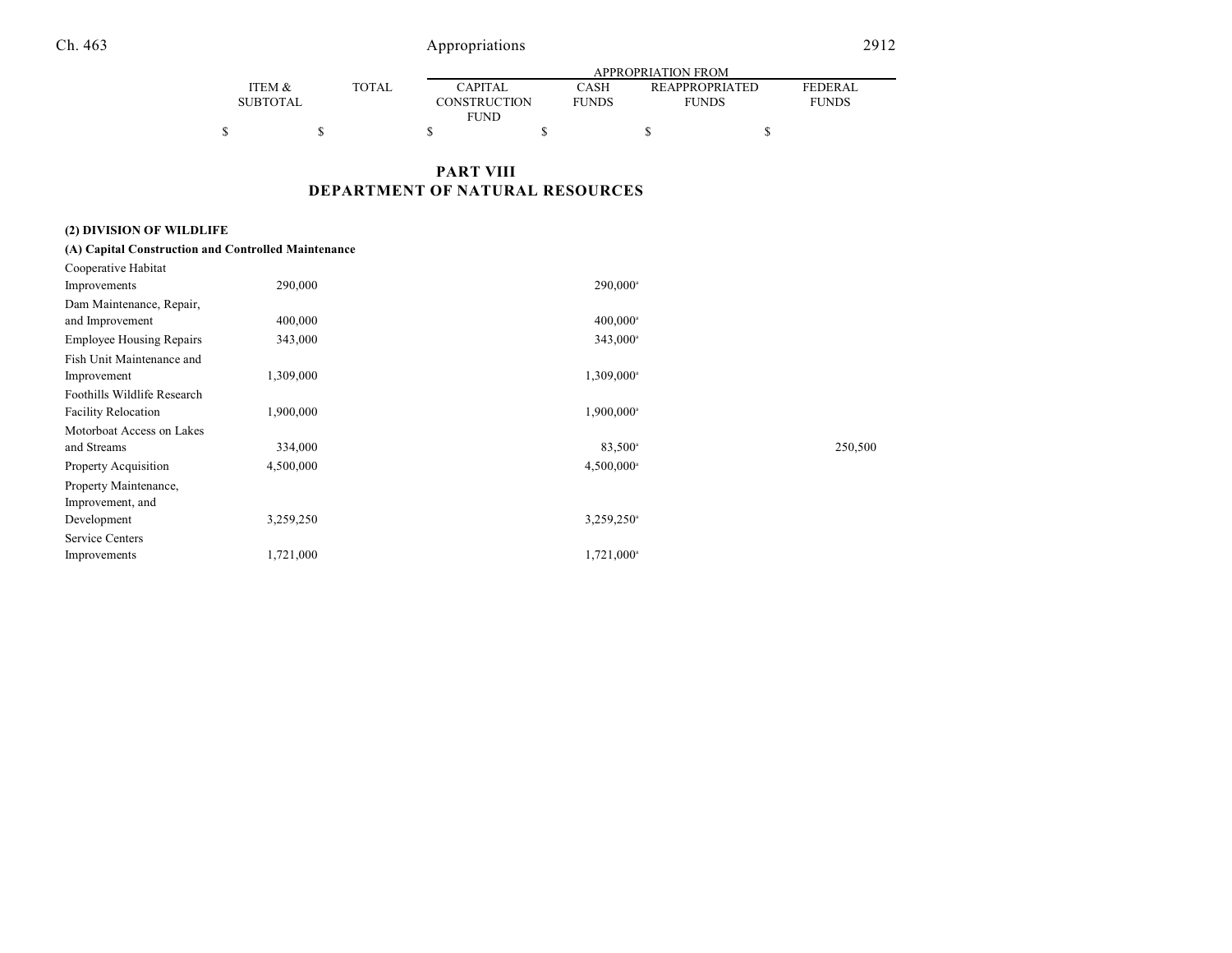| Small Maintenance and       |            |                      |
|-----------------------------|------------|----------------------|
| <b>Improvement Projects</b> | 561,000    | 561.000 <sup>a</sup> |
| Stream and Lake             |            |                      |
| Improvements                | 341,000    | $341.000^{\circ}$    |
|                             | 14,958,250 |                      |

<sup>a</sup> These OF THESE amounts \$14,507,750 shall be from the Wildlife Cash Fund created in Section 33-1-112 (1), C.R.S. AND \$200,000 SHALL BE FROM THE WILDLIFE MANAGEMENT PUBLIC EDUCATION FUND CREATED IN SECTION 33-1-112 (3.5) (a), C.R.S.

#### **TOTALS PART VIII**

| (NATURAL RESOURCES) | \$39,645,250 | \$34,197,750 | \$5,447,500 |
|---------------------|--------------|--------------|-------------|
|                     |              |              |             |

## **PART IX DEPARTMENT OF PERSONNEL AND ADMINISTRATION**

## **(1) CONTROLLED MAINTENANCE** Emergency Controlled Maintenance 2,000,000 2,000,000 2,000,000 Legislative Services Building, Repair Main Electrical Vault 383,361 383,361 State Capitol, Repair Exterior Stairs at East Entrance 1,218,800 1,218,800 818,800 818,800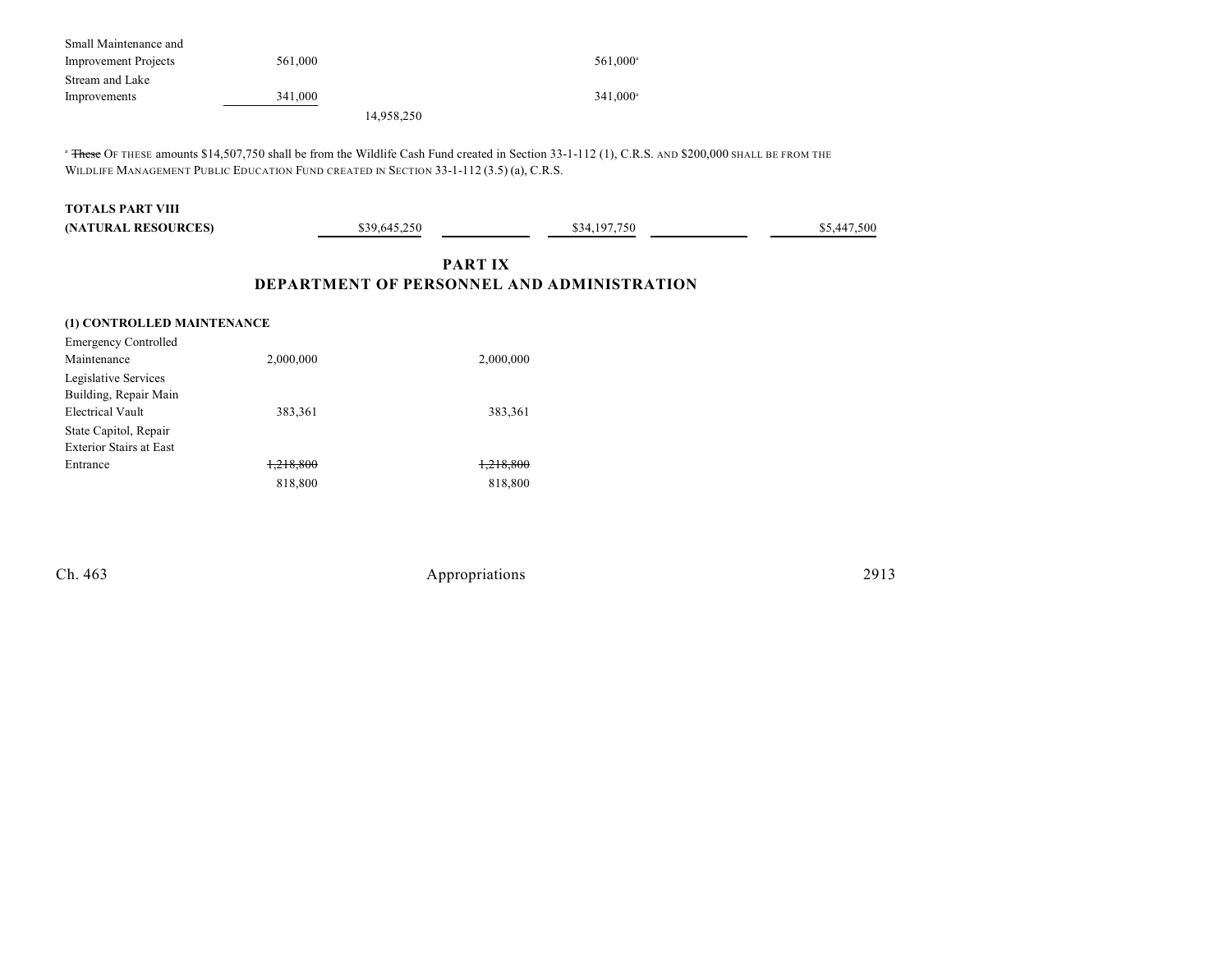|                          |                                                             | Appropriations |                                                                                                              |                                                                                            | 2914                                                        |
|--------------------------|-------------------------------------------------------------|----------------|--------------------------------------------------------------------------------------------------------------|--------------------------------------------------------------------------------------------|-------------------------------------------------------------|
|                          |                                                             |                |                                                                                                              |                                                                                            |                                                             |
|                          | <b>TOTAL</b>                                                | <b>CAPITAL</b> | CASH<br><b>FUNDS</b>                                                                                         |                                                                                            | <b>FEDERAL</b><br><b>FUNDS</b>                              |
| \$<br>\$                 |                                                             | \$             | \$                                                                                                           | \$                                                                                         | \$                                                          |
|                          |                                                             |                |                                                                                                              |                                                                                            |                                                             |
| 663,080                  |                                                             | 663,080        |                                                                                                              |                                                                                            |                                                             |
| 230,946                  |                                                             |                |                                                                                                              |                                                                                            |                                                             |
|                          |                                                             |                |                                                                                                              |                                                                                            |                                                             |
|                          |                                                             |                |                                                                                                              |                                                                                            |                                                             |
|                          |                                                             |                |                                                                                                              |                                                                                            |                                                             |
|                          |                                                             |                |                                                                                                              |                                                                                            |                                                             |
|                          |                                                             | \$11,378,107   |                                                                                                              |                                                                                            |                                                             |
|                          |                                                             |                |                                                                                                              |                                                                                            |                                                             |
|                          |                                                             |                |                                                                                                              |                                                                                            |                                                             |
|                          |                                                             |                |                                                                                                              |                                                                                            |                                                             |
|                          |                                                             |                |                                                                                                              |                                                                                            |                                                             |
|                          |                                                             |                |                                                                                                              |                                                                                            |                                                             |
|                          |                                                             |                |                                                                                                              |                                                                                            |                                                             |
|                          |                                                             |                |                                                                                                              |                                                                                            |                                                             |
|                          |                                                             | \$1,217,719    |                                                                                                              |                                                                                            |                                                             |
| (1) CAPITAL CONSTRUCTION | ITEM &<br><b>SUBTOTAL</b><br>(PERSONNEL AND ADMINISTRATION) |                | <b>FUND</b><br>4,265,241<br>3,433,107<br>\$12,210,241<br>\$11,378,107<br>PART XI<br>1,217,719<br>\$1,217,719 | CONSTRUCTION<br>230,946<br>\$12,210,241<br><b>DEPARTMENT OF PUBLIC SAFETY</b><br>1,217,719 | APPROPRIATION FROM<br><b>REAPPROPRIATED</b><br><b>FUNDS</b> |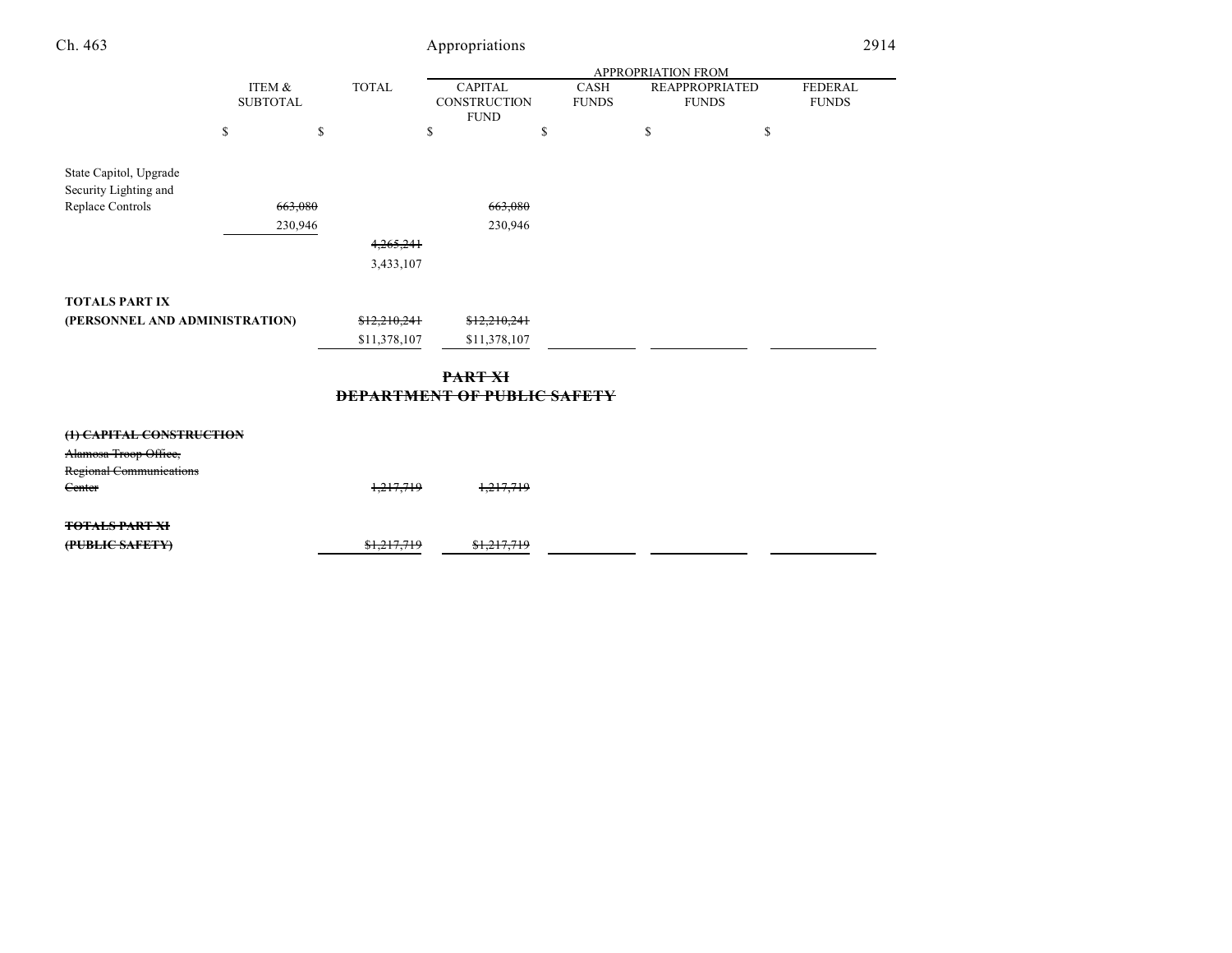## **PART XII DEPARTMENT OF REVENUE**

# **(1) CAPITAL CONSTRUCTION** Colorado Integrated Tax Architecture Upgrade 7,817,037 7,817,037 DOCUMENT MANAGEMENT AND FACIAL RECOGNITION SYSTEMS UPGRADE 3,400,120 1,542,120 1,558,000 1,542,120 Gaming Building Purchase, Cripple Creek Field Office 847,000 847,000 847,000 LOTTERY BACK OFFICE SYSTEM MIGRATION 2,415,000 2,415,000 2,415,000 2,415,000 2,415,000 2,415,000 2,415,000 2,415,000 2,415,000 2,415,000 2,415,000 2,415,000 2,415,000 2,415,000 2,415,000 2,415,000 2,415,000 2,415,000 2,415,000 2,415,000 2,415 8,664,037 14,479,157

<sup>a</sup> This amount shall be from the Limited Gaming Fund created in Section 12-47.1-701 (1), C.R.S.

| TOTALS PART XII |              |             |             |             |
|-----------------|--------------|-------------|-------------|-------------|
| (REVENUE)       | \$8,664,037  | \$7,817,037 | \$847,000   |             |
|                 | \$14,479,157 |             | \$5,120,000 | \$1,542,120 |

# **PART XIV DEPARTMENT OF THE TREASURY**

**(1) CAPITAL CONSTRUCTION**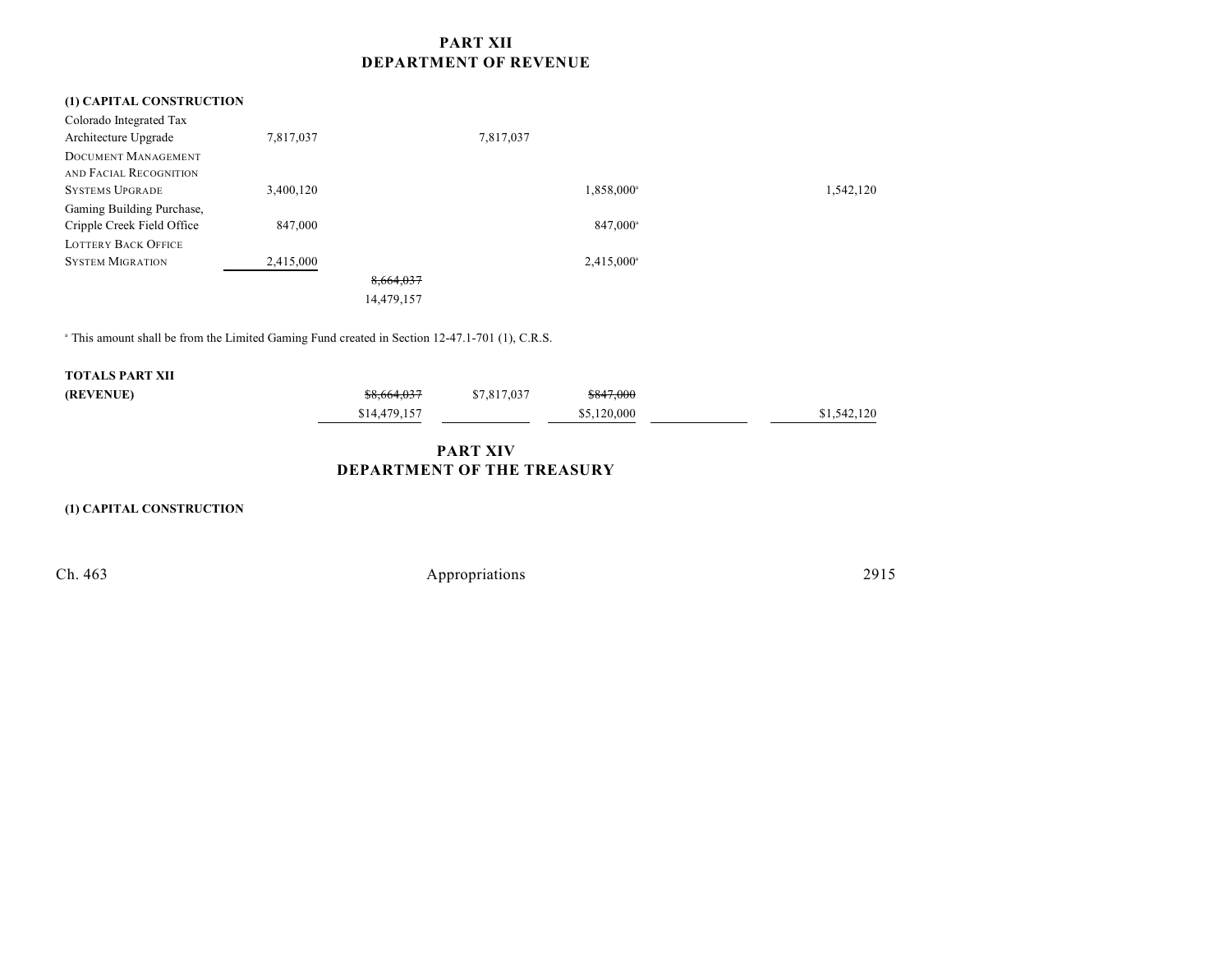| Ch. 463                                                                  | Appropriations            |   |               |                                                      |                      |                                       |                         | 2916 |  |
|--------------------------------------------------------------------------|---------------------------|---|---------------|------------------------------------------------------|----------------------|---------------------------------------|-------------------------|------|--|
|                                                                          |                           |   |               |                                                      |                      | <b>APPROPRIATION FROM</b>             |                         |      |  |
|                                                                          | ITEM &<br><b>SUBTOTAL</b> |   | <b>TOTAL</b>  | <b>CAPITAL</b><br><b>CONSTRUCTION</b><br><b>FUND</b> | CASH<br><b>FUNDS</b> | <b>REAPPROPRIATED</b><br><b>FUNDS</b> | FEDERAL<br><b>FUNDS</b> |      |  |
|                                                                          | S                         | S |               | ¢<br>ъ                                               | \$                   | \$                                    | S                       |      |  |
| <b>HIGHER EDUCATION</b><br>FEDERAL MINERAL LEASE<br><b>REVENUES FUND</b> |                           |   | 26,649,232    | 26,649,232                                           |                      |                                       |                         |      |  |
| <b>TOTALS PART XIV</b><br>(TREASURY)                                     |                           |   | \$26,649,232  | \$26,649,232                                         |                      |                                       |                         |      |  |
| <b>GRAND TOTALS</b>                                                      |                           |   |               |                                                      |                      |                                       |                         |      |  |
| (CAPITAL CONSTRUCTION)                                                   |                           |   | \$878,571,715 | \$180,574,268                                        | \$649,267,080        |                                       | \$48,730,367            |      |  |
|                                                                          |                           |   | \$889,321,605 | \$144,387,173                                        | \$694,661,945        |                                       | \$50,272,487            |      |  |